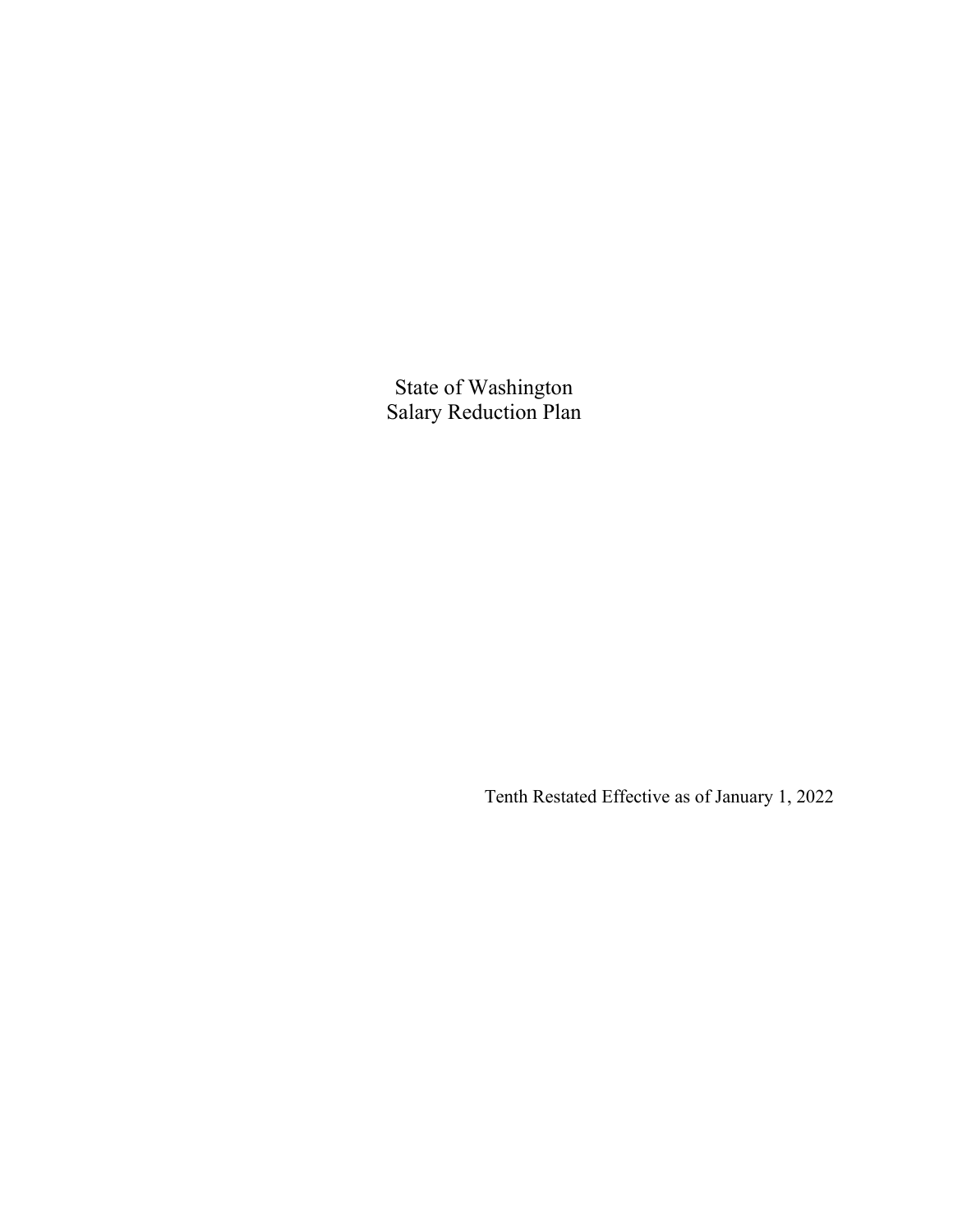# TABLE OF CONTENTS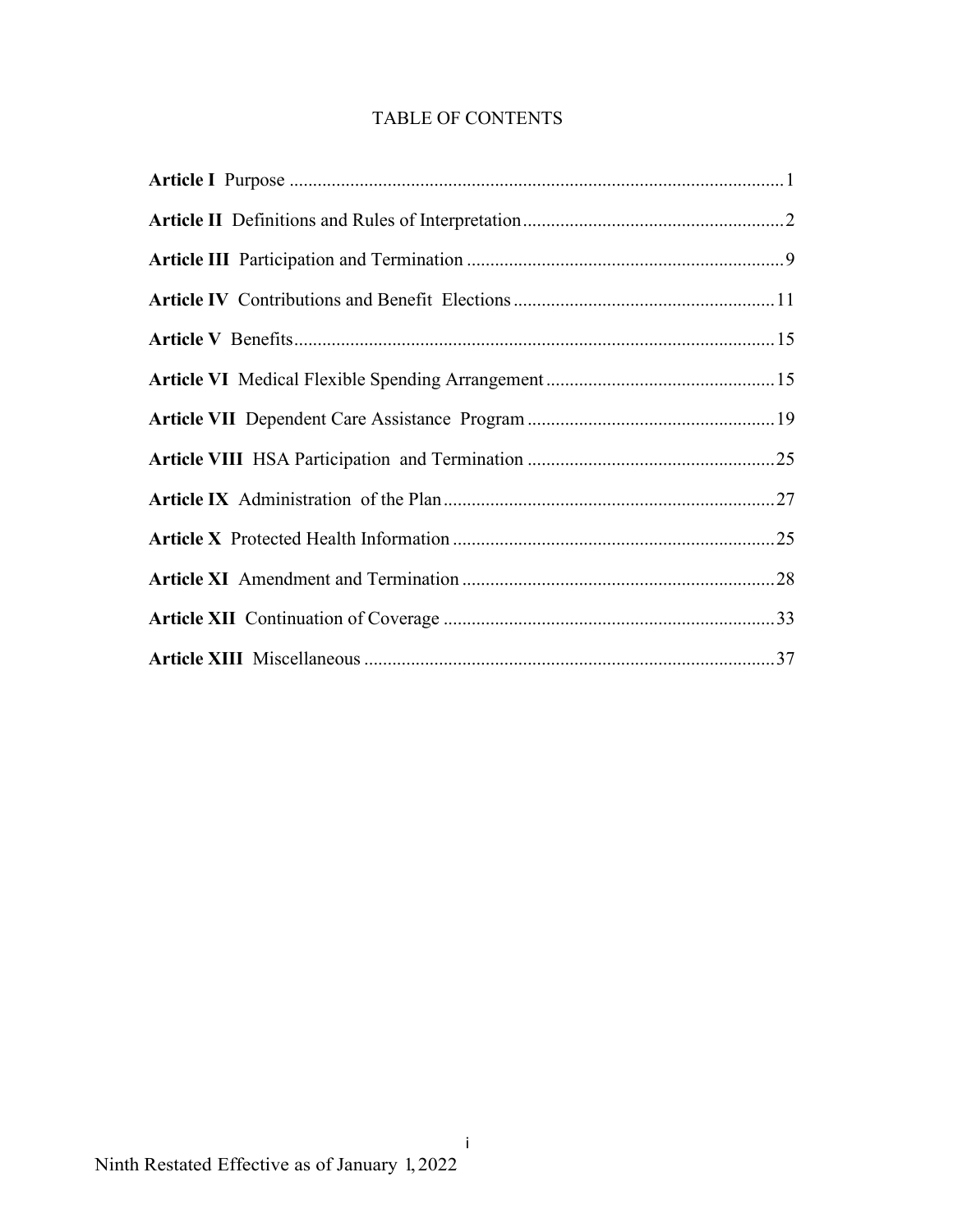# **State of Washington Salary Reduction Plan**

# **ARTICLE I PURPOSE**

### **Section 1.01. Preliminary Information**

The state of Washington Benefits Contribution Plan was established effective January 1, 1996. The state of Washington Medical Flexible Spending Arrangement was established effective January 1, 2003. Effective January 1, 2008, these plans were merged into one plan entitled the "State of Washington Salary Reduction Plan" ("Plan"). Effective January 1, 2009, responsibility for the Dependent Care Assistance Program was transferred from the Department of Retirement Systems to the Washington State Health Care Authority (HCA). Therefore, effective January 1, 2009, the Dependent Care Assistance Program was merged into the Plan. Effective January 1, 2012, the state of Washington began offering Consumer-Directed Health Plans with enrollment in Health Savings Accounts. Therefore, effective January 1, 2012, Eligible Employees may make tax-preferred contributions to Health Savings Accounts through the Plan. Effective January 1, 2022, a Limited Purpose Flexible Spending Arrangement was added into the Plan.

The purpose of the Plan is to provide Eligible Employees with a: (i) Premium Payment Plan whereby Eligible Employees may pay their share of the monthly Health Plan premium as well as any applicable PEBB account premium surcharges on a tax-preferred basis; (ii) Medical Flexible Spending Arrangement whereby Eligible Employees may seek reimbursement of qualifying medical care expenses that are excludable from the Participant's gross income under Code Section 105(b); (iii) Limited Purpose Flexible Spending Arrangement ("Limited Purpose FSA") whereby Eligible Employees may seek reimbursement of qualifying limited purpose expenses that are excludable from the Participant's gross income under Code Section 105(b); (iv) Dependent Care Assistance Program whereby Eligible Employees seek reimbursement of Dependent Care Expenses that are excludable from the Participants' gross income under Code Section 129; and (v) an opportunity to make taxpreferred contributions to Health Savings Accounts established under Code Section 223.

### **Section 1.02. Effective Date**

This Tenth restatement shall generally be effective January 1, 2022.

#### **Section 1.03. Purpose of Plan**

The Plan is intended to qualify as a cafeteria plan, a premium payment plan, a self-insured medical reimbursement plan," and a "dependent care reimbursement plan" within the meaning of Sections 105(b), 125, and 129 of the Code. To the extent permitted under the Code and any applicable state tax law, benefits elected by Participants under the Plan are excluded from their taxable income.

#### **Section 1.04. Governmental Plan**

The Plan is a governmental plan that is exempt from the requirements of the Employee Retirement Income Security Act (ERISA) of 1974, as amended from time to time.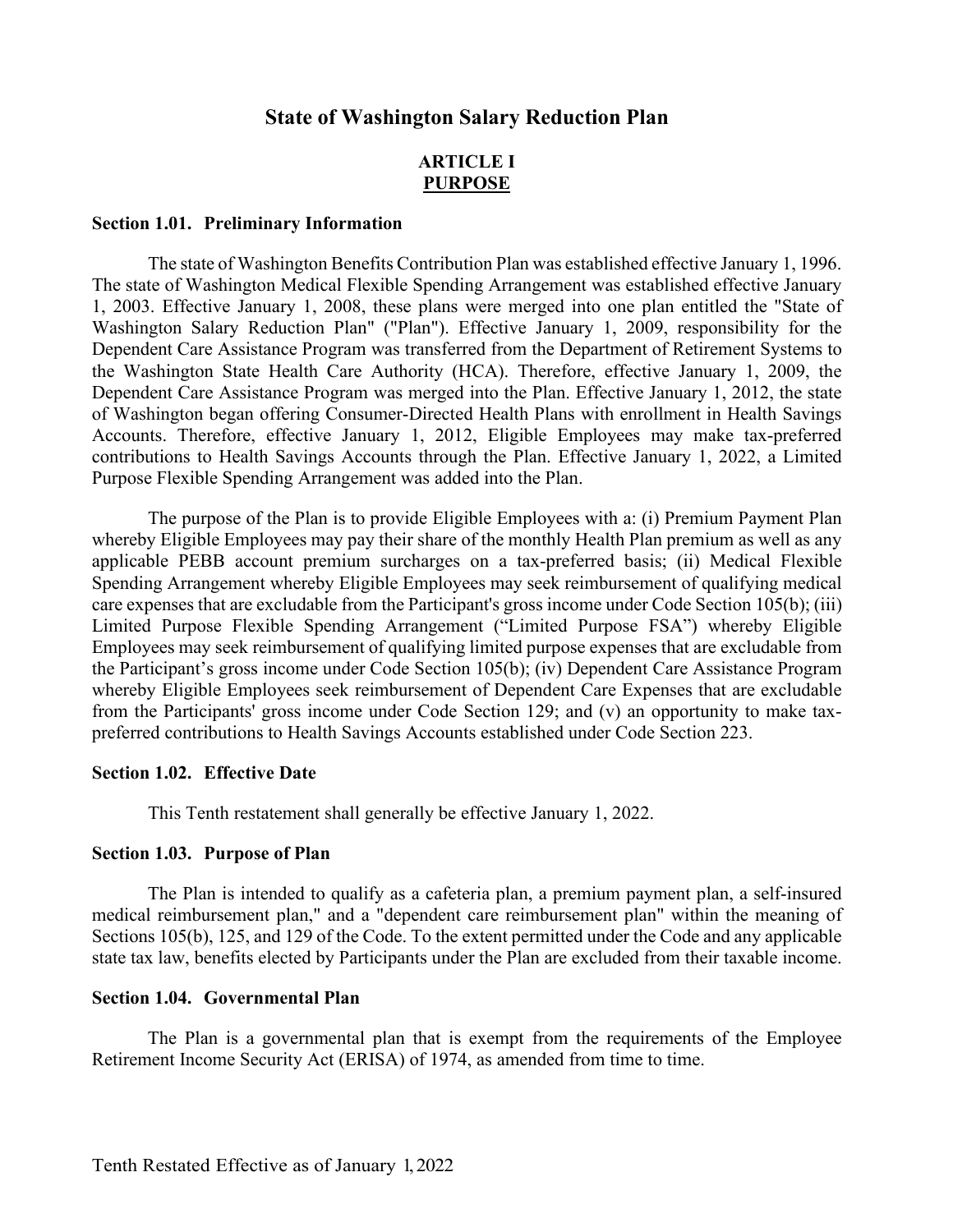# **ARTICLE II DEFINITIONS AND RULES OF INTERPRETATION**

# **Section 2.01. Definitions**

Whenever used throughout the Plan, the following terms shall have the following meanings when the first letter of the term is capitalized:

(a) "Annual Open Enrollment" means an annual event set aside for a period of time when Participants may make changes to their health plan enrollment and salary reduction elections for the following Plan Year including transferring from one Health Plan to another, enrolling or removing Dependents from coverage, or enrolling in or changing their election under the DCAP or an FSA. They may also enroll in or opt out of the Premium Payment Plan.

(b) "Authority" means the Washington State Health Care Authority.

(c) "Carry Over" means the unused funds up to \$550.00 from a Participant's Medical Flexible Spending Arrangement or Limited Purpose Flexible Spending Arrangement that may be used in the following plan year.

(d) "Code" means the Internal Revenue Code of 1986, codified at 26 U.S.C., as amended from time to time and as it applies to governmental plans.

(e) "Compensation" means, with respect to a Participant, the cash remuneration received by the Participant from an Employer that is reportable by the Employer as wages for federal income tax purposes, plus any elective deferrals or any other amounts excludable from taxable income because of an election under Code Section 125, 403(b), or 457(b); provided, however, Compensation shall not include cash remuneration received before the Participant began participation in the Plan.

(f) "Consumer-Directed Health Plan" or "CDHP" means a "high deductible health plan" as defined under Code Section  $223(c)(2)$  which, in general, is a health plan offering a low monthly premium, a high medical deductible, and a high medical out-of-pocket limit.

(g) "Consolidated Omnibus Budget Reconciliation Act" or "COBRA" means continuation coverage as administered under 42 U.S.C. Secs. 300bb-1 through 300bb-8.

(h) "Continuation Coverage" means the temporary continuation of FSA coverage available to participants and FSA Dependents after a qualifying event occurs as administered under ((Title XXII of the Public Health Service (PHS) Act,)) the Consolidated Omnibus Budget Reconciliation Act (COBRA), 42 U.S.C. Secs. 300bb-1 through 300bb-8, the Uniformed Services Employment and Reemployment Rights Act (USERRA), 38 U.S.C. Secs. 4301 through 4335, or PEBB insurance coverage extended by the public employee benefits board under WAC 182-12-133, 182-12-141, 182-12-142, 182-12-146, 182-12-148, and 182-12-270.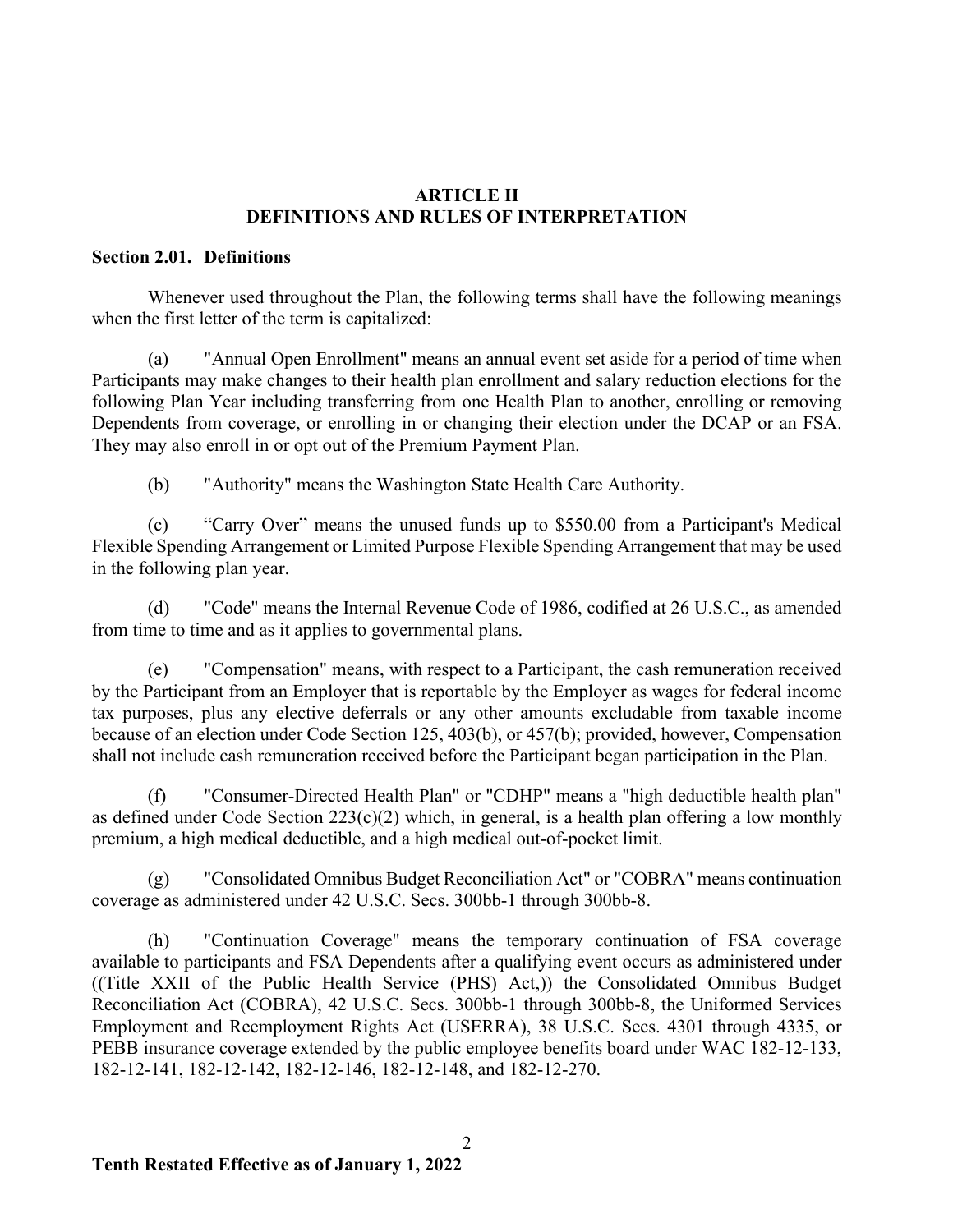(i) "Coverage Period" means the Plan Year, except that for an individual who commences participation during a Plan Year, "Coverage Period" shall mean the portion of the Plan Year following the date on which participation commences. For an individual who terminates participation during a Plan Year, "Coverage Period" shall mean the portion of the Plan Year prior to the date participation ceases. For an individual who loses eligibility for an FSA or DCAP only, "Coverage Period" shall mean the portion of the Plan Year prior to the date eligibility requirements ceased to be met for continued participation in an FSA or DCAP.

(j) "Dependent Care Assistance Program" or "DCAP" means the accounting record maintained under the Plan for each electing Participant directing amounts to such an account for reimbursement of Dependent Care Expenses.

(k) "DCAP 2021 Grace period" means the 12-month period immediately following the end of the 2021 Plan Year in which Participants may incur Dependent Care Expenses that may be reimbursed from the 2021 DCAP election.

(l) "Dependent Care Expenses" means expenses Incurred to enable the Participant and the Participant's Spouse, if applicable, to be gainfully employed for any period during which there are one or more Qualifying Individuals with respect to the Participant, including expenses for household services and expenses for the care of a Qualifying Individual, determined pursuant to Code Section 129 and the regulations thereunder. The term "Dependent Care Expenses" shall not include: (i) an expense Incurred for services outside of the household of the Participant, unless the services were Incurred for a "Type A Qualifying Individual" as defined in the Plan, or a "Type B Qualifying Individual" as defined in the Plan who regularly spends at least eight (8) hours each day in the Participant's household; (ii) an expense paid or payable to certain persons related to the Participant (within the meaning of Code Section 129(c)); nor (iii) an expense paid or payable to a dependent care center, unless the center complies with all applicable laws and governmental regulations.

(m) "Dependent Care Reimbursement" means reimbursement for services that, if paid for by the Participant, would be considered Dependent Care Expenses.

(n) "Earned Income" means earned income as defined in Code Section 129(e)(2). If the Spouse of the Participant is a full-time student at an educational institution, or is physically or mentally incapable of caring for himself or herself and shares the Participant's principal place of abode, the Spouse shall be deemed to have Earned Income of not less than two hundred fifty dollars (\$250) per month if the Participant has one Qualifying Individual, and five hundred dollars (\$500) per month if the Participant has two (2) or more Qualifying Individuals.

(o) "Eligible Employee" means an Employee of a State Agency who is eligible for coverage under the Salary Reduction Plan as identified in WAC 182-12-116.

"Employee" means an employee of a state agency, state community and technical college, state board for community and technical colleges, a state four-year institution of higher education, or any other entity identified by state statute or by the PEBB Program in rules promulgated in the WAC.

3

(q) "Employer" means the state of Washington.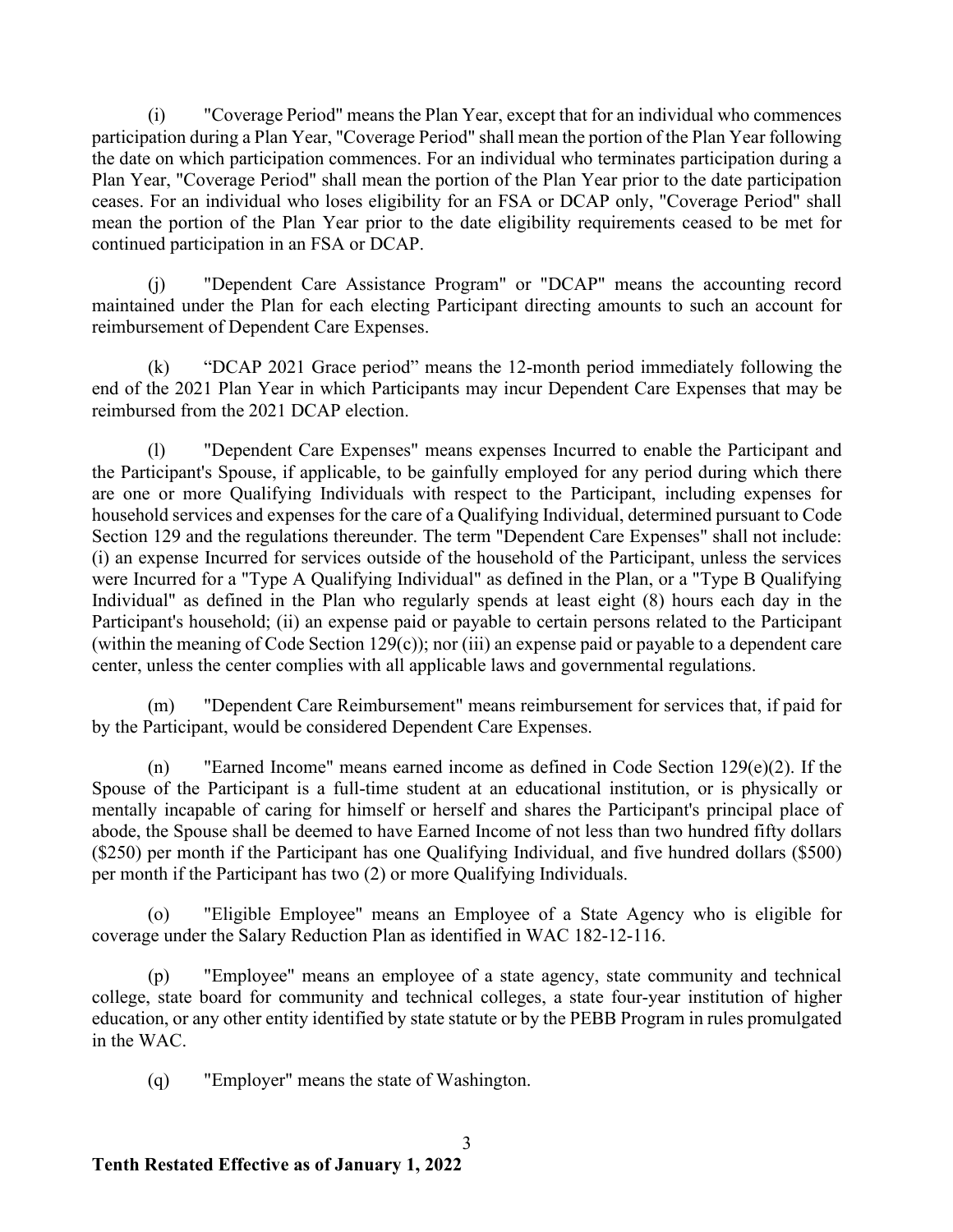(r) "FMLA" means the Family and Medical Leave Act of 1993, as amended from time to time.

(s) "FSA" means a Medical Flexible Spending Account or a Limited Purpose Flexible Spending Account.

(t) "FSA Dependent" means a Participant's Spouse and the Participant's dependent as defined in Code Section 152, determined without regard to subsections  $(b)(1)$ ,  $(b)(2)$ , and  $(d)(l)(B)$ thereof, and any child (as defined in Section  $152(f)(1)$ ) of the Participant who as of the end of the taxable year has not attained age 27.

(u) "HCA" means the Washington State Health Care Authority.

(v) "Health Plan" means a plan offering medical coverage or dental plan coverage, or both, developed by the Public Employees Benefits Board and provided by a contracted vendor or selfinsured plans administered by the HCA; however, such term shall not include coverage for qualified long-term care services as defined in Code Section 7702(B)(c) or coverage for any product which is advertised, marketed, or offered as long-term care insurance.

(w) "Health Savings Account" or "HSA" means a trust created or organized in the United States as a health savings account exclusively for the purpose of paying the HSA Qualified Medical Expenses of the account beneficiary, the account beneficiary's spouse, and the account beneficiary's dependents (as defined in Code Section 152, determined without regard to subsections (b)(l), (b)(2), and (d)(l)(B) thereof) that meets the requirements of Code Section 223(d) and that is recognized by the Plan Administrator, in its sole discretion, as eligible to receive contributions under the Plan.

(x) "Health Savings Account Trust Custodian" or "HSA Trust Custodian" means the bank, insurance company, or other person or entity that maintains and administers the trust account for Participants' HSAs.

(y) "Hearing Officer" means an impartial decision maker who presides at a formal administrative hearing, and is:

(1) A director-designated HCA employee; or

(2) When the director has designated the office of administrative hearings (OAH) as a hearing body, an administrative law judge employed by the OAH.

(z) "HIPAA" means the Health Insurance Portability and Accountability Act of 1996, as amended from time to time.

(aa) "HSA Eligible Employee" means an Eligible Employee who meets all of the following criteria:

(1) The Eligible Employee is a participant in a PEBB CDHP;

(2) The Eligible Employee is not, while covered under a CDHP, covered under any other health plan that is not a CDHP and that provides coverage for any benefit covered under the CDHP (except as provided in Code Section 223(c)(l)(B));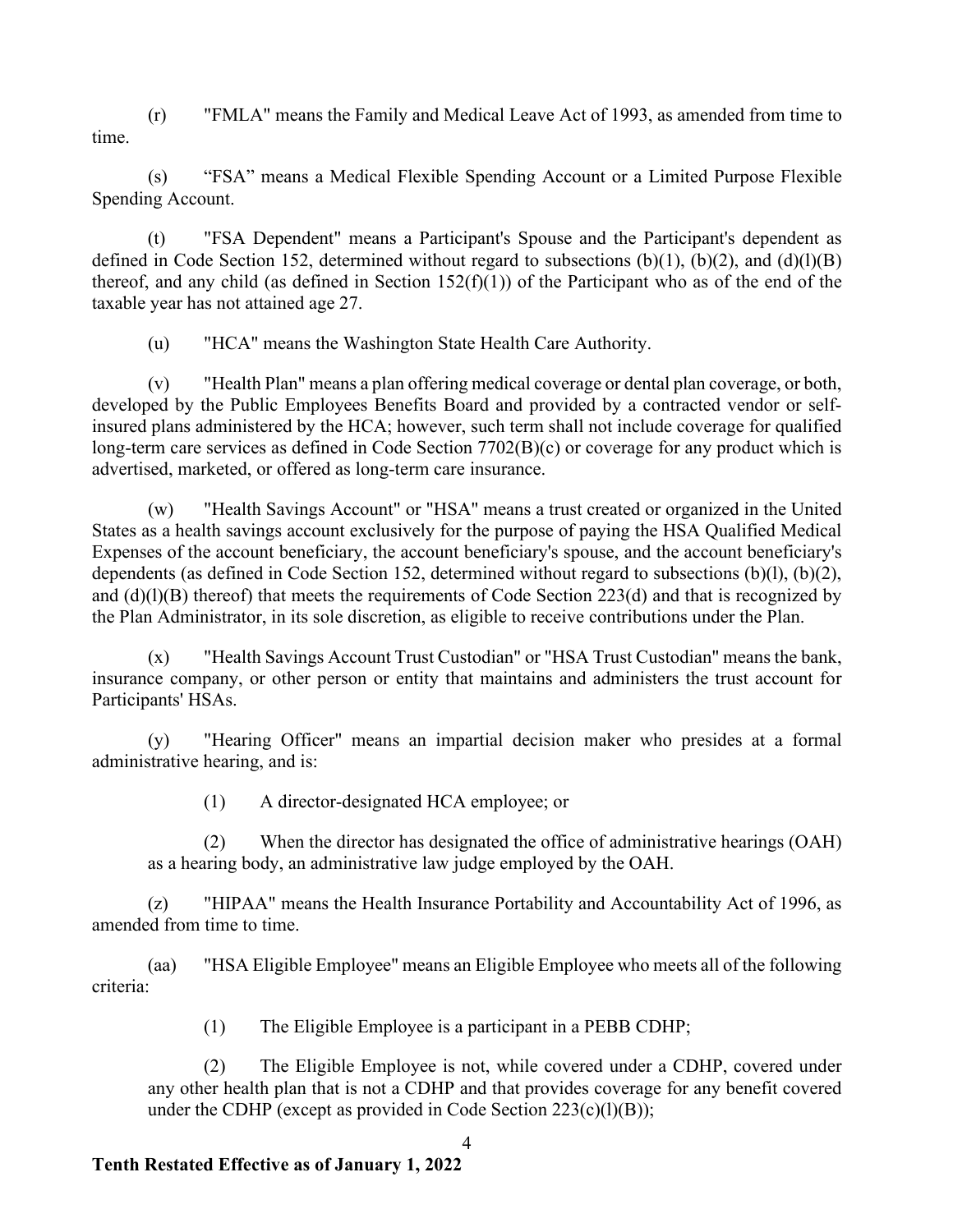(3) The Eligible Employee is not claimed as a dependent on another individual's tax return; and

(4) The Eligible Employee is not covered by a federal government or military health care plan (e.g., Medicare, TRICARE, etc.).

(bb) "HSA Qualified Medical Expenses" means amounts paid by a Participant for medical care as defined in Code Section 213(d) for such Participant, the Participant's Spouse, and the Participant's dependents (as defined in Code Section 152, determined without regard to subsections  $(b)(1)$ ,  $(b)(2)$ , and  $(d)(l)(B)$  thereof), but only to the extent such amounts are not compensated for by insurance or otherwise. HSA Qualified Medical Expenses include an amount paid for medicine or a drug, including, without limitation, over-the-counter medicines, or drugs. HSA Qualified Medical Expenses shall not apply to any payment for insurance premiums, except with regard to any expense for coverage under: (i) a health plan during any period of continuation coverage under federal law; (ii) a qualified long-term care insurance contract (as defined in Code Section 7702B(b)); (iii) a health plan during a period in which the individual is receiving unemployment compensation under any federal or state law; or (iv) in the case of a Participant who has attained the age specified in section 1811 of the Social Security Act, any health insurance other than a Medicare supplemental policy (as defined in section 1882 of the Social Security Act).

(cc) "Incurs" or "Incurred" refers to the date on which the care or services that give rise to a Qualified Health Care Expense or a Dependent Care Expense are provided, not the date on which the Participant is formally billed or pays for such care or services. A Qualified Health Care Expense or a Dependent Care Expense is not treated as Incurred unless the care or services giving rise to the expenses are provided while the individual is a Participant or eligible Dependent, as applicable.

(dd) "Limited Purpose Flexible Spending Arrangement" or "Limited FSA" means the accounting record maintained under the Plan for each electing Participant directing amounts deducted from their paychecks in equal installments to such an account for reimbursement of Qualifying Limited Purpose Expense.

(ee) "Medical Flexible Spending Arrangement" or "Medical FSA" means the accounting record maintained under the Plan for each electing Participant directing amounts deducted from their paychecks in equal installments to such an account for reimbursement of Qualifying Health Care Expenses.

(ff) "Participant" means an Eligible Employee who has commenced participation in the Plan in accordance with Section 3.01 and has not subsequently become ineligible to participate under Section 3.02.

(gg) "PEBB" means the Public Employees Benefits Board.

(hh) "PEBB Appeals Unit" means the Unit within the Health Care Authority that receives, processes, and in some cases issues the orders on appeals relating to the administration of the Plan. The Director of the HCA has delegated the authority to hear appeals at the Brief Adjudicative Proceeding level to presiding officers (employed within the Appeals Unit) and review officer or officers employed by the HCA. The Director has also delegated the authority to hear appeals that are

5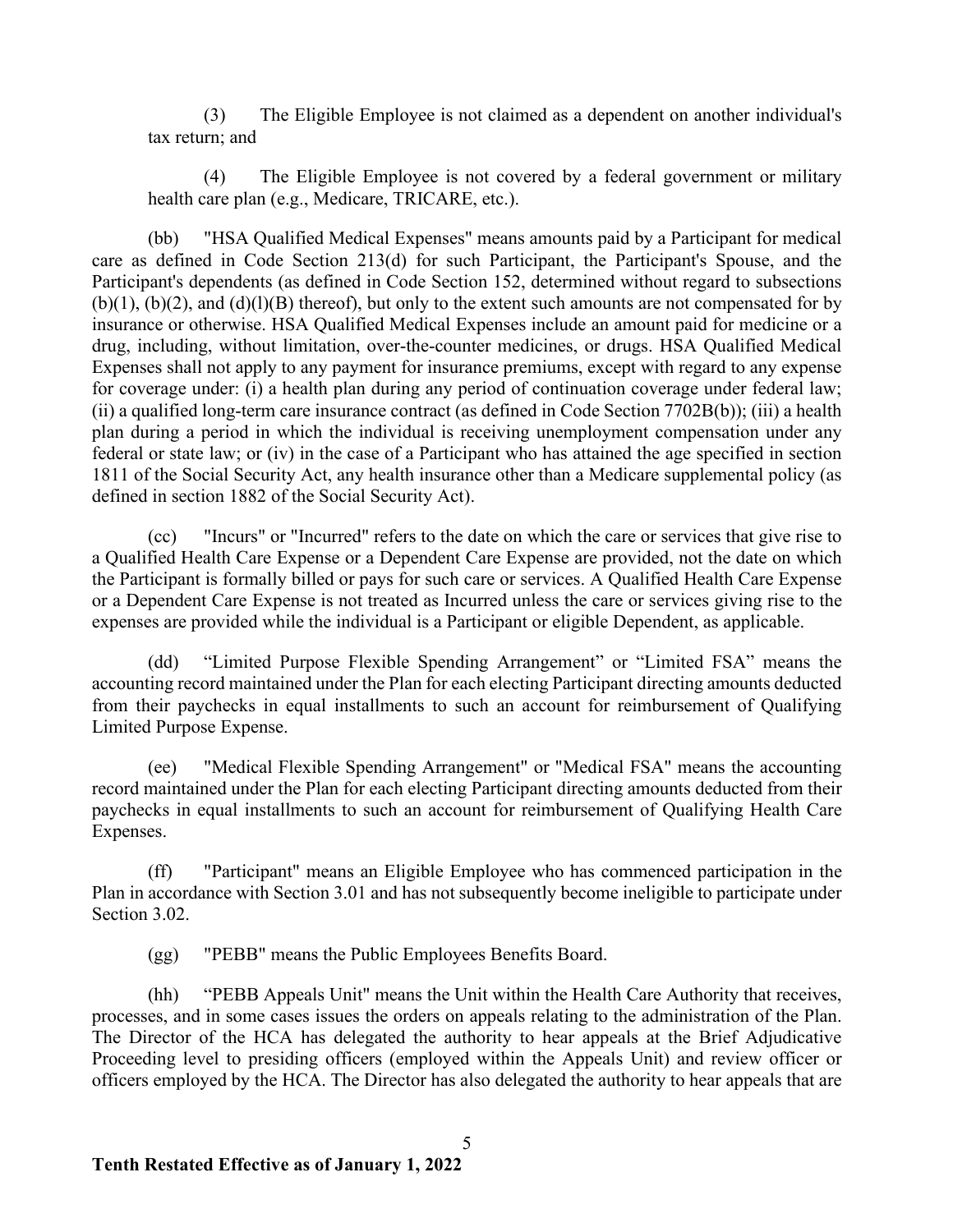adjudicated in the formal hearing process to a Hearing Officer employed by the HCA or by the Office of Administrative hearings, a separate state agency.

(ii) "PEBB Program" means the program within the HCA that administers insurance and other benefits for eligible employees (as defined in WAC 182-12-114), eligible retired and disabled employees (as defined in WAC 182-12-171 and 182-12-180), eligible survivors (as described in 182- 12-180, 182-12-250, and 182-12-265), eligible dependents (as defined in WAC 182-12-250 and 182- 12-260), and others as defined in RCW 41.05.011.

(jj) "PFML" means the Paid Family and Medical Leave Program covering eligible employees of Washington State, as codified in RCW Ch. 50A.04.

(kk) "PHSA" means the Public Health Services Act, as amended from time to time.

(ll) "Plan" means the state of Washington Salary Reduction Plan, as set forth in this document and as amended from time to time.

(mm) "Plan Administrator" means the HCA or the HCA's designee as provided in Section 9.01.

(nn) "Plan Year" means the 12-month period beginning on each January 1 and ending on each December 31.

(oo) "Premium Payment Plan" means a benefit Plan whereby state and public employees may pay their share of group health plan premiums with pretax dollars as provided in the Salary Reduction Plan**.**

(pp) "Presiding Officer" means an impartial decision maker who conducts a brief adjudicative proceeding and is a director-designated HCA employee.

(qq) "Privacy Regulations" means the regulations under the standards for Privacy of Individually Identifiable Health Information (45 CFR Part 164, Subpart E, as amended from time to time).

(rr) "Protected Health Information" means "protected health information" as referenced at 45 CFR § 164.501 which, generally, means information (including demographic information) that: (i) identifies an Individual (as defined at 45 CFR§ 160.103) or with respect to which there is a reasonable basis to believe the information can be used to identify an Individual; (ii) is created or received by a health care provider, a health plan, or a health care clearinghouse; and (iii) relates to the past, present, or future physical or mental health or condition of an Individual; the provision of health care to an Individual; or the past, present, or future Payment (as defined at 45 CFR § 164.501) for the provision of health care to an Individual.

(ss) "Qualified Reservist Distribution" means a distribution to a Participant of all or a portion of the balance of the Participant's FSA contribution if: (i) the Participant is a member of a reserve component, as defined by 37 U.S. C. § 101, ordered or called to active duty for a period of 180 days or more or for an indefinite period; and (ii) the request for distribution is made during the period beginning with the order or call to active duty and ending on the last day of the Plan Year that includes the date of the order or call to active duty. If the period specified in the order or call is less

6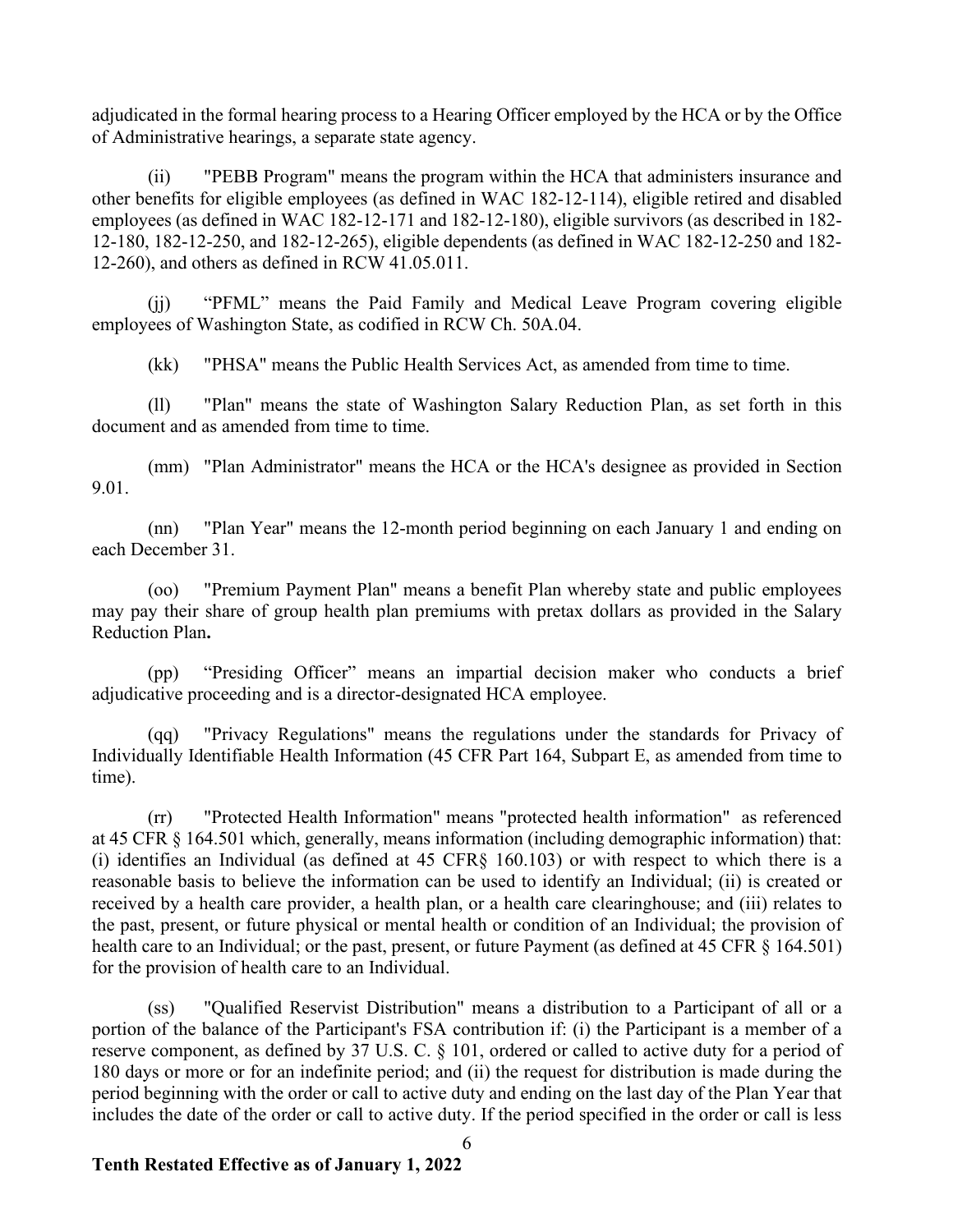than 180 days, a Qualified Reservist Distribution is not allowed. However, a subsequent call or order that increases the total period of active duty to 180 days or more will qualify a Participant for a Qualified Reservist Distribution.

(tt) "Qualifying Limited Purpose Expense" means any Qualifying Health Care Expense incurred by a Participant or the Participant's FSA Dependents; provided that such expense shall be limited solely for dental or vision care.

(uu) "Qualifying Health Care Expense" means any medical expense Incurred by a Participant or the Participant's FSA Dependents for medical care (as defined in Code Section 213(d) but excluding qualified long-term care services as defined in Code Section 7702B(c) or coverage for any product which is advertised, marketed, or offered as long-term care insurance). The term includes insulin (regardless of whether it is dispensed through a prescription), as well as over-the-counter drugs and medicines. "Qualifying Health Care Expense" does not include any premium paid for insurance for medical care. An expense is a Qualifying Health Care Expense only to the extent that the Participant, or the Participant's FSA Dependents, are not otherwise reimbursed or entitled to reimbursement for the expense through insurance or otherwise, and to the extent that the Participant or the Participant's FSA Dependents are legally obligated to pay for the expense.

(vv) "Qualifying Individual" means a dependent (within the meaning of Code Section  $152(a)(1)$ ) of the Participant who is under age thirteen (13) ("Type A Qualifying Individual"), or a dependent (as defined in Code Section 152, determined without regard to subsections (b)(l), (b)(2), and  $(d)(l)(B)$ ) or Spouse of the Participant who is physically or mentally incapable of caring for himself or herself and who shares the Participant's principal place of abode (which shall not be in violation of local law) for more than one-half of the year ("Type B Qualifying Individual"). A child of divorced or separated parents is treated as a Qualifying Individual of only the custodial parent if: (i) the child is in the custody of one or both parents for more than one-half of the calendar year; (ii) the child receives over one-half of the child's support during the calendar year from the child's parents; and (iii) the parents are divorced or legally separated under a decree of divorce or separate maintenance, are separated under a separation agreement, or have lived apart at all times during the last six (6) months of the calendar year.

(ww) "RCW" means the Revised Code of Washington, as amended from time to time.

(xx) "Review Officer or Officers" means one or more delegates from the director that consider appeals relating to the administration of PEBB benefits by the PEBB Program.

(yy) "Service" means the process described in WAC 182-16-058.

(zz) "Section" means, when not preceded by the term "Code," a section of the Plan.

(aaa) "Security Regulations" means the regulations under the Security Standards for the Protection of Electronic Protected Health Information (45 CFR Part 164, Subparts A and C, as amended from time to time).

(bbb) "Spouse" means an individual who is married to an Eligible Employee if the marriage would be recognized by any state, possession, or territory of the United States. For purposes of the DCAP, an individual will not be considered to be the Spouse of an Eligible Employee if: (i) the Eligible Employee and his or her spouse are divorced; or (ii) the Eligible Employee and the Eligible

7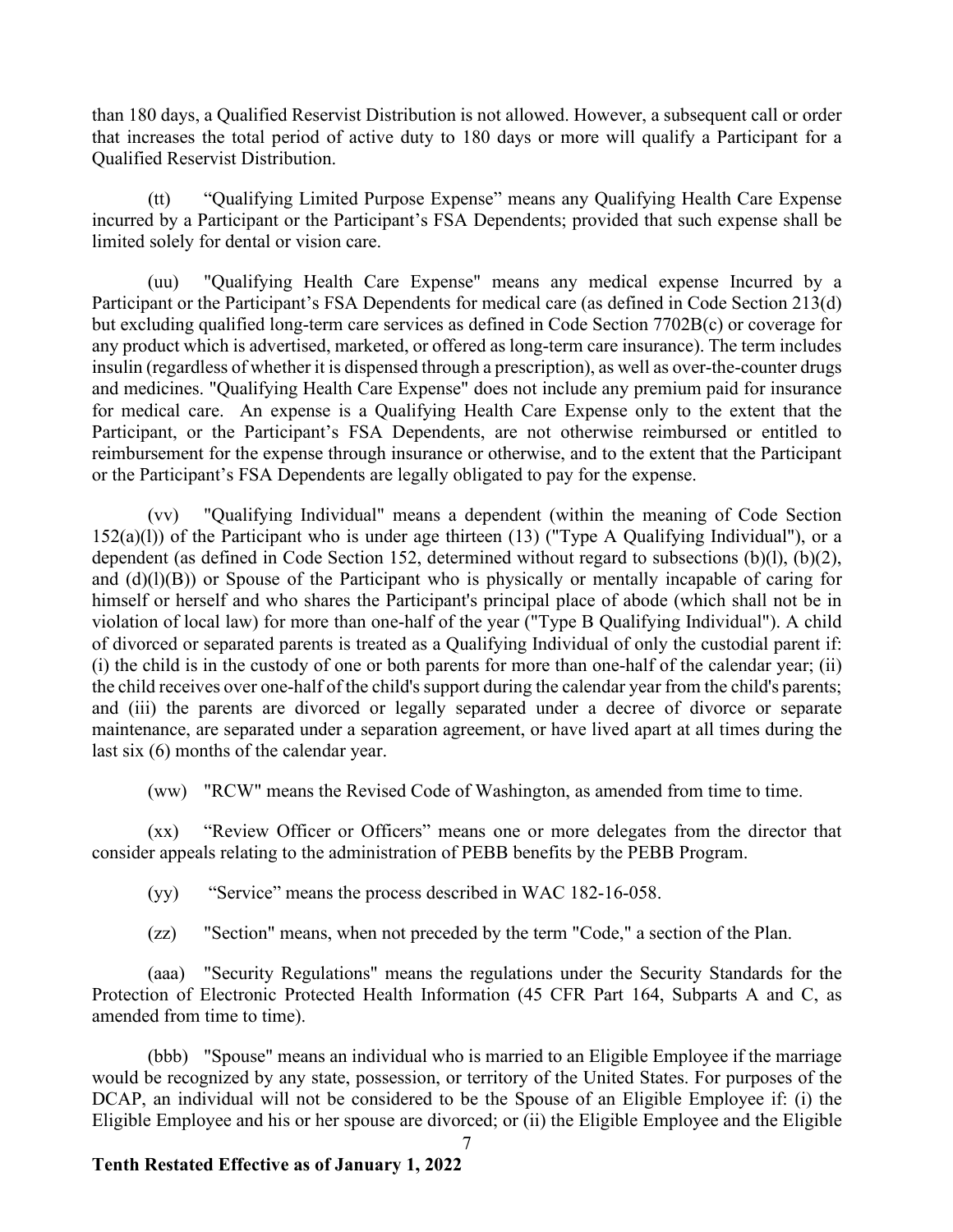Employee's spouse file separate returns, the Eligible Employee maintains a household which is the principal place of abode for a child (with respect to which the Eligible Employee is entitled to a deduction) for more than one-half of the calendar year, the Eligible Employee furnishes more than one-half of the cost of maintaining that household, and the Eligible Employee's spouse was not a member of that household during the last six months of the year.

(ccc) "State Agency" means an entity set forth in the definition of "state agency" in WAC 182-12-109.

(ddd) "Summary Health Information" has the same definition as in 45 CPR  $\S$  164.504(a), as amended from time to time, and means generally information that may be individually identifiable health information, and:

(1) That summarizes the claims history, claims expenses, or type of claims experienced by individuals for whom the Plan has provided health benefits; and

(2) From which the information described at 45 CPR  $\S$  164.514(b)(2)(i) of the Privacy Regulations has been deleted, except that the geographic information described in 45 CPR  $\S$  164.514(b)(2)(i)(B) of the Privacy Regulations need only be aggregated to the level of a five-digit zip code.

(eee) "Third-Party Administrator" means the entity designated by the HCA to provide claims adjudication and other services in connection with the Plan.

(fff) "USERRA" means the Uniformed Services Employment and Reemployment Rights Act of 1994, as amended from time to time.

(ggg) "WAC" means the Washington Administrative Code, as amended from time to time.

### **Section 2.02. Rules of Interpretation**

In interpreting the Plan, the following rules of interpretation shall apply:

(a) The Plan shall be interpreted to comply with the requirements of Code Sections 105, 106, 125, 129, and 223, and any other applicable provisions of law so that the intended tax consequences of the Plan are achieved.

(b) The Plan shall be construed, enforced, and administered, and the validity thereof determined, in accordance with applicable provisions of the Code and, to the extent not inconsistent with the Code, in accordance with the laws of the state of Washington.

(c) Any reference to a Code Section shall be deemed a reference to any comparable or succeeding provision of any legislation, law, or rule that amends, supplements, or replaces such Code Section.

(d) Words used herein in the masculine gender shall be construed to include the feminine gender and vice versa, and words used in the singular or plural shall be construed as being in the plural or singular, where appropriate.

8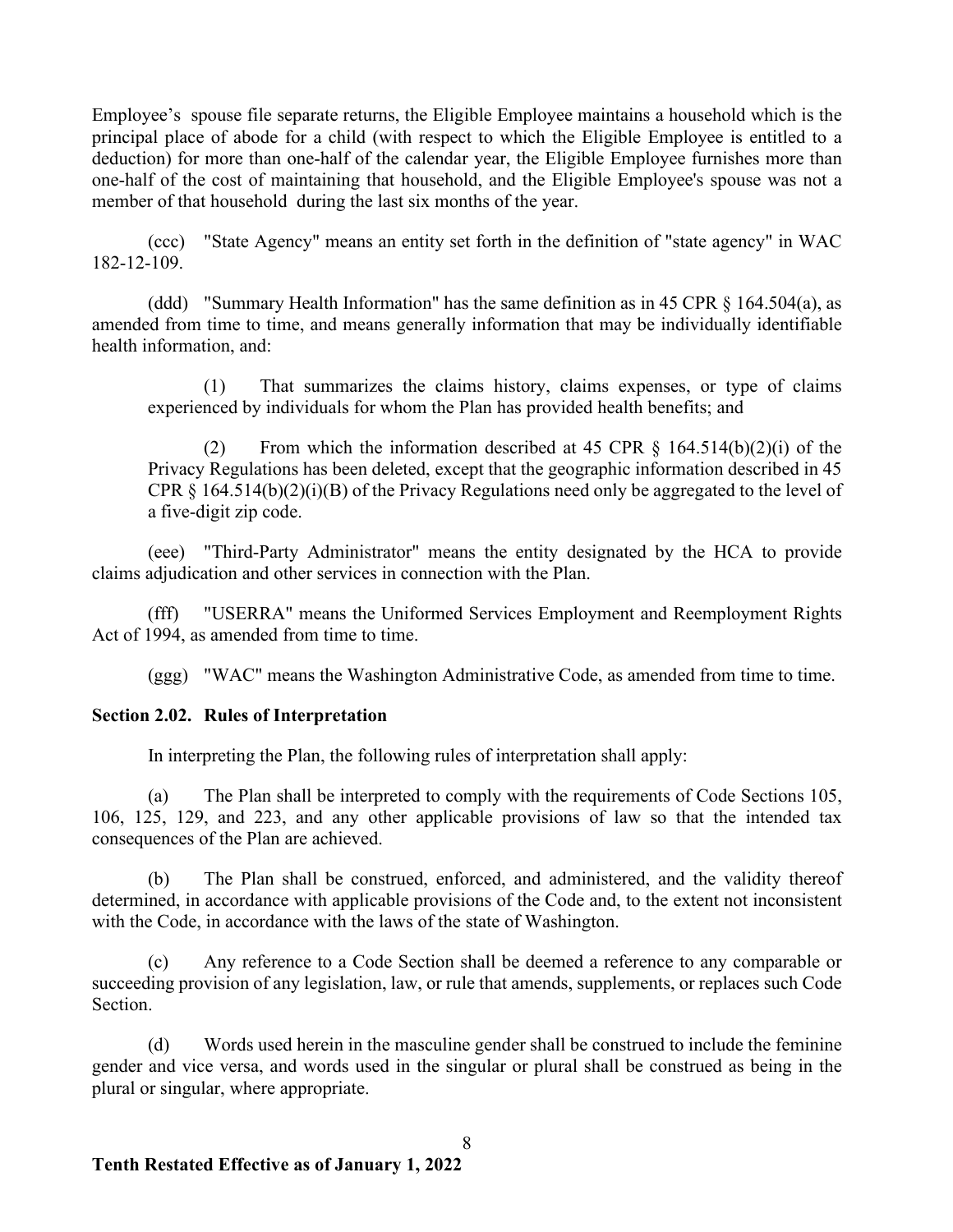(e) Headings and subheadings are inserted for convenience and are not to be considered in the construction of any provision of the Plan.

(f) If a provision of the Plan is held illegal or invalid for any reason, that provision shall be deemed null and void, but the invalidation of that provision shall not otherwise impair or affect the Plan.

# **ARTICLE III PARTICIPATION AND TERMINATION**

# **Section 3.01. Commencement of Participation**

(a) For purposes of the Premium Payment Plan, an Eligible Employee shall automatically be enrolled as a Participant upon enrollment in medical coverage in a Health Plan, unless the Eligible Employee elects to opt-out of participation pursuant to Section 4.02(b).

(b) For purposes of the Medical FSA, the Limited Purpose FSA, and the DCAP, an Eligible Employee shall become a Participant under the Plan effective as of the first day of the month following the date that: (i) the individual becomes an Eligible Employee; (ii) the Eligible Employee completes a benefit election and salary reduction agreement electing the Medical FSA, Limited Purpose FSA, and/or the DCAP; and (iii) the benefit election form is received by the Eligible Employee's personnel, payroll or benefits office. However, an Eligible Employee who becomes eligible to become a Participant on the first day of a month will become a Participant on that day.

(c) For purposes of making contributions to an HSA, an Eligible Employee shall become a Participant under the Plan effective as of the first day of the month following the date that: (i) the individual becomes an Eligible Employee; (ii) the Eligible Employee enrolls in a CDHP; (iii) the Eligible Employee completes a salary reduction agreement electing to make contributions to an HSA; and (iv) the salary reduction agreement form is received by the Eligible Employee's personnel, payroll or benefits office.

# **Section 3.02. Cessation of Participation**

A Participant shall cease to be a Participant as of the earliest of:

(a) The date on which the Plan terminates;

(b) The date on which the Participant ceases to be an Eligible Employee (except as otherwise required by USERRA, the FMLA, the PFML, or COBRA);

(c) The last day of the month the Participant makes the required contributions under the Plan;

(d) The date on which coverage under all benefits offered under this Plan ends; or

(e) The last day of the calendar month in which an unpaid leave of absence (other than FMLA leave or PFML leave) begins.

9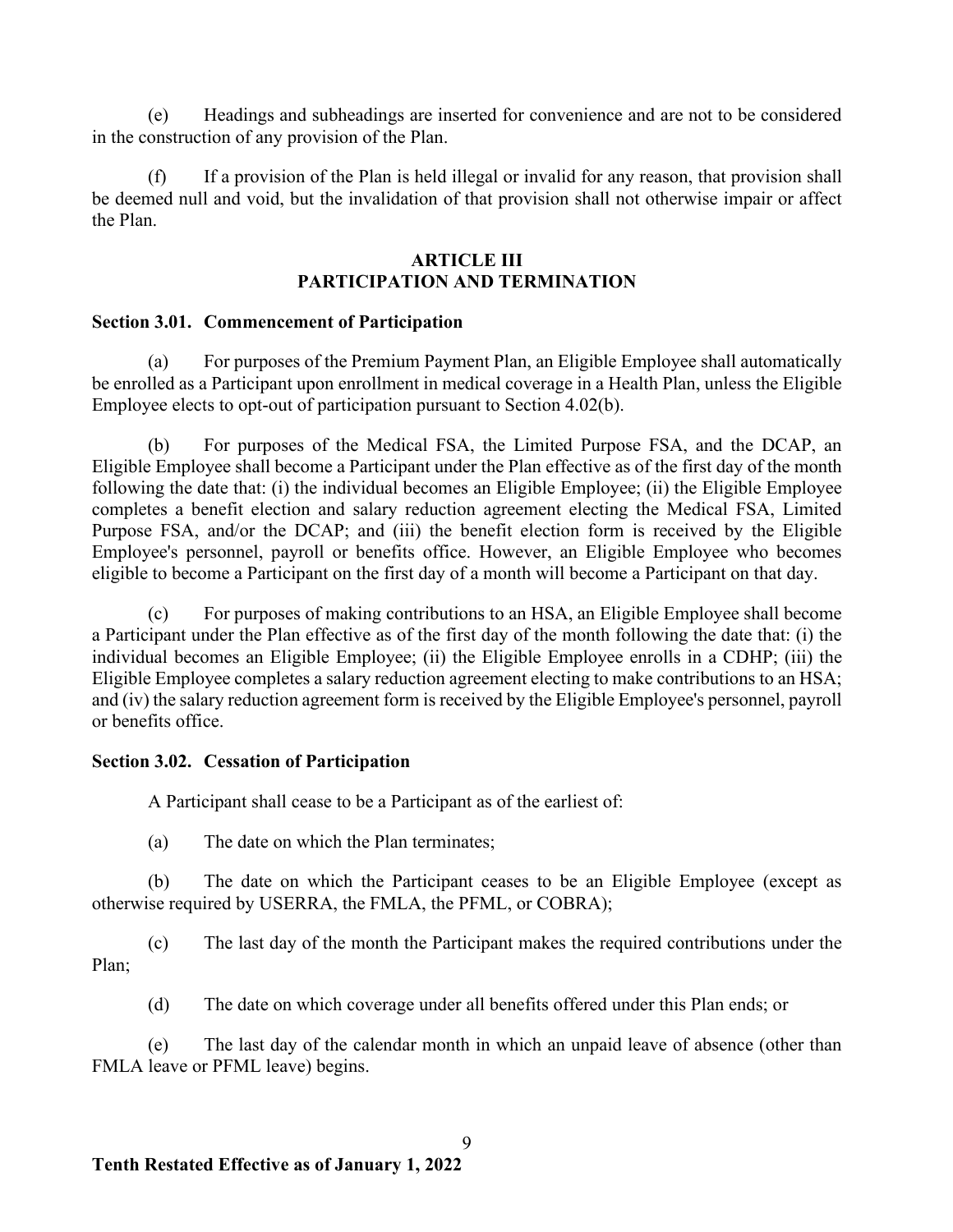Notwithstanding the provisions contained in this Section, a Participant who ceases to be a Participant in the Plan pursuant to this Section may nonetheless be entitled to continue Health Plan enrollment and participation in the Medical FSA, or the Limited Purpose FSA, as provided in the PEBB rules and COBRA, on an after-tax basis. A Participant who ceases to be a Participant during a Plan Year, or who is no longer enrolled in a CDHP, will no longer be entitled to make, or receive HSA contributions through the Plan.

### **Section 3.03. Reinstatement of Participation by Former Participants**

A former Participant who terminates employment with the Employer shall have the former Participant's elections reinstated for the Premium Payment Plan, Medical FSA, Limited Purpose FSA, DCAP, and/or HSA (as applicable) under the Plan if the Participant returns to employment with the Employer within thirty (30) days or less following the Participant's termination of employment. If such Eligible Employee returns to employment more than thirty (30) days after such termination of employment, such individual: (i) may again be automatically enrolled in the Premium Payment Plan during the Plan Year of reemployment if such individual satisfies the requirements of Section 3.01(a); (ii) may not reenroll in the Medical FSA, Limited Purpose FSA, or the DCAP until the Plan Year following reemployment (provided that such individual once again satisfies the requirements under Section 3.01(b) and makes an election under the Plan for such subsequent Plan Year), and (iii) may elect to reduce the Participant's cash Compensation by a specified amount and direct the Employer to use the reduction amount to make contributions to the Participant's HSA pursuant to Section 4.01.

# **Section 3.04. Unpaid FMLA, PFML, and USERRA Leaves of Absence**

(a) A Participant taking an unpaid leave of absence, which qualifies as an FMLA, PFML, or USERRA leave of absence, may cease all or a portion of required contributions consistent with the requirements of the FMLA, PFML, and USERRA; provided, however, such person shall be able to continue enrollment in PEBB benefits (as provided in PEBB rules), as well as coverage under the Medical FSA (as provided in Section 6.07) upon reinstatement of participation during the same Plan Year. If the Participant elects to continue coverage while the Participant is on an unpaid FMLA, PFML, or USERRA leave of absence, payments shall be made only either: (i) by prepaying for the period of the leave; or (ii) on a pay-as-you-go basis, under PEBB's existing rules for payment by Employees on an unpaid leave, and the Participant shall be entitled to coverage on the same terms and conditions as if the Participant were an active Employee. The right to cease contributions under this Section shall be in addition to a Participant's right to cease contributions under Article IV. No other new elections may be made under the Plan upon return from such leave unless otherwise consistent with the provisions of Section 3.04(b), Sections 4.04 through 4.10, or the FMLA, PFML, or USERRA.

(b) With respect to the Medical FSA or the Limited Purpose FSA, if the Participant chooses to discontinue contributions during the FMLA or PFML leave, upon his return the Participant shall elect one of the following: (i) resume participation at the coverage level elected at the start of the Coverage Period, with a corresponding increase in contributions for the balance of the Plan Year; or (ii) participate at a reduced coverage level for the year, and resume the per pay contribution in effect prior to the FMLA or PFML leave.

(c) Employer contributions to an HSA will continue while a Participant is enrolled in a CDHP while on FMLA or PFML leave.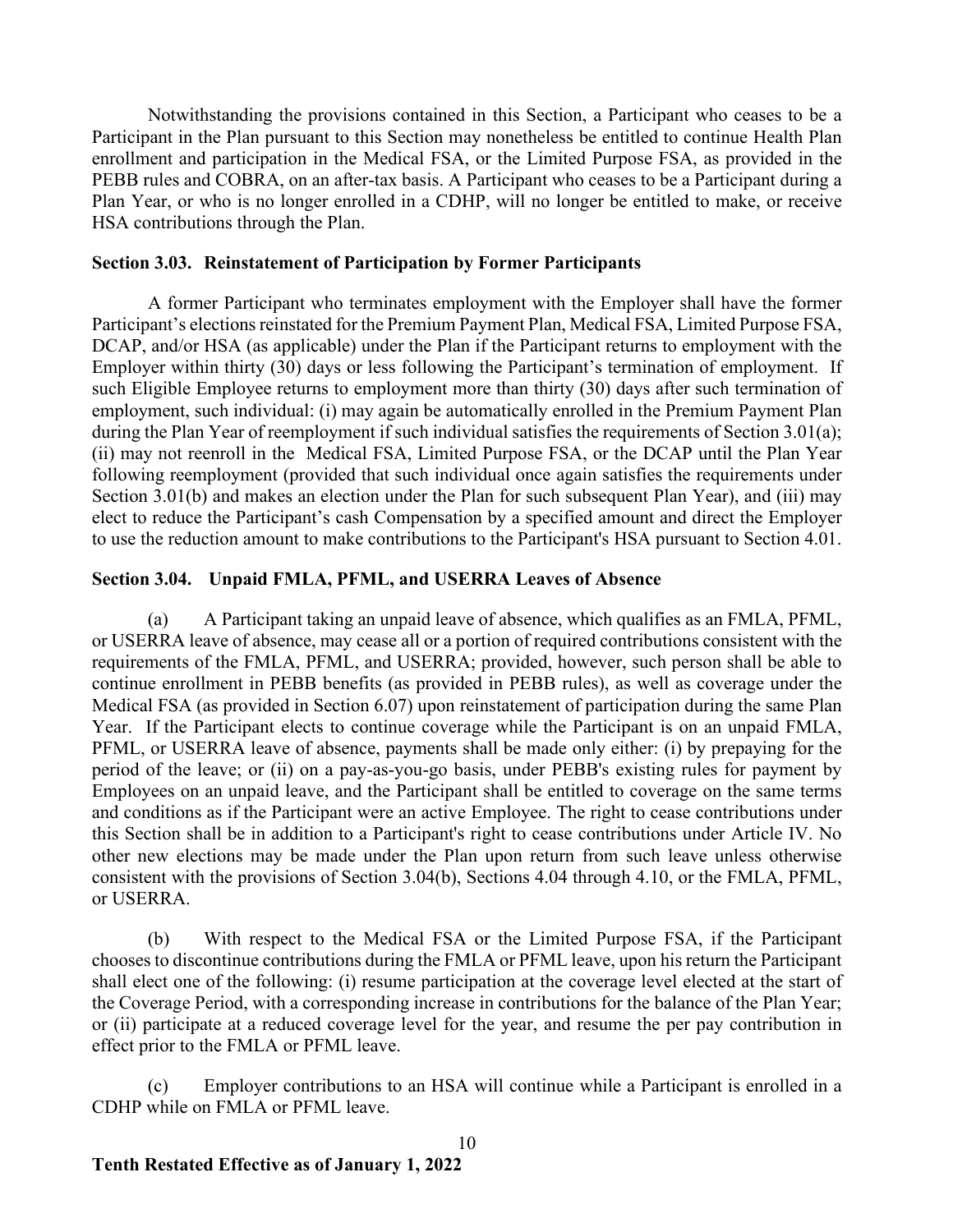# **Section 3.05. Conditions for Receipt of Benefits**

As a condition of receiving benefits under the Plan, a Participant must:

(a) Furnish all applications, enrollment forms, and other documents reasonably required by the Plan Administrator; and

(b) Observe all Plan rules and regulations.

# **ARTICLE IV CONTRIBUTIONS AND BENEFIT ELECTIONS**

### **Section 4.01. Compensation Reduction Elections**

(a) Once an Eligible Employee becomes a Participant under Section 3.01(a), the Participant shall be deemed to automatically elect to become a Participant under the Premium Payment Plan under the Plan, unless the Participant elects to opt-out of the Premium Payment Plan as described in Section 4.02(b) below. A Participant who does not opt-out of the Premium Payment Plan shall have the Participant's cash Compensation reduced on a pre-tax basis per pay period by a specified amount, and such reduction shall be used to pay the Participant's share of the Health Plan premium as well as any applicable PEBB account premium surcharges. The Employer shall establish the Participant's PEBB account premium surcharges and share of the Health Plan premium from time to time. The Participant's cash Compensation shall be reduced by substantially equal amounts for each pay period occurring during the Plan Year. The amount of the Participant's reduction for a Plan Year shall not exceed the lesser of: (i) the Participant's Compensation; or (ii) the total maximum contribution for the Health Plan premium and any applicable PEBB account premium surcharges for the Plan Year. A Participant's election shall be subject to the terms of this Article.

(b) In addition to, or in lieu of, an election under Sections  $4.01(a)$  or (c), a Participant may elect to reduce the Participant's cash Compensation, per payroll period, by a specified amount and direct the Employer to use the reduction amount to make contributions to the Medical FSA, Limited Purpose FSA, and/or DCAP. The reduction amount shall be applied pursuant to and shall be subject to the limitations specified in Articles VI and VII, as applicable. Such election must be filed within the applicable election period specified in Section 4.02. Medical FSA elections shall be subject to the prohibition on simultaneous enrollment in an HSA and Medical FSA as set forth in Section 9.03 Medical FSA elections shall be subject to the prohibition on simultaneous enrollment in a Medical FSA and a Limited Purpose FSA as set forth in Section 7.11.

(c) In addition to, or in lieu of, an election under Sections  $4.01(a)$  or (b), a Participant who is an HSA Eligible Employee may elect to reduce the Participant's cash Compensation by a specified amount and direct the Employer to use the reduction amount to make contributions to the Participant's HSA. Such election must be made in accordance with Article VIII, as applicable, including, without limitation, the prohibition on simultaneous enrollment in an HSA and a Medical FSA as set forth in Section 8.03. Participant contributions may only be made to the Participant's HSA linked with enrollment in a PEBB CDHP.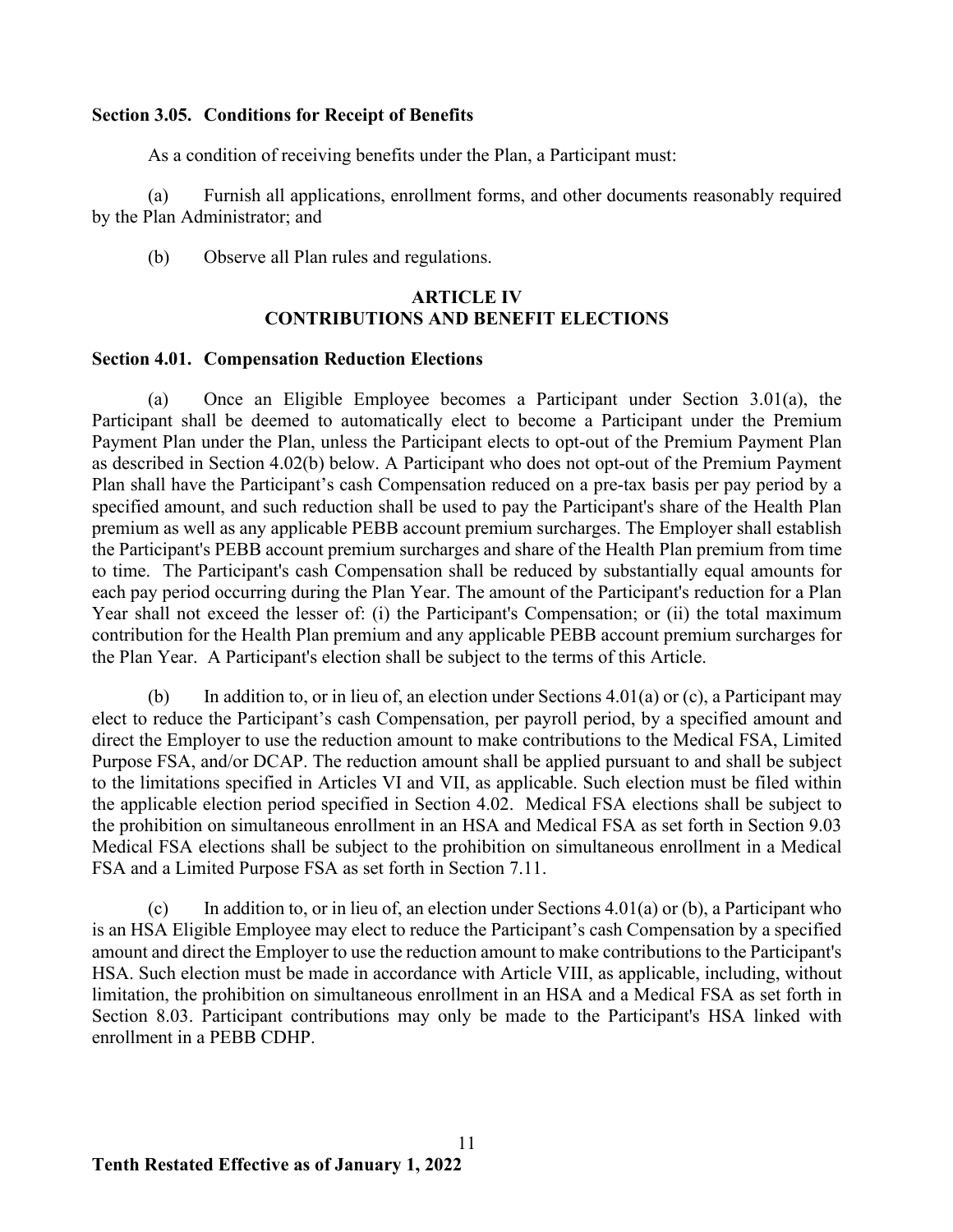# **Section 4.02. Elections and Election Period**

(a) The Plan Administrator, or its designated representative, shall provide materials regarding the Plan to each new Eligible Employee as soon as practicable after becoming an Eligible Employee. Additionally, during the month of November, or such other reasonable period designated by the Employer before the beginning of each Plan Year, the Plan Administrator shall provide an Annual Open Enrollment period to all Eligible Employees. Elections made during the Annual Open Enrollment period shall be effective on the first day of January in the following Plan Year.

(b) For the initial Plan Year in which an individual becomes an Eligible Employee, in order to elect to opt-out of the automatic election under Section 4.01(a), or to make an election under Section 4.01(b) to participate in the Medical FSA, Limited Purpose FSA, or DCAP, the Eligible Employee must make an election within thirty-one (31) days of the date since becoming an Eligible Employee. An election will be effective as of the first day of the month following the date that: (i) the individual becomes an Eligible Employee; (ii) the Eligible Employee completes an opt-out form or a benefit election and salary reduction agreement electing the Medical FSA, Limited Purpose FSA, and/or the DCAP; and (iii) the benefit election form is received by the Eligible Employee's personnel, payroll, or benefits office. However, an Eligible Employee who becomes eligible to become a Participant on the first day of a month will become a Participant on that day. An individual who elects to participate in the Health Plan shall also participate in the Premium Payment Plan for Health Plan premiums and any applicable PEBB account premium surcharges under this Plan unless the individual affirmatively declines such participation within thirty-one (31) days of the date the individual becomes an Eligible Employee. In the event the Health Plan option in which the Participant is enrolled is discontinued and the Participant fails to elect another Health Plan option, the individual shall be enrolled in the state-administered Uniform Medical Plan Classic, or such other plan designated in writing by the Director of the HCA as the default plan.

(c) Elections for tax-preferred deductions for Health Plan premium and any applicable PEBB account premium surcharges shall continue from Plan Year to Plan Year unless a Participant affirmatively submits the required form to change the Participant's election regarding the Premium Payment Plan during Annual Open Enrollment. A Participant may also change the Participant's election regarding the Premium Payment Plan as provided under Sections 4.04 to 4.10 (as a result of a change in status event).

(d) Prior to each Plan Year, a Participant who is eligible under Section 3.01(b) must complete and submit the required election form to the Plan Administrator, or the Plan Administrator's designee, within the Annual Open Enrollment period designated by the Plan Administrator to make an election to participate in the Medical FSA, Limited Purpose FSA, and/or the DCAP. All required election forms or enrollment if done online via the Plan Administrator's designee website must be received no later than the last day of the Annual Open Enrollment period. An election pursuant to this subsection shall be effective as of the first day of January for the following Plan Year. If the Participant fails to return a completed election form or enroll online by the required deadline, the individual shall not participate in the Medical FSA, Limited Purpose FSA, or the DCAP for the following Plan Year, except as provided under subsection and Sections 4.04 to 4.10 of the Plan.

(e) To make a new election outside of the Annual Open Enrollment as a result of a change in status or an event which created a special open enrollment pursuant to Sections 4.04 through 4.10 of the Plan, a Participant's required election form must be received by the Plan Administrator, or its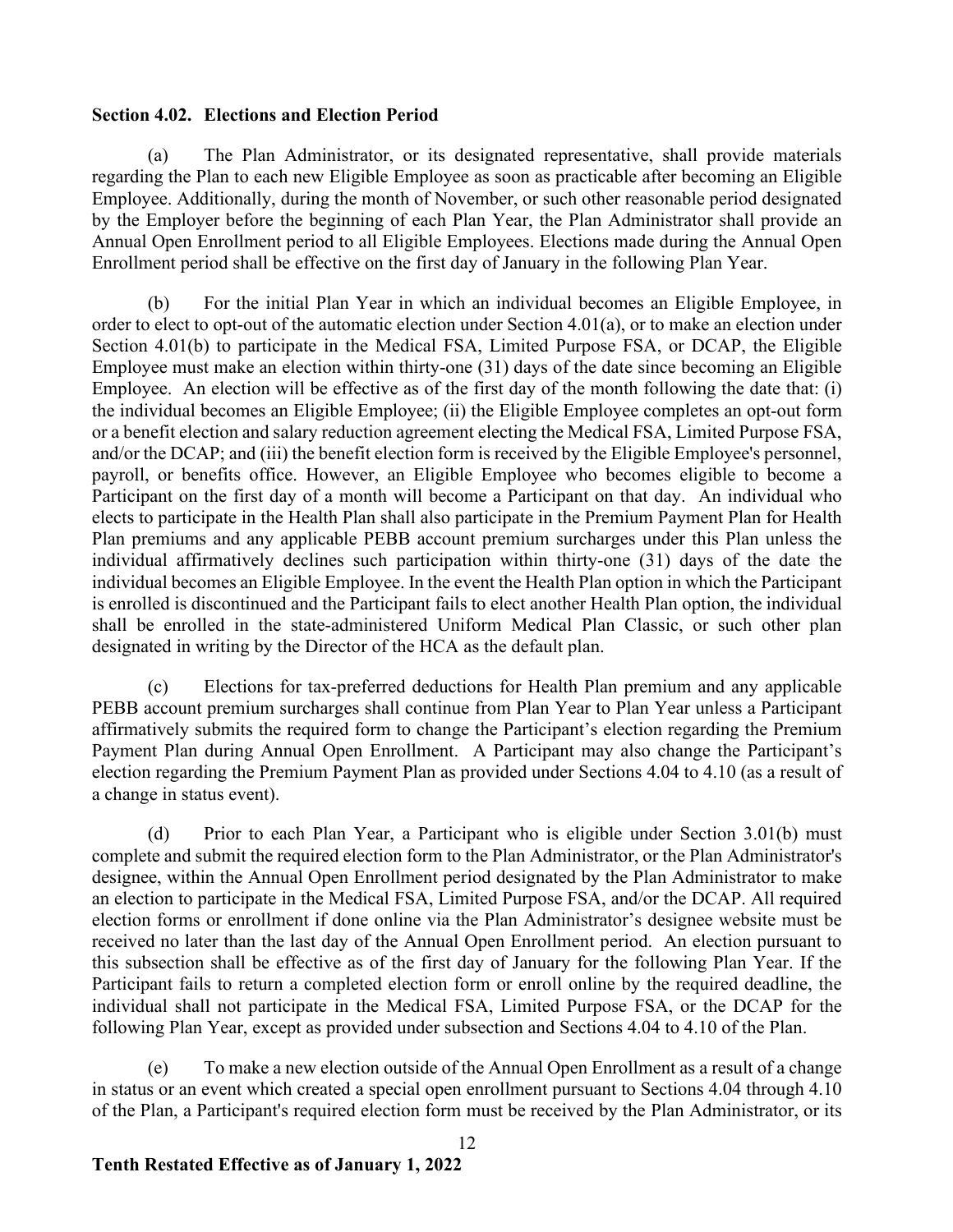designated representative, by no later than sixty (60) days following the date the change in status or event that created the special open enrollment occurred. An election pursuant to this subsection shall be effective on the first day of the month following the later of: (i) the receipt of the new election form by the Plan Administrator; or (ii) the date of the event which created a special open enrollment; provided, however, that in the event of a birth, adoption, or the placement of a child for adoption, the effective date of the change shall be the date of the birth, adoption, or the placement for adoption (as applicable). A change that is effective on the first day of a month shall be effective on that day.

### **Section 4.03. Cessation of Required Contributions**

Subject to Section 3.04, benefits under the Plan shall cease to be provided to a Participant if such Participant fails to make required contributions, and such individual may not make a new benefit election for the remaining portion of that Plan Year (with respect to the Medical FSA, the Limited Purpose FSA, and the DCAP). Such individual may again become a Participant in the Plan in the following Plan Year, as provided pursuant to Sections 4.02(c) and 4.02(d), provided such individual is an Eligible Employee.

### **Section 4.04. Special Open Enrollment for Change in Health Plan Election**

A Participant may revoke the Participant's Health Plan election and make a new election during a special open enrollment as described in WAC 182-08-198.

# **Section 4.05. Special Open Enrollment for Change in Premium Payment Plan, Medical Flexible Spending Arrangement (FSA), or Dependent Care Assistance (DCAP) Elections**

A Participant may enroll or revoke their election and elect to opt out of the Participant's Premium Payment Plan election. For Medical FSA election, Limited Purpose FSA election and DCAP, a participant may enroll or revoke their election and make a new election during a special open enrollment as described in WAC 182-08-199.

### **Section 4.06. Special Open Enrollment to the Waived Status of Medical Enrollment Election**

A Participant may change the waived status of the Participant's medical enrollment election during a special open enrollment as described in WAC 182-12-128.

### **Section 4.07. Special Open Enrollment to Enroll or Remove Eligible Dependents**

A Participant may change the Participant's elections to enroll or remove eligible dependents during a special open enrollment as described in WAC 182-12-262.

# **Section 4.08. Special Open Enrollment for Event Described in a PEBB Program Administrative Policy**

A Participant may change the Participant's elections to change the Participant's Health Plan election, Premium Payment Plan election, Medical FSA election, Limited Purpose FSA election, DCAP election, medical enrollment election, or eligible dependent enrollment elections as specifically allowed for an event described in an active PEBB Program administrative policy that creates a special open enrollment.

13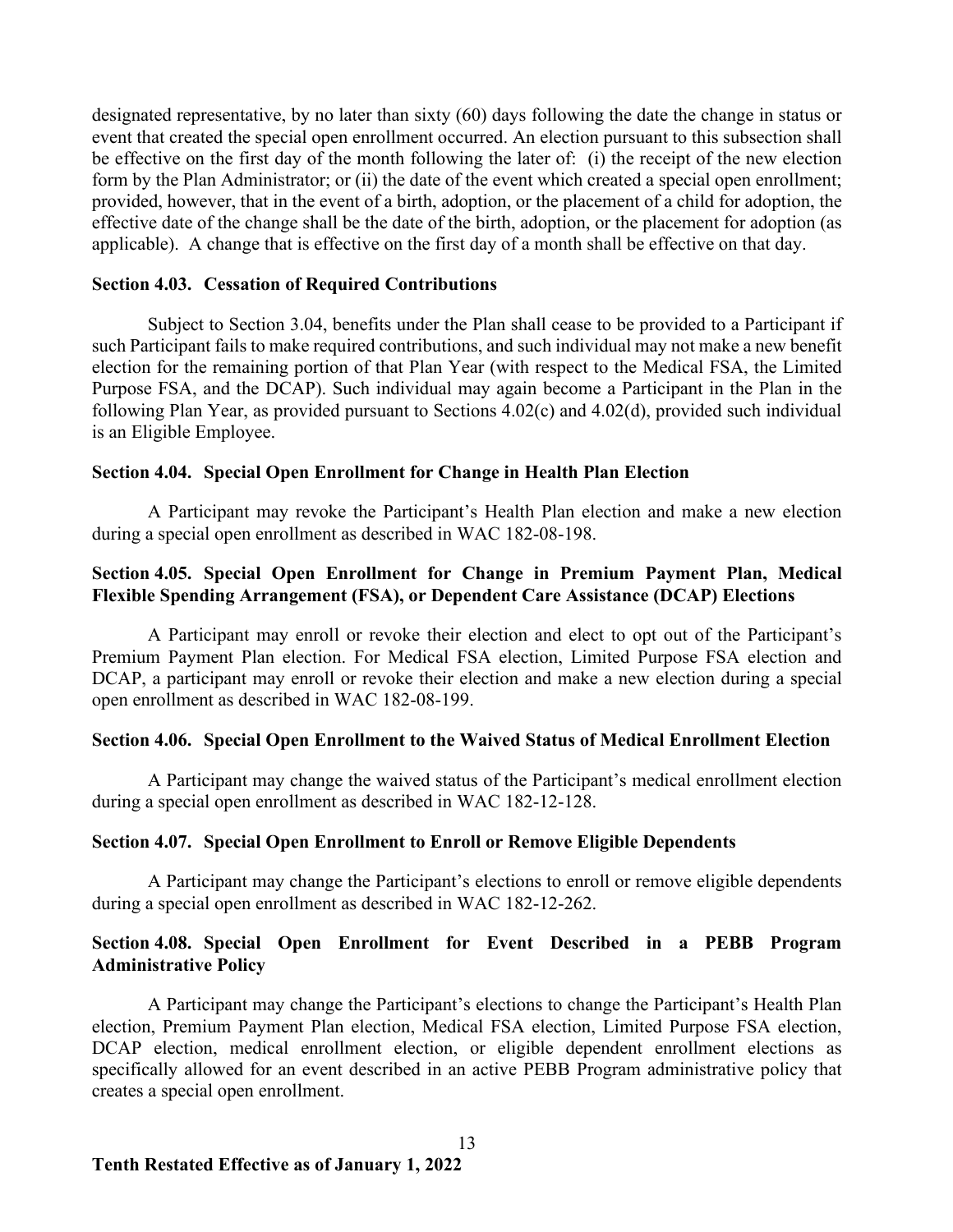## **Section 4.09. Changing an Attestation to a PEBB Account Premium Surcharge**

A Participant may change the Participant's Premium Payment Plan election consistent with a change in the Participant's attestation to a PEBB account premium surcharge only ·during the times described in WAC 182-08-185.

### **Section 4.10. New Election Due to a Court Order**

A Participant may make changes consistent with a court order in accordance with WAC 182- 12-263. Changes made pursuant to a court order will only be tax-preferred under the Plan if the change is made within the times described in WAC 182-08-198.

## **Section 4.11. Irrevocability of Elections**

An election, once made, shall remain in effect until the earliest of: (i) the date on which the Eligible Employee ceases to be eligible for a Health Plan, Medical FSA, Limited Purpose FSA, DCAP, or HSA, as applicable; (ii) the effective date of a new election pursuant to Sections 4.04 through 4.10 or Section 9.02; (iii) the date the Plan is terminated; or (iv) the end of the Plan Year. Except as provided in Sections 4.04 through 4.10 or Section 9.02, or as otherwise required by law, a Plan Year election may be changed only during the Annual Open Enrollment with an effective date of January 1 of the following Plan Year.

## **Section 4.12. Effect of Failure to File an Enrollment Form**

A Participant's failure to make an election under Section 4.01(c) or to return a completed enrollment form per Section 4.02(b) or 4.02(d) on or before the specified due date shall constitute an election not to participate in the HSA, Medical FSA, the Limited Purpose FSA, and the DCAP.

# **Section 4.13. Authority of the Plan Administrator to Cancel or Revise Certain Elections**

(a) Notwithstanding any other provisions of the Plan, to the extent required by Code Section 125, the following non-discrimination rules shall apply: (i) the Plan shall not discriminate in favor of highly compensated employees (as defined by Code Section 125(e)) as to eligibility to participate or as to contributions or benefits; and (ii) the benefits provided to key employees (as defined by Code Section 416(i)(l)) shall not exceed 25% of the aggregate benefits provided to all Participants. If the Plan Administrator determines, before or during the Plan Year, that the Plan (or any part thereof) may fail to satisfy any applicable non-discrimination requirement imposed by the Code, the Plan Administrator shall cancel or revise the elections of key employees and/or highly compensated employees to receive benefits under the Plan to the extent that the Plan Administrator determines that such cancellation or revision is necessary to satisfy the Code's non-discrimination requirements.

(b) The DCAP shall be administered to comply with all applicable non-discrimination requirements of the Code. Notwithstanding any other provision of the DCAP, the Plan Administrator may limit the amounts paid or reimbursed with respect to any Participant who is a highly compensated employee within the meaning of Code Section 414(q) to the extent the Plan Administrator deems the limitation appropriate to assure compliance with respect to any applicable non-discrimination requirement.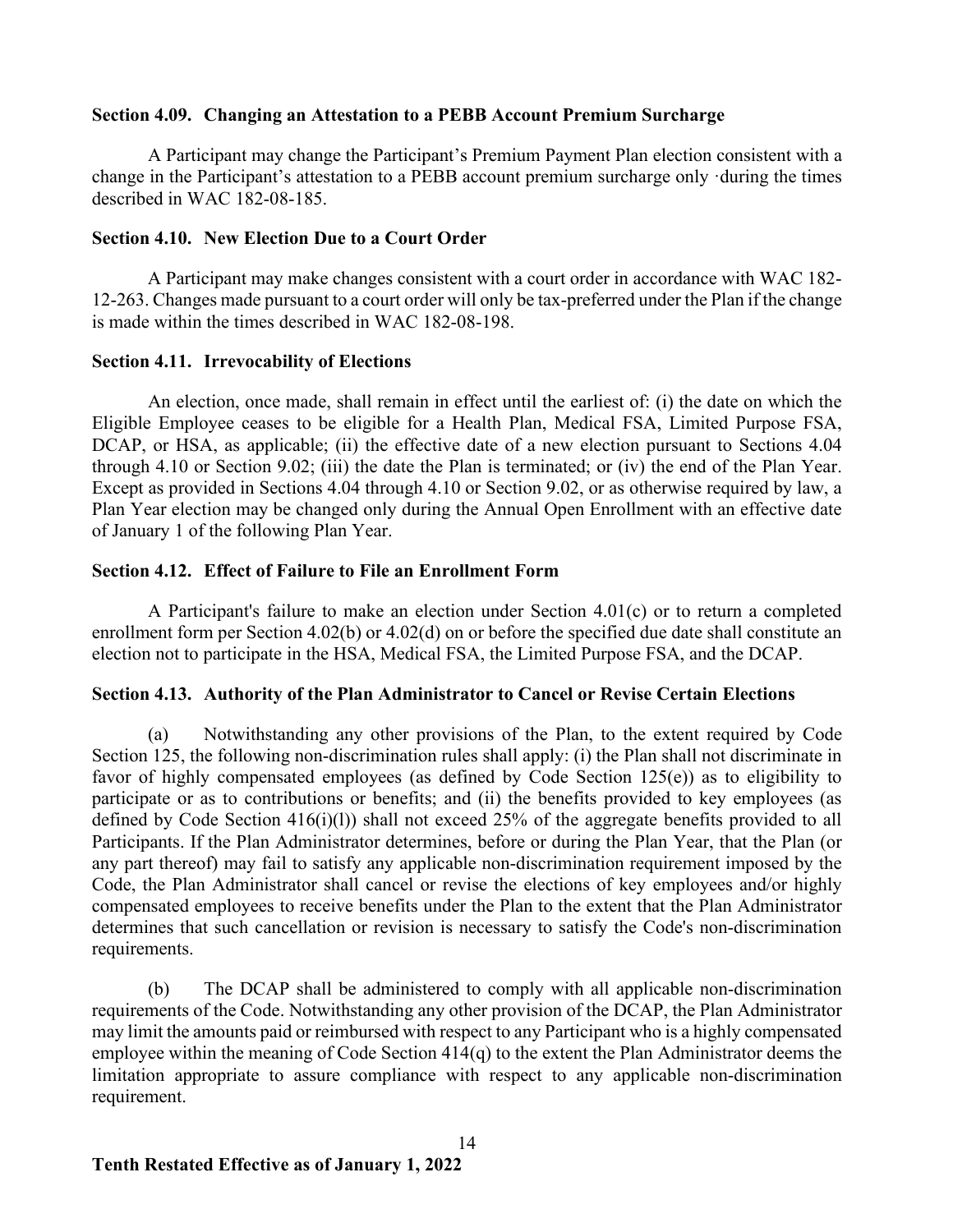(c) If the Participant's cost for Health Plan coverage (whether the cost of the Health Plan premium or applicable PEBB account premium surcharges) increases or decreases during the Plan Year (regardless of whether such increases or decreases result from actions taken by the Employer, a State Agency, the Health Plan, the Plan Administrator, or the Participant), then an affected Participant shall not be required to make a corresponding change in PEBB account premium surcharges or the Participant's share of the cost of the Health Plan premium, and the Plan may make an increase or decrease, as appropriate, in such premium payments or PEBB account premium surcharges.

(d) The Plan Administrator may cancel or revise a Participant's elections to avoid simultaneous enrollment in an HSA or a Medical FSA as set forth in Section 9.03.

(e) The Plan Administrator may cancel or revise a Participant's elections upon the establishment, by clear and convincing evidence, of a mistake of fact by the Participant when making the election. The determination of whether a mistake of fact was made shall be in the Plan Administrator's sole discretion under the factors set forth in Exhibit A to the Plan. The Plan Administrator shall only consider Exhibit A as applying to the following instances: (i) when the election in question involves a Medical FSA, (ii) when the election involves the DCAP, (iii) when the election in question involves a Limited Purpose FSA or (iv) when the election change requests involve switching health plans because the subscriber is experiencing a disruption of medical care, which impacts a documented, on-going course of treatment. The Plan Administrator shall not consider Exhibit A in matters involving initial enrollment or disenrollment in a PEBB health plan.

(f) The Plan Administrator may cancel or revise a Participant's elections to avoid simultaneous enrollment in a Medical FSA or a Limited Purpose FSA as set forth in Section 7.11.

### **ARTICLE V BENEFITS**

The tax-preferred status of a Health Plan, Medical FSA, Limited Purpose FSA, DCAP, or HSA payment or contribution under this Plan does not alter or supersede any of the benefits, participation requirements, or other terms and conditions of the Health Plan, Medical FSA, Limited Purpose FSA, DCAP, or HSA. The maximum amount of elective contributions for each Participant are the Participant's share of the cost of premium under the Health Plan and any applicable PEBB account premium surcharges, plus the maximum contribution amounts set forth for the Medical FSA, the Limited Purpose FSA, the DCAP, and the HSA.

# **ARTICLE VI MEDICAL FLEXIBLE SPENDING ARRANGEMENT**

### **Section 6.01. Establishment of Medical Flexible Spending Arrangement**

The Plan Administrator, or its designated representative, shall maintain a separate Medical FSA for each Coverage Period with respect to each Participant who has elected to make contributions to a Medical FSA pursuant to Article IV. The Medical FSA shall be maintained for bookkeeping purposes only, and except as otherwise required by law, amounts credited to a Participant's Medical FSA shall remain part of the general assets of the Employer until paid pursuant to this Article. No interest or other earnings shall be credited to any Participant's Medical FSA.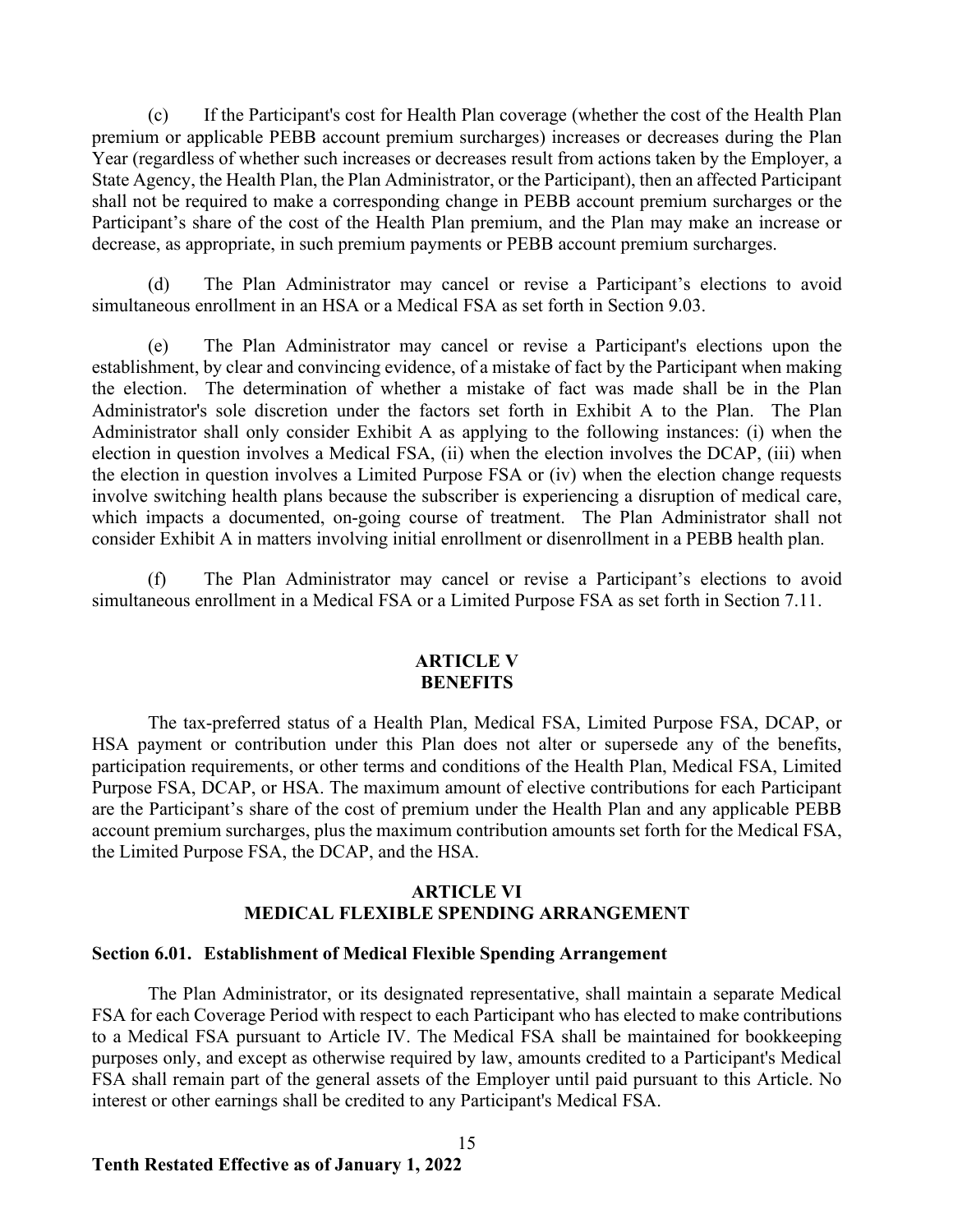# **Section 6.02. Crediting of Medical Flexible Spending Arrangement**

(a) As of the beginning of the Coverage Period, there shall be credited to a Participant's Medical FSA the annualized amount by which the Participant has elected to have the Participant's Compensation reduced pursuant to Section 4.01(b) for the reimbursement of Qualifying Health Care Expenses. Notwithstanding the preceding sentence, the maximum amount that may be credited to a Participant's Medical FSA for a Coverage Period shall be limited to \$2,850 and the minimum annual amount that must be credited to a Participant's Medical FSA shall be \$120; provided, however, in the case of two Participants who are married to each other and each of them have their own employee accounts, each Participant may elect to have up to \$2,850 credited to the Participant's Medical FSA. These dollar amounts are subject to change annually.

(b) Represented employees (who are subject to the "Healthcare Benefits Amounts" collective bargaining agreement pursuant to RCW 41.80.020(3) between the State of Washington and the Coalition of unions) with a rate of pay of \$50,004 or less as of November 1, 2021, will receive a Medical FSA contribution of \$250 in January 2022. If a Participant is eligible for the \$250 contribution as of November 1, 2021, the participant will receive the \$250 contribution automatically from their employer. The contribution shall be a non-elective contribution and a Participant shall not be provided with an election to receive the contribution in cash or to apply it to other benefits under the Plan. The contribution will not count toward the 2022 maximum contribution of \$2,850. A participant eligible for this contribution will **not** receive this benefit if the participant enrolls in a consumer-directed health plan (CDHP) with a health savings account (HSA) for 2022. A participant will **not** receive this benefit if PEBB medical coverage is waived for 2022 **unless** the participant enrolls as a dependent on someone else's PEBB medical plan (that is not a CDHP with an HSA).

# **Section 6.03. Debiting of Medical Flexible Spending Arrangement**

As of the date of any payment under this Article to or for the Participant's benefit for Qualifying Health Care Expenses Incurred during a Coverage Period, the Participant's Medical FSA shall be debited by the amount of the payment, subject to the annualized amount credited to the Medical FSA for the Coverage Period.

# **Section 6.04. Forfeiture of Medical Flexible Spending Arrangement**

Except as provided in Section 6.08 and Section 6.10, the amount credited to a Participant's Medical FSA shall be used only to reimburse the Participant for Qualifying Health Care Expenses Incurred during the Coverage Period. Any balance credited to a Participant's Medical FSA that remains after all reimbursements for the Coverage Period have been made, shall be forfeited after December 31<sup>st</sup> of the Coverage Period. Such forfeited amounts shall be forwarded to the Authority and used to pay expenses and fees associated with the Plan, or for such other use as determined by the Plan Administrator that are consistent with Code Section 125.

# **Section 6.05. Claims for Qualifying Health Care Expenses Reimbursement**

(a) A Participant who has elected benefits under the Medical FSA for a Coverage Period may apply to the Plan Administrator or its designated representative for reimbursement of Qualifying Health Care Expenses Incurred during the Coverage Period. The Participant must submit claims, so they are received by the Plan Administrator no later than March 31 of the year following the end of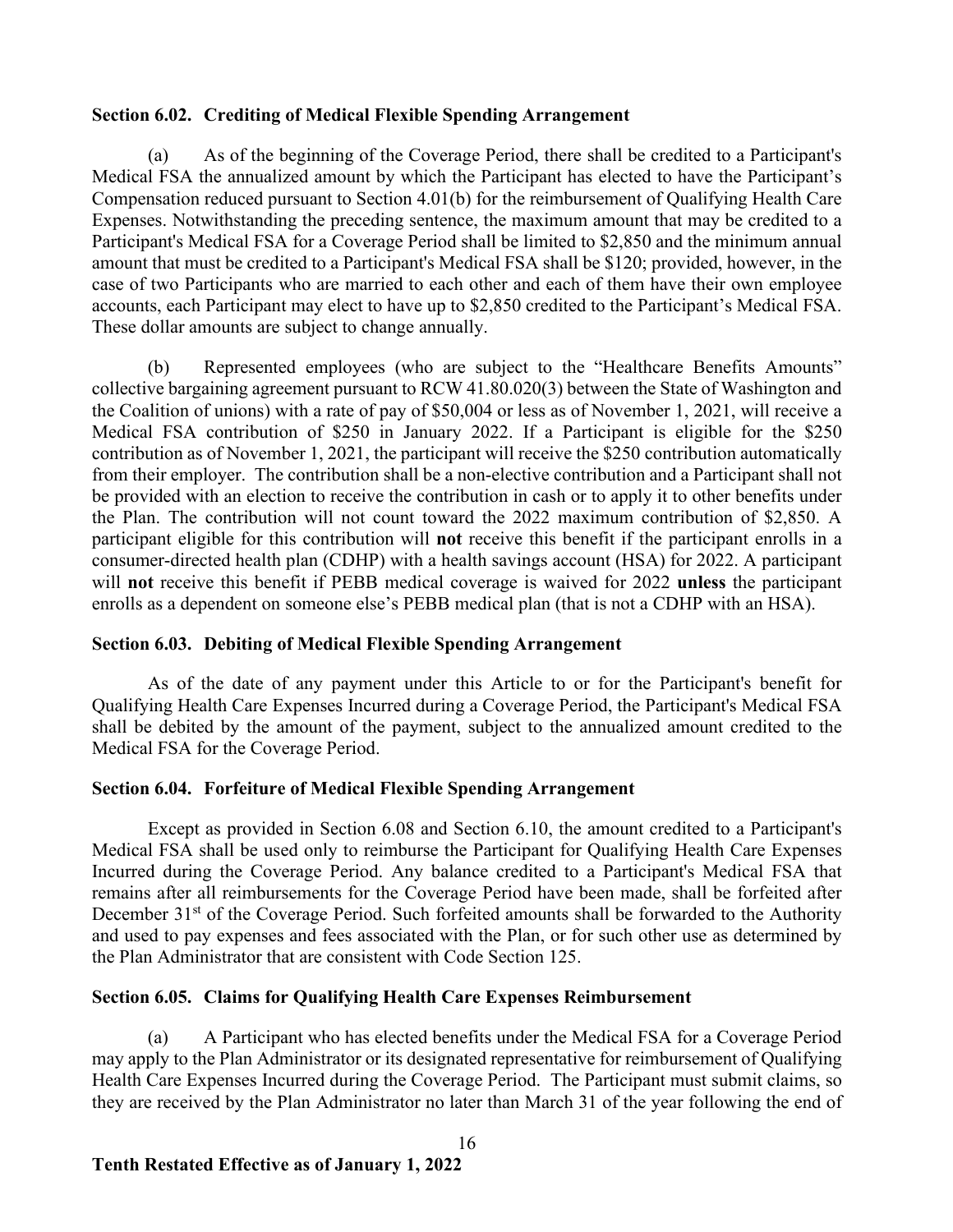the Coverage Period in which the Qualifying Health Care Expense was Incurred. The claim for reimbursement may be made before or after the Participant has paid the Qualifying Health Care Expense, but not before the Participant has Incurred the Qualifying Health Care Expense.

(b) The Participant shall submit with the application relevant bills, receipts, or other statements with respect to the Qualifying Health Care Expense, together with any additional documentation that the Plan Administrator or its designated representative may request. However, a Participant who chooses to use an authorized Medical FSA debit card to attempt to purchase a Qualifying Health Care Expense is required to submit relevant bills, receipts, or other statements to verify the expense is a Qualifying Health Care Expense only upon request by the Plan Administrator.

## **Section 6.06. Reimbursement of Qualifying Health Care Expenses**

If a Participant submits a claim and documentation as required by Section 6.05, and the Plan Administrator or its designated representative approves the claim, the Plan shall reimburse the Participant from the Participant's Medical FSA for Qualifying Health Care Expenses Incurred during the Coverage Period at such times as the Plan Administrator shall prescribe, but no less frequently than monthly. The amount of any reimbursement hereunder shall not exceed the annualized amount credited to the Participant's Medical FSA at the time of the reimbursement, less amounts previously reimbursed.

## **Section 6.07. Cessation of Participant and/or Dependent Status**

Subject to Section 6.08, a Participant who ceases to be a Participant, as provided in Section 3.02, during a Plan Year shall be entitled to reimbursement of Qualifying Health Care Expenses from the Participant's Medical FSA only to the extent provided in this Section.

(a) A Participant who ceases to be a Participant, as provided in Section 3.02, during a Plan Year shall be entitled to reimbursement of Qualifying Health Care Expenses Incurred during the Plan Year, but before the individual ceased to be a Participant, to the same extent as if the individual were still a Participant. For the Medical FSA, participation ends on the last day of the month in which the Third-Party Administrator receives the participant's last contribution.

(b) To the extent a Participant ceases making contributions to the Medical FSA while on unpaid FMLA, PFML, or USERRA leave pursuant to the provisions contained in Section 3.04, such person shall not be entitled to reimbursement of Qualifying Health Care Expenses Incurred during the period while such person ceased making contributions to the Medical FSA during such unpaid FMLA, PFML, or USERRA leave. Upon return from such leave during the same Plan Year, such Participant shall elect one of the following: (i) resume coverage at the level in effect before the FMLA, PFML, or USERRA leave, and make up any unpaid contributions through a corresponding increase in contributions for the balance of the Coverage Period; or (ii) resume coverage at a level that is reduced on a pro rata basis for the period during which required contributions were not made, and resume contributions at the level in effect prior to the FMLA, PFML, or USERRA leave. Regardless of whether the Participant resumes participation under (i) or (ii) in the previous sentence, the Participant's coverage level shall be reduced by any prior reimbursements during the Plan Year (whether made before or after the FMLA, PFML, or USERRA leave).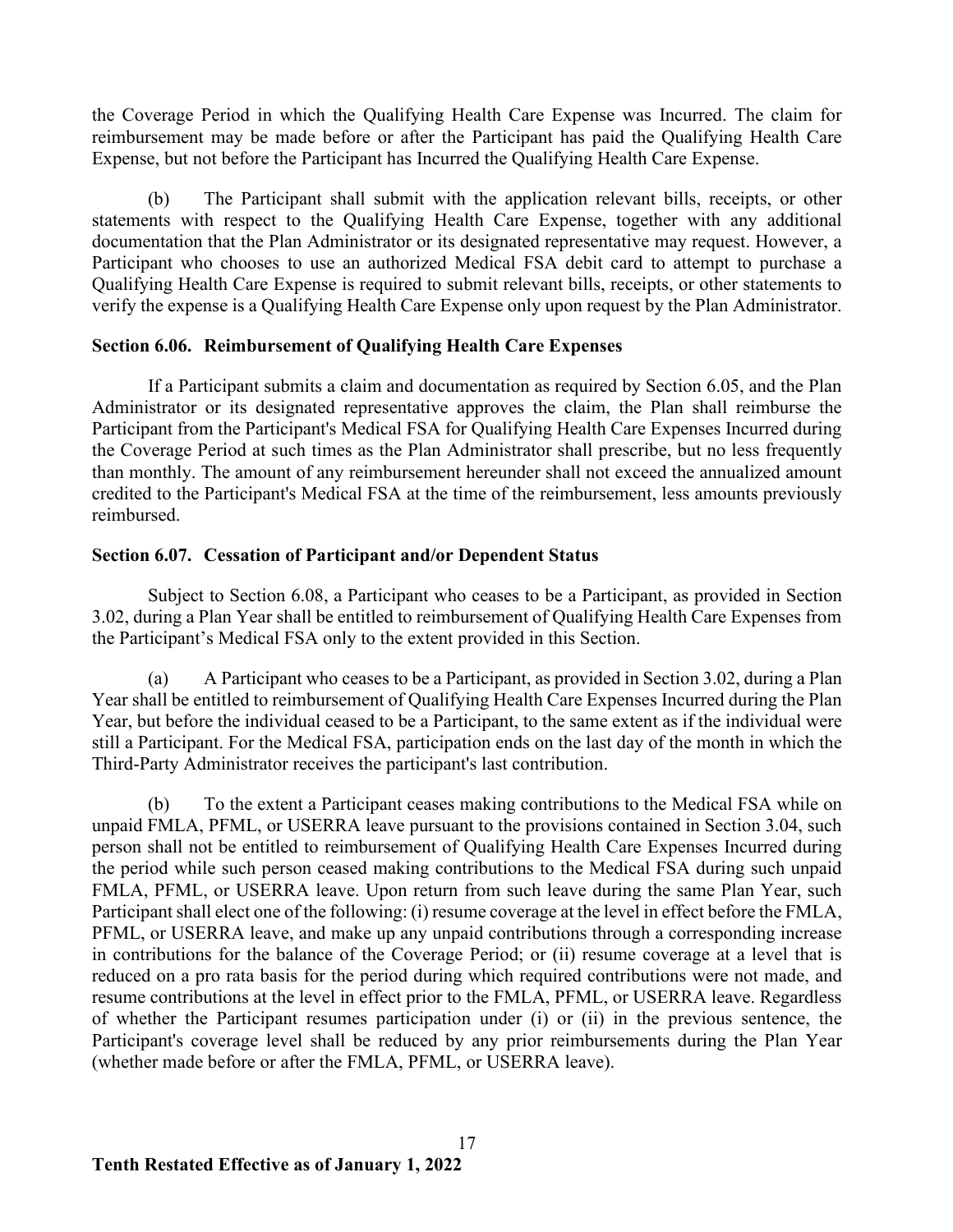(c) A Participant shall not be entitled to reimbursement for Qualifying Health Care Expenses Incurred by a Participant's FSA Dependent after the person ceases to be an FSA Dependent.

# **Section 6.08. Continuation Coverage**

If a person ceases to be a Participant and agrees to make the contribution for Continuation Coverage, the person shall be treated as a Participant to the extent required by law, and coverage under the Medical FSA shall continue as long as such contributions are paid through the Third-Party Administrator, if applicable, but not beyond the end of the Plan Year in which the person ceased to be a Participant to the extent required by law, subject to the terms and conditions of the Plan. Continuation Coverage under the Medical FSA shall be administered pursuant to Article XIII.

# **Section 6.09. Qualified Reservist Distribution**

(a) If a Participant has unused funds in the Participant's Medical FSA at the end of the Plan Year, and the Participant meets the requirements for and requests a Qualified Reservist Distribution, then the plan shall pay the amount contributed to the Medical FSA as of the date of the Qualified Reservist Distribution request, minus any prior Medical FSA reimbursements received during the Plan Year.

(b) A Participant may continue to receive reimbursement for Qualifying Health Care Expenses Incurred during the period of coverage for which an election is in force, prior to the date of a Qualified Reservist Distribution request. After a Qualified Reservist Distribution request, the Plan Administrator will terminate the right to submit further claims.

(c) A Qualified Reservist Distribution may not be made with respect to amounts: (i) attributable to a prior Plan Year (including a Plan Year ending on or before June 18, 2008); or attributable to non-Medical FSAs.

# **Section 6.10. Medical Flexible Spending Arrangement Carryover**

(a) To be eligible for any carryover amounts in this Section 6.10, a Participant must be enrolled in a Medical FSA or the Limited Purpose FSA for the next Plan Year or have at least \$120 left of the Participant's current Plan Year balance. If a Participant does not meet the foregoing requirements, any amounts to be carried over into that next Plan Year will be forfeited. An amount will be carried over to the immediately following Plan Year up to the lesser of: (1) \$550 for Plan Year 2022 to be carried over to Plan Year 2023, which amount will be increased with the cost-of-living adjustments under Code Section 125(i)(2) and IRS Notice 2020-33; or (2) any amount "remaining unused as of the end of the Plan Year" under a Participant's Medical FSA if such unused amount is at least \$120 (the "Available Carryover Amount"). Amounts "remaining unused as of the end of the Plan Year" are the amounts unused after Qualifying Health Care Expenses have been reimbursed on or before March 31 of the year following the end of the Plan Year ("Run-Out Period"). Any unused amount in excess of the Available Carryover Amount that remains unused as of the end of the Plan Year will be forfeited.

(b) The Available Carryover Amount may be used to: (1) reimburse Qualifying Medical Expenses Incurred in the previous Plan Year to be paid in the subsequent Plan Year during the Run-Out Period; and/or (2) to reimburse Qualifying Medical Expenses incurred in the current Plan Year.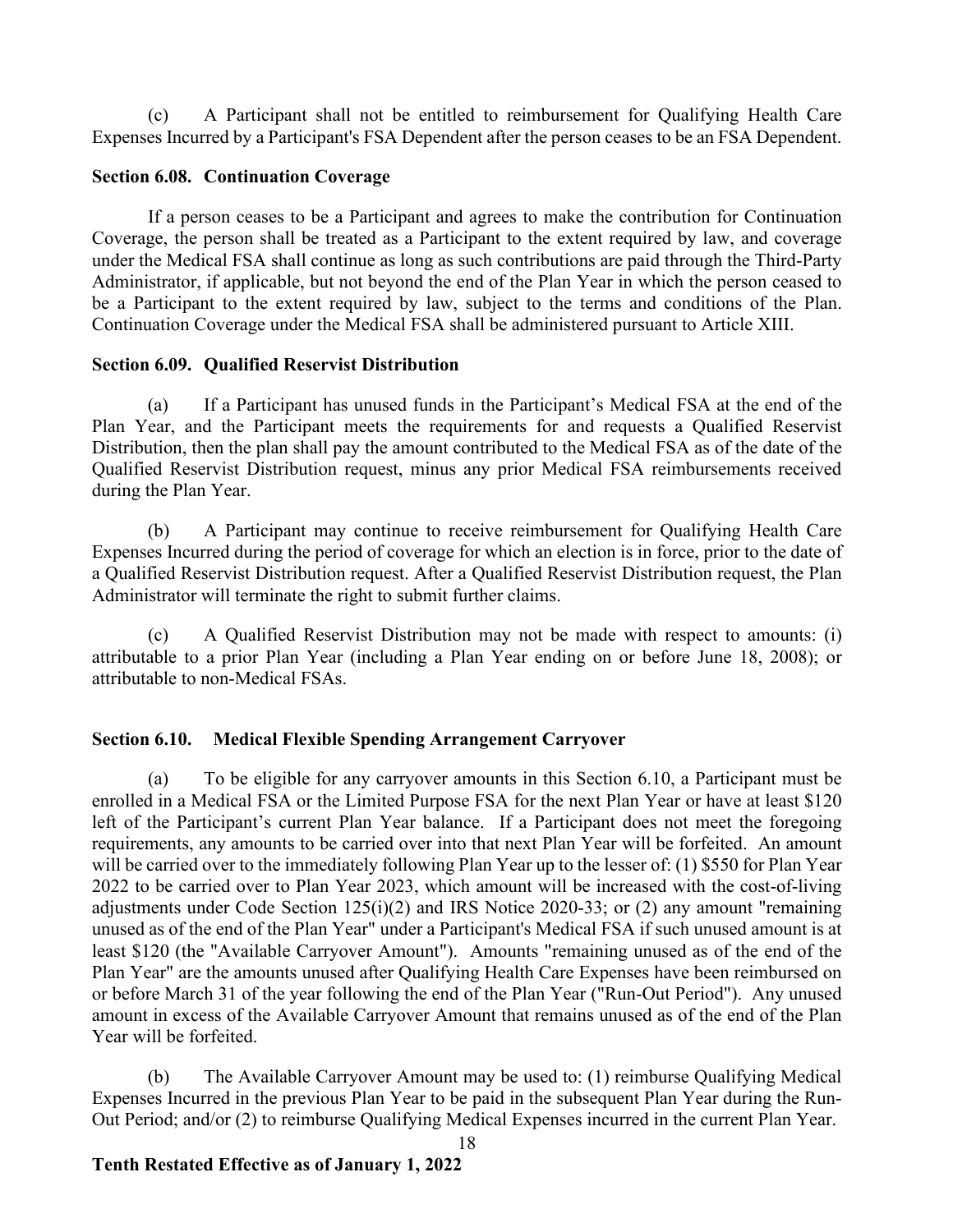(c) The Available Carryover Amount does not reduce the maximum allowed Compensation reduction contribution available each Plan Year set forth in Section 6.02(a). The current Plan Year reduction contribution can only be used to reduce expenses in the current Plan Year.

(d) If a Participant is eligible for and elects during Open Enrollment to contribute to a Health Savings Account and a Limited Purpose FSA in the new Plan Year and has any funds in a Medical FSA that are eligible for carryover into the new Plan Year pursuant to this Section 6.10, the Plan Administrator will convert the Medical FSA into a Limited Purpose FSA at the beginning of the new Plan Year. The carryover funds will then be credited to the Limited Purpose FSA.

### **ARTICLE VII LIMITED PURPOSE FLEXIBLE SPENDING ARRANGEMENT**

### **Section 7.01. Establishment of Limited Purpose Flexible Spending Arrangement**

The Plan Administrator, or its designated representative, shall maintain a separate Limited Purpose FSA for each Coverage Period with respect to each Participant who has elected to make contributions to a Limited Purpose FSA pursuant to Article IV. The Limited Purpose FSA shall be maintained for bookkeeping purposes only, and except as otherwise required by law, amounts credited to a Participant's Limited Purpose FSA shall remain part of the general assets of the Employer until paid pursuant to this Article. No interest or other earnings shall be credited to any Participant's Limited Purpose FSA.

## **Section 7.02. Crediting of Limited Purpose Flexible Spending Arrangement**

(a) As of the beginning of the Coverage Period, there shall be credited to a Participant's Limited Purpose FSA the annualized amount by which the Participant has elected to have the Participant's Compensation reduced pursuant to Section 4.01(b) for the reimbursement of Qualifying Health Care Expenses. Notwithstanding the preceding sentence, the maximum amount that may be credited to a Participant's Limited Purpose FSA for a Coverage Period shall be limited to \$2,850 and the minimum annual amount that must be credited to a Participant's Limited Purpose FSA shall be \$120; provided, however, in the case of two Participants who are married to each other and each of them have their own employee accounts, each Participant may elect to have up to \$2,850 credited to the Participant's Limited Purpose FSA. These dollar amounts are subject to change annually.

(b) Represented employees (who are subject to the "Healthcare Benefits Amounts" collective bargaining agreement pursuant to RCW 41.80.020(3) between the State of Washington and the Coalition of unions) with a rate of pay of \$50,004 or less as of November 1, 2021, will receive a Limited Purpose FSA contribution of \$250 in January 2022. If a Participant is eligible for the \$250 contribution as of November 1, 2021, the participant will receive the \$250 contribution automatically from their employer. The contribution shall be a non-elective contribution and a Participant shall not be provided with an election to receive the contribution in cash or to apply it to other benefits under the Plan. The contribution will not count toward the 2022 maximum contribution of \$2,850. A participant will **not** receive this benefit if PEBB medical coverage is waived for 2022 **unless** the participant enrolls as a dependent on someone else's PEBB medical plan.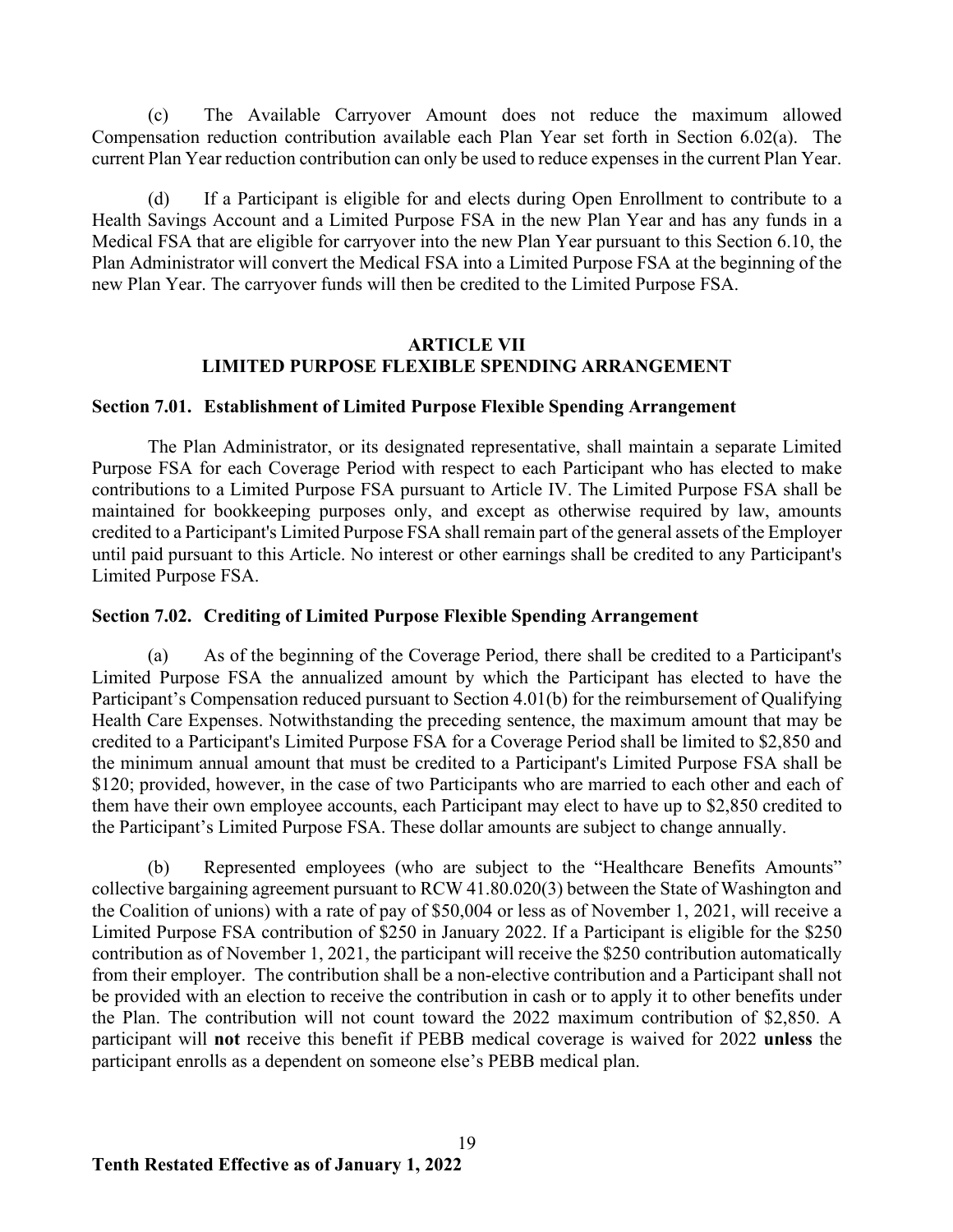# **Section 7.03. Debiting of Limited Purpose Flexible Spending Arrangement**

As of the date of any payment under this Article to or for the Participant's benefit for Qualifying Limited Purpose Expenses Incurred during a Coverage Period, the Participant's Limited Purpose FSA shall be debited by the amount of the payment, subject to the annualized amount credited to the Limited Purpose FSA for the Coverage Period.

# **Section 7.04. Forfeiture of Limited Purpose Flexible Spending Arrangement**

Except as provided in Section 7.08 and Section 7.10, the amount credited to a Participant's Limited Purpose FSA shall be used only to reimburse the Participant for Qualifying Limited Purpose Expenses Incurred during the Coverage Period Any balance credited to a Participant's Limited Purpose FSA that remains after all reimbursements for the Coverage Period have been made, shall be forfeited after December 31<sup>st</sup> of the coverage period. Such forfeited amounts shall be forwarded to the Authority and used to pay expenses and fees associated with the Plan, or for such other use as determined by the Plan Administrator that are consistent with Code Section 125.

## **Section 7.05. Claims for Qualifying Health Care Expenses Reimbursement**

(a) A Participant who has elected benefits under the Limited Purpose FSA for a Coverage Period may apply to the Plan Administrator or its designated representative for reimbursement of Qualifying Limited Purpose Expenses Incurred during the Coverage Period. The Participant must submit claims, so they are received by the Plan Administrator no later than March 31 following the end of the Coverage Period in which the Qualifying Limited Purpose Expense was Incurred. The claim for reimbursement may be made before or after the Participant has paid the Qualifying Limited Purpose Expense, but not before the Participant has Incurred the Qualifying Limited Purpose Expense.

(b) The Participant shall submit with the application relevant bills, receipts, or other statements with respect to the Qualifying Limited Purpose Expense, together with any additional documentation that the Plan Administrator or its designated representative may request. However, a Participant who chooses to use an authorized Limited Purpose FSA debit card to attempt to purchase a Qualifying Limited Purpose Expense is required to submit relevant bills, receipts, or other statements to verify the expense is a Qualifying Limited Purpose Expense only upon request by the Plan Administrator.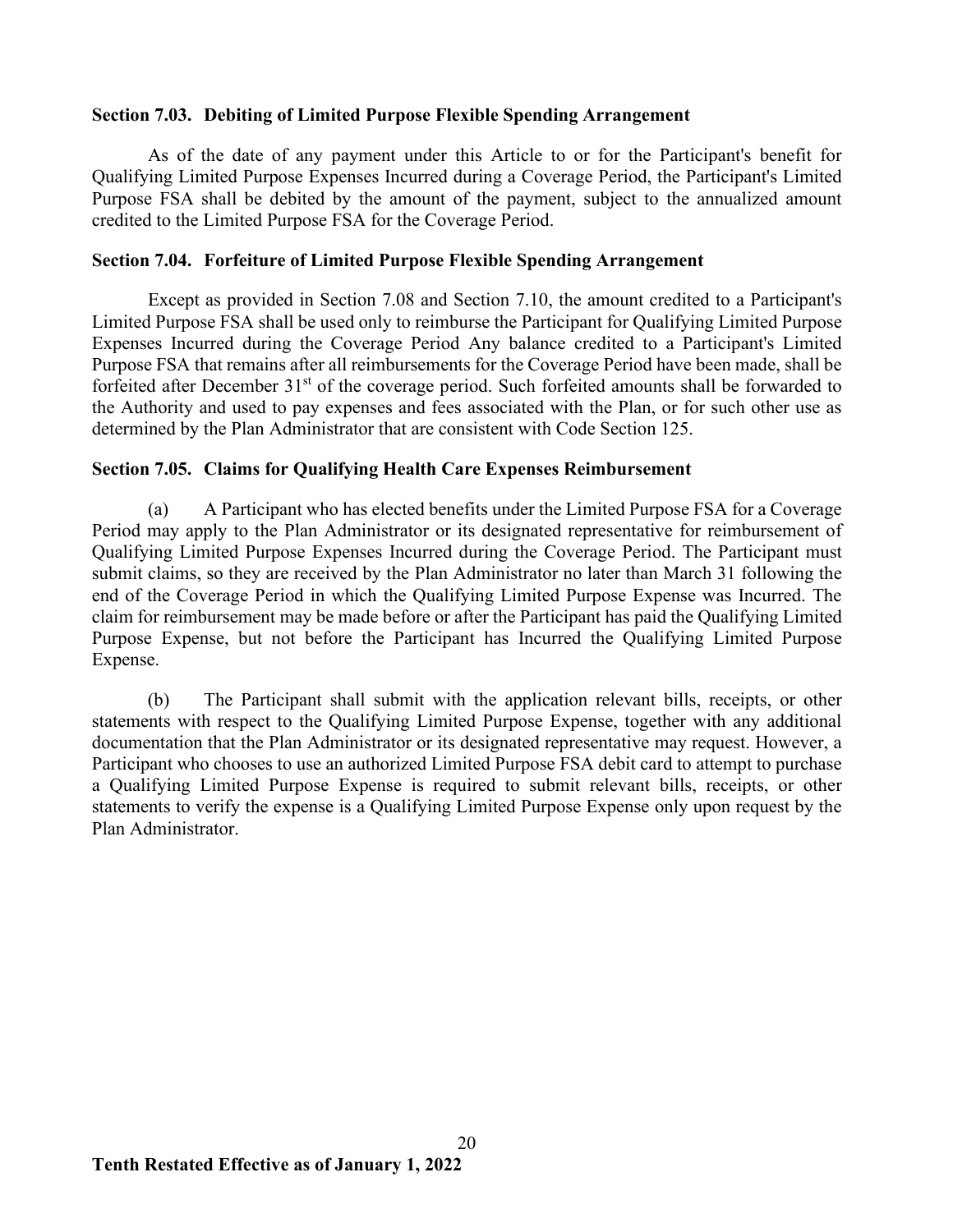### **Section 7.06. Reimbursement of Qualifying Limited Purpose Expenses**

If a Participant submits a claim and documentation as required by Section 7.05, and the Plan Administrator or its designated representative approves the claim, the Plan shall reimburse the Participant from the Participant's Limited Purpose FSA for Qualifying Limited Purpose Expenses Incurred during the Coverage Period at such times as the Plan Administrator shall prescribe, but no less frequently than monthly. The amount of any reimbursement hereunder shall not exceed the annualized amount credited to the Participant's Limited Purpose FSA at the time of the reimbursement, less amounts previously reimbursed.

### **Section 7.07. Cessation of Participant and/or Dependent Status**

Subject to Section 7.08, a Participant who ceases to be a Participant, as provided in Section 3.02, during a Plan Year shall be entitled to reimbursement of Qualifying Limited Purpose Expenses from the Participant's Limited Purpose FSA only to the extent provided in this Section.

(a) A Participant who ceases to be a Participant, as provided in Section 3.02, during a Plan Year shall be entitled to reimbursement of Qualifying Limited Purpose Expenses Incurred during the Plan Year, but before the individual ceased to be a Participant, to the same extent as if the individual were still a Participant. For the Limited Purpose FSA, participation ends on the last day of the month in which the Third-Party Administrator receives the participant's last contribution.

(b) To the extent a Participant ceases making contributions to the Limited Purpose FSA while on unpaid FMLA, PFML, or USERRA leave pursuant to the provisions contained in Section 3.04, such person shall not be entitled to reimbursement of Qualifying Limited Purpose Expenses Incurred during the period while such person ceased making contributions to the Limited Purpose FSA during such unpaid FMLA, PFML, or USERRA leave. Upon return from such leave during the same Plan Year, such Participant shall elect one of the following: (i) resume coverage at the level in effect before the FMLA, PFML, or USERRA leave, and make up any unpaid contributions through a corresponding increase in contributions for the balance of the Coverage Period; or (ii) resume coverage at a level that is reduced on a pro rata basis for the period during which required contributions were not made, and resume contributions at the level in effect prior to the FMLA, PFML, or USERRA leave. Regardless of whether the Participant resumes participation under (i) or (ii) in the previous sentence, the Participant's coverage level shall be reduced by any prior reimbursements during the Plan Year (whether made before or after the FMLA, PFML, or USERRA leave).

(c) A Participant shall not be entitled to reimbursement for Qualifying Limited Purpose Expenses Incurred by a Participant's FSA Dependent after the person ceases to be an FSA Dependent.

### **Section 7.08. Continuation Coverage**

If a person ceases to be a Participant and agrees to make the contribution for Continuation Coverage, the person shall be treated as a Participant to the extent required by law, and coverage under the Limited Purpose FSA shall continue as long as such contributions are paid through the Third-Party Administrator, if applicable, but not beyond the end of the Plan Year in which the person ceased to be a Participant to the extent required by law, subject to the terms and conditions of the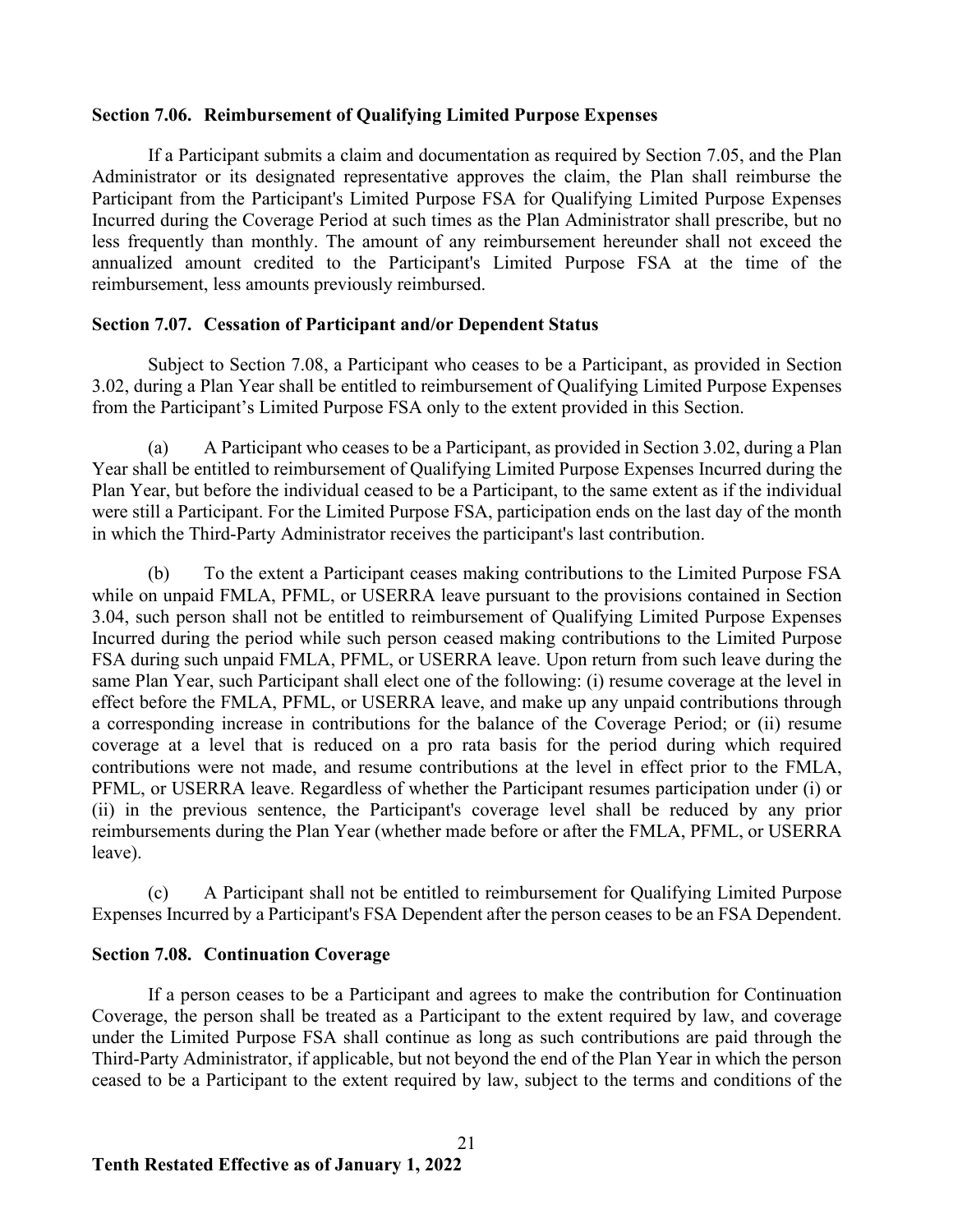Plan. Continuation Coverage under the Limited Purpose FSA shall be administered pursuant to Article XII.

# **Section 7.09. Qualified Reservist Distribution**

(a) If a Participant has unused funds in the Participant's Limited Purpose FSA at the end of the Plan Year, and the Participant meets the requirements for and requests a Qualified Reservist Distribution, then the plan shall pay the amount contributed to the Limited Purpose FSA as of the date of the Qualified Reservist Distribution request, minus any prior Limited Purpose FSA reimbursements received during the Plan Year.

(b) A Participant may continue to receive reimbursement for Qualifying Limited Purpose Expenses Incurred during the period of coverage for which an election is in force, prior to the date of a Qualified Reservist Distribution request. After a Qualified Reservist Distribution request, the Plan Administrator will terminate the right to submit further claims.

(c) A Qualified Reservist Distribution may not be made with respect to amounts: (i) attributable to a prior Plan Year (including a Plan Year ending on or before June 18, 2008); or attributable to non-Limited Purpose FSAs.

# **Section 7.10. Limited Purpose Flexible Spending Arrangement Carryover**

(a) To be eligible for any carryover amounts in this Section 7.10, a Participant must be enrolled in a Medical FSA or the Limited Purpose FSA for the next Plan Year or have at least \$120 left of the Participant's current Plan Year balance. If a Participant does not meet the foregoing requirements, any amounts to be carried over into that next Plan Year will be forfeited. An amount will be carried over to the immediately following Plan Year up to the lesser of: (1) \$550 for Plan Year 2022 to be carried over to Plan Year 2023, which amount will be increased with the cost-of-living adjustments under Code Section 125(i)(2) and IRS Notice 2020-33; or (2) any amount "remaining unused as of the end of the Plan Year" under the Participant's Medical FSA if such unused amount is at least \$120 (the "Available Carryover Amount"). Amounts "remaining unused as of the end of the Plan Year" are the amounts unused after Qualifying Health Care Expenses have been reimbursed on or before March 31 of the year following the end of the Plan Year ("Run-Out Period"). Any unused amount in excess of the Available Carryover Amount that remains unused as of the end of the Plan Year will be forfeited.

(b) The Available Carryover Amount may be used to: (1) reimburse Qualifying Medical Expenses Incurred in the previous Plan Year to be paid in the subsequent Plan Year during the Run-Out Period; and/or (2) to reimburse Qualifying Medical Expenses incurred in the current Plan Year.

(c) The Available Carryover Amount does not reduce the maximum allowed Compensation reduction contribution available each Plan Year set forth in Section 7.02(a). The current Plan Year reduction contribution can only be used to reduce expenses in the current Plan Year.

(d) If a Participant is eligible for and elects during Open Enrollment to contribute to a Health Savings Account and a Limited Purpose FSA in the new Plan Year and has any funds in a Medical FSA that will carryover into the new Plan Year, the Plan Administrator will convert the

 $22$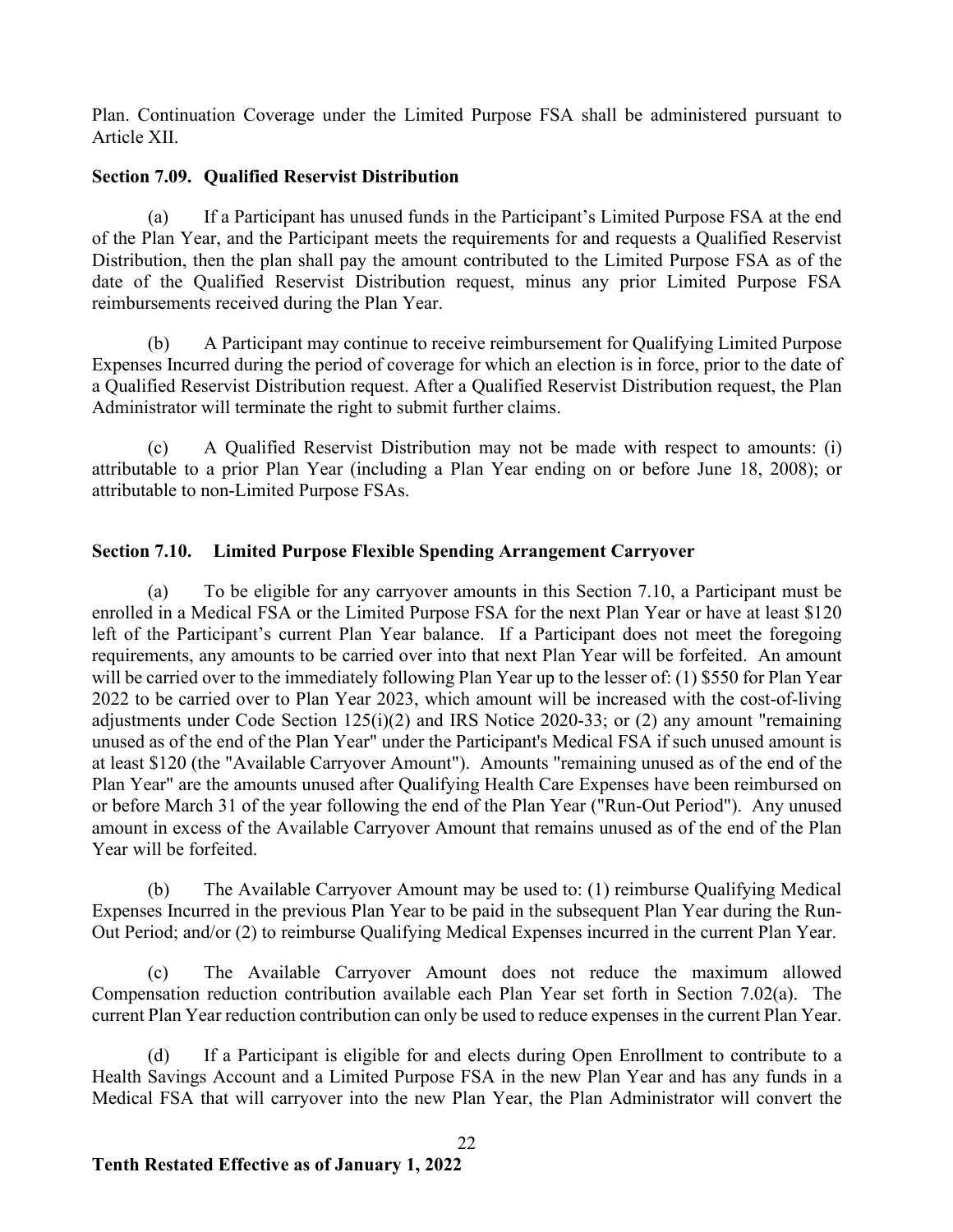Medical FSA into a Limited Purpose FSA at the beginning of the new Plan Year. The carryover funds will then be credited to the Limited Purpose FSA.

# **Section 7.11. Prohibition on Simultaneous Enrollment in Medical FSA and Limited Purpose FSA**

(a) Notwithstanding any other provision of the Plan, a Participant may not be simultaneously enrolled in a Medical FSA and a Limited Purpose FSA under the Plan in the same Coverage Period.

(b) If a Participant submits an election under Article IV for both a Medical FSA and for a Limited Purpose FSA for any part of the same Plan Year and the Participant is also enrolled in an HDHP, the Plan Administrator shall cancel the Participant's election for a Medical FSA and shall recognize the election for a Limited Purpose FSA pursuant to Section 4.13. If the Participant is not enrolled in an HDHP, the Plan Administrator shall cancel the Participant's election for a Limited Purpose FSA and shall recognize the election for a Medical FSA pursuant to Section 4.13.

# **ARTICLE VIII**

## **DEPENDENT CARE ASSISTANCE PROGRAM**

## **Section 8.01. Establishment of Dependent Care Assistance Program**

The Plan Administrator, or its designated representative, shall maintain a separate Dependent Care Assistance Program (DCAP) account for each Plan Year with respect to each Participant who has elected to make contributions to a DCAP pursuant to Article IV. DCAPs shall be maintained for bookkeeping purposes only, and except as otherwise required by law, amounts credited to a Participant's Plan Year DCAP shall remain part of the general assets of the Employer until paid pursuant to this Article. No interest or other earnings shall be credited to any Participant's DCAP.

### **Section 8.02. Crediting of a DCAP**

(a) There shall be credited to a Participant's DCAP, as of each payroll date, the amount the Participant has elected to have the Participant's Compensation reduced by pursuant to Section 4.01(b) for the Coverage Period for the reimbursement of Dependent Care Expenses.

(b) The maximum Participant contribution to the DCAP is the lesser of:

(1) The Earned Income of either the Participant or the Participant's spouse, whichever is less. The term "Earned Income" in this Section means wages, salaries, tips, and other employee compensation plus any net earnings from self-employment;

(2) \$5,000 annually if the Participant is single, or is married and will file a joint federal income tax return with the Participant's spouse for the Plan Year; or

(3) \$2,500 annually for each Participant if the Participant is married and will file separate federal income tax returns for the Plan Year.

 $23$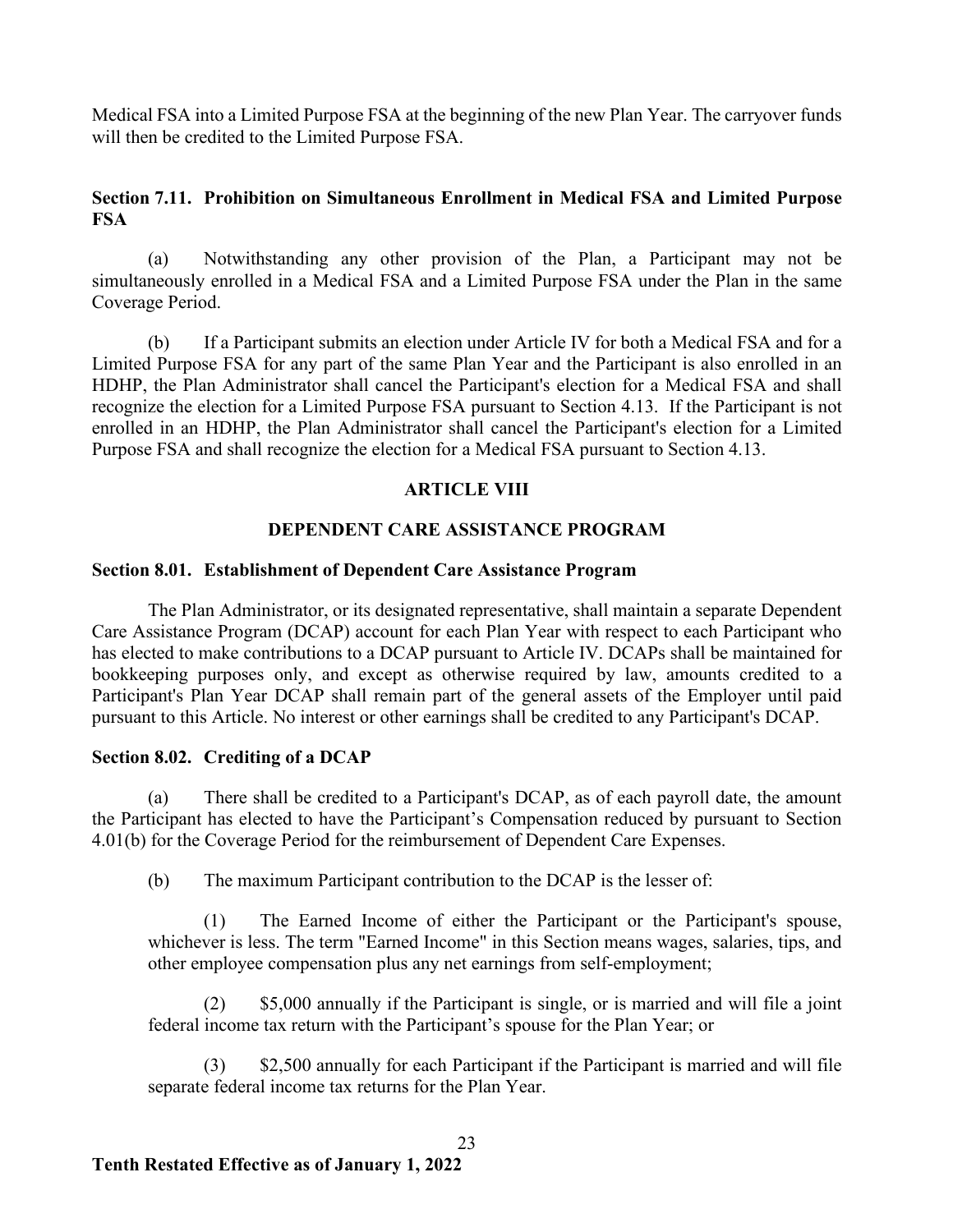(c) Notwithstanding the limits on the number of reimbursements available under the DCAP otherwise imposed under this Section, amounts elected by a Participant to be credited to the DCAP for a Plan Year that a Participant is required to include in the Participant's income under Code 26 U.S.C. § 129(a)(2)(B) may be used to reimburse Dependent Care Expenses pursuant to Sections 8.03 and 8.06 or may be forfeited pursuant to Section 8.04, as applicable.

(d) In addition to the amount credited under Section 8.02(a), and solely for the 2022 Plan Year, a Participant's DCAP shall continue to be credited with any amount left unused for the 2021 Coverage Period that may be utilized during the DCAP 2021 Grace Period. Such amounts may be used to reimburse Dependent Care Expenses Incurred during the 2021 or 2022 Coverage Periods. Amounts credited pursuant to Section 8.02(a) may only be used for Dependent Care Expenses Incurred during the 2022 Coverage Period.

### **Section 8.03. Debiting of DCAP**

As of the date of any payment under this Article to or for a Participant's benefit for Dependent Care Expenses Incurred during a Coverage Period, the Participant's DCAP shall be debited by the amount of the payment. If the Dependent Care Expense exceeds the credit balance in the DCAP of a Participant, the amount to be paid to the Participant shall be reduced to zero; provided, however, if the Participant had an election for Compensation reduction in effect at the time the expense that generated the approved claim was paid, a record of any such unpaid Dependent Care Expenses shall be maintained, and thereafter, if there is a claim balance in the DCAP of the Participant during the Plan Year, the Participant shall be paid an amount equal to the lesser of: (i) any such unpaid Dependent Care Expenses; or (ii) such credit balance in the DCAP of the Participant, and the DCAP shall be debited by the amount of such payment.

### **Section 8.04. Forfeiture of DCAP Funds**

Except as provided under Section 8.02(d) and Section 8.07, the amount credited to a Participant's DCAP shall only be used to reimburse the Participant for Dependent Care Expenses Incurred during the Coverage Period while a Participant, and only if the Participant applies for reimbursement by December 31, 2022, following the end of the applicable Coverage Period or the DCAP 2021 Grace Period. Any balance credited to a Participant's DCAP after all reimbursements for the Coverage Period have been made hereunder shall be forfeited as of January 1, 2023, following the end of the 2022 Coverage Period and the DCAP 2021 Grace Period. Such amounts shall be forwarded to the Authority and used to pay expenses and fees of the Plan or for such other use as determined by the Plan Administrator.

### **Section 8.05. Claims for Dependent Care Reimbursement**

Except with respect to Sections 8.02(d) and 8.04 related to the DCAP 2021 Grace Period, a Participant who has elected benefits under the DCAP for a Coverage Period may apply to the Plan Administrator for reimbursement of Dependent Care Expenses Incurred during the Coverage Period while a Participant by submitting a written claim to the Plan Administrator not later than March 31 after the end of the Coverage Period in which the Dependent Care Expenses were Incurred. In order to be reimbursed, all Dependent Care Expenses must have been Incurred by no later than December 31 of the Coverage Period. The claim for reimbursement may be made before or after the Participant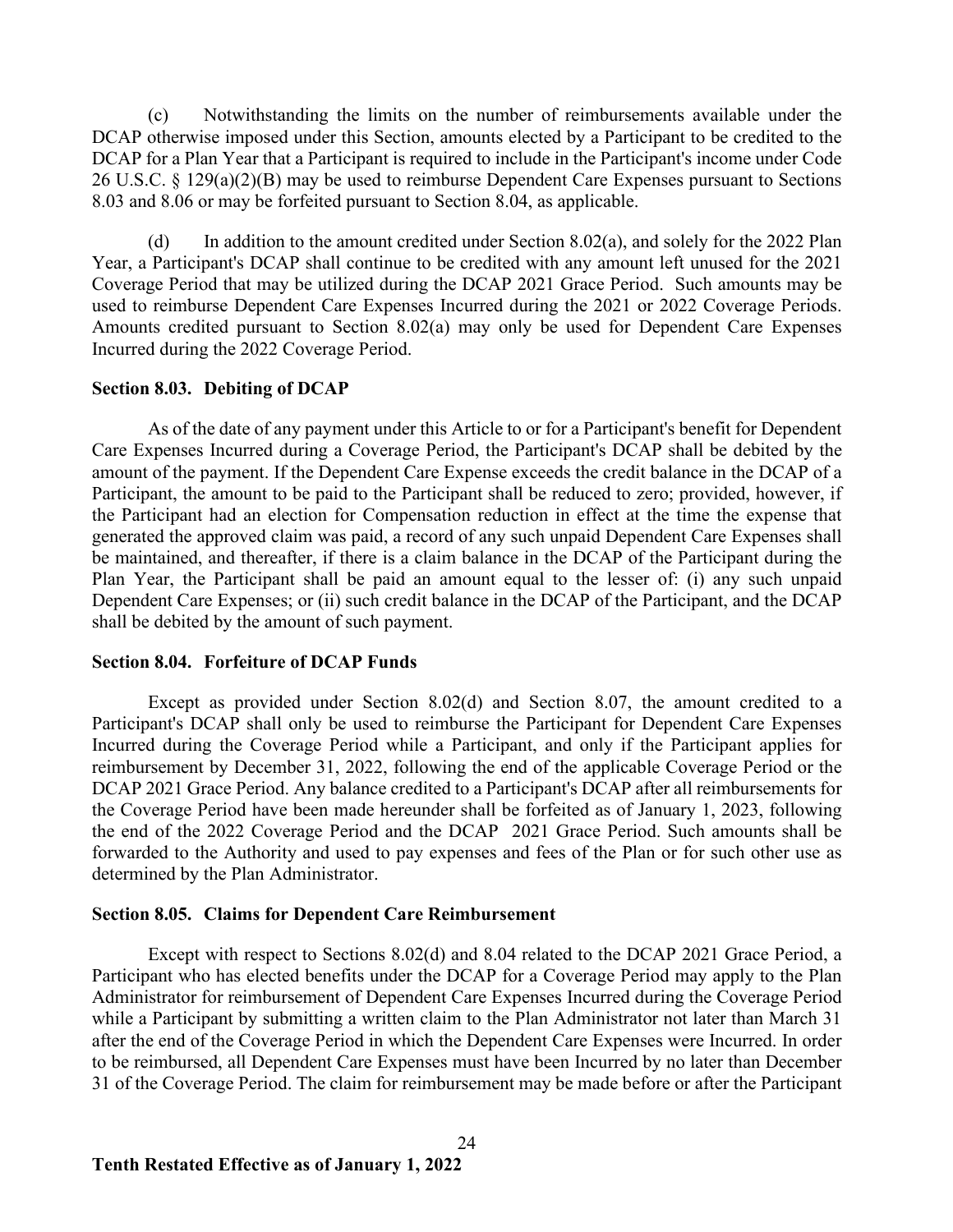has paid the Dependent Care Expenses, but not before the Participant has Incurred the Dependent Care Expenses.

# **Section 8.06. Reimbursement of Dependent Care Expenses**

If a Participant submits a claim and documentation as required by Section 8.05, and the Plan Administrator approves the claim, the Plan shall reimburse the Participant from the Participant's DCAP for Dependent Care Expenses incurred during the Coverage Period, at such times as the Plan Administrator shall prescribe, but no less frequently than monthly. The amount of any reimbursement hereunder shall not exceed the amount credited to the Participant's DCAP at the time of the reimbursement.

## **Section 8.07. Cessation of Participation**

A Participant who ceases to be a Participant, as provided in Section 3.02, during a Plan Year shall be entitled to reimbursement of Dependent Care Expenses Incurred before the end of the Plan Year, during which the individual ceased to be a Participant. The reimbursement of Dependent Care Expenses Incurred before the end of the Plan Year, will not exceed the credit balance in the DCAP as of the time the Participant ceased participation in the Plan.

# **ARTICLE IX HSA PARTICIPATION AND TERMINATION**

## **Section 9.01. Commencement of Participation and Contributions**

(a) An HSA Eligible Employee shall automatically be eligible to make and receive contributions to an HSA upon enrollment in medical coverage in a CDHP in accordance with the limits in Section 9.03.

(b) No contributions may be made to the HSA for any month in which a Participant does not meet the requirements of an HSA Eligible Employee.

(c) The Participant's HSA can be funded with contributions from the Employer, the Participant, or other sources as provided below.

(1) Upon enrolling in a CDHP, the Participant's Employer may, in its discretion, make equal, monthly contributions to the Participant's HSA during the Coverage Period. Employer contributions to an HSA will be made through the Plan. The monthly contribution sum is the total contribution the Employer makes to a Participant's HSA during the Plan Year divided by twelve. The total contribution the Employer will make for the Plan Year depends on whether the Participant is the sole enrollee in the Participant's CDHP, or whether the Participant has at least one enrolled dependent. The Employer's annual HSA contributions shall be published annually during or before the Annual Open Enrollment period.

(2) Both Employer and Participant contributions made to an HSA through the Plan may only be made to an HSA linked with enrollment in a PEBB CDHP. If a Participant is enrolled in another non-PEBB CDHP, another HSA, or both, the Participant's Employer

25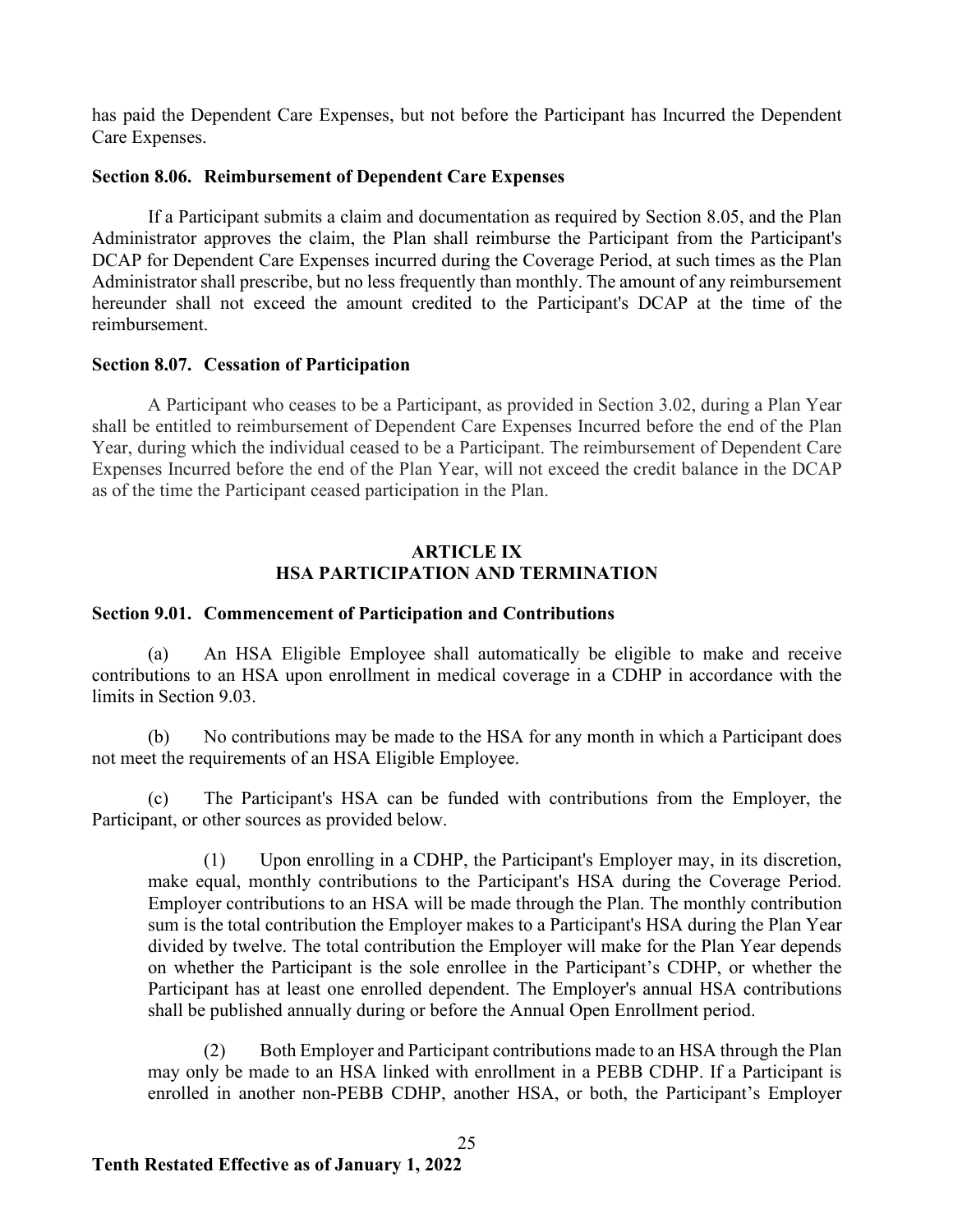cannot make contributions to the non-PEBB HSA and Participant contributions to such non-PEBB HSA may not be made through the Plan.

(3) Contributions to HSAs linked with enrollment in a PEBB CDHP will be made to the HSA Trust Custodian. Any contributions remaining in an HSA at the end of a Plan Year will be subject to the terms and conditions of the HSA as set forth by the HSA Trust Custodian.

(4) The Employer, PEBB, or the Plan Administrator may require such documentation that they deem necessary to confirm that an individual is an HSA Eligible Employee prior to making contributions to such individual's HSA.

(d) The Participant is responsible for verifying the Participant's eligibility to establish and contribute to an HSA. The Participant is solely responsible for complying with any applicable contribution limits in effect under the law with respect to the HSA. The maximum combined amount, from all contribution sources, that may be contributed to all HSAs maintained by a Participant each calendar year shall not exceed the maximum amount permitted under Code Section 223(b), as modified by any cost-of-living adjustment under Code Section  $223(g)$ 

(e) The amount of any reimbursement shall not exceed the amount contributed to the Participant's HSA at the time of the reimbursement request. Funds from an HSA are only available to pay for HSA Qualified Medical Expenses after they are contributed to the HSA.

# **Section 9.02. Modifying HSA Elections**

A Participant who elects to make HSA contributions may start or stop the election, or increase or decrease the election, at any time by submitting the completed required form to the Participant's State Agency, or by following any other administrative procedure as determined by the Plan Administrator. Any change in HSA election will be prospective and take effect no later than the first day of the month following the date when the Participant requested to change an HSA election. The Plan Administrator may place additional restrictions on the election of HSA contributions; provided, however, that the same restrictions apply to all Participants. The special open enrollment events and irrevocability rules set forth in Sections 4.04 through 4.11 of the Plan shall not apply to elections to modify HSA contribution elections.

# **Section 9.03. Prohibition on Simultaneous Enrollment in HSA and Medical FSA**

(a) Notwithstanding any other provision of the Plan, a Participant may not be simultaneously enrolled in an HSA and Medical FSA under the Plan in the same Coverage Period. Funds from a Medical FSA may not be deposited in an HSA as contributions.

(b) The Plan Administrator will resolve the simultaneous enrollment of a Participant in an HSA and Medical FSA in the same Coverage Period as follows:

(1) If a Participant submits an election under Section 4.02 (whether as an initial election under Section 4.02(b), an Annual Open Enrollment election under Section 4.02(d), or a special open enrollment election under Section 4.02(e)) for both a CDHP with an HSA and a Medical FSA for any part of the same Coverage Period, the Plan Administrator shall

# 26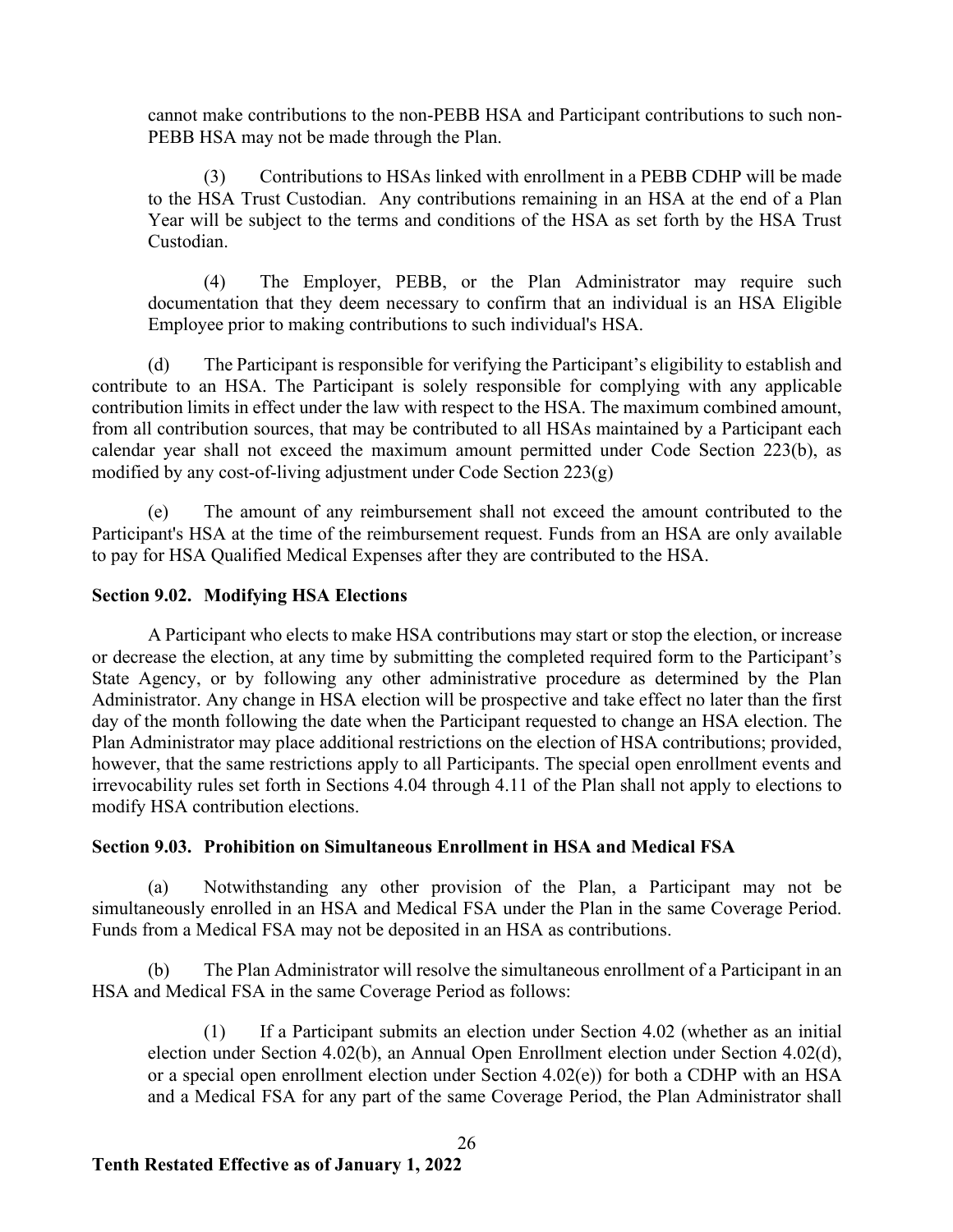recognize the election for a CDHP with an HSA and shall cancel the election for a Medical FSA pursuant to Section 4.13(d).

(2) If a Participant is enrolled in a Medical FSA during the preceding Coverage Period, will be enrolled in a CDHP with an HSA in the new Coverage Period, and has any funds remaining in the Medical FSA after December 31st of the preceding Coverage Period, the Medical FSA will be converted to a Limited Purpose FSA for the new Coverage Period if the requirements for a carryover under Section 6.10 are met. If the requirements for a carryover are not met, then the funds remaining in the Medical FSA shall be forfeited pursuant to Section 6.04. In either case, the Participant may contribute to and/or receive contributions for the HSA under the Plan as of the first month of the new Coverage Period.

(3) If a Participant is enrolled in a Medical FSA during a Coverage Period, and then elects to enroll in a CDHP with an HSA for the same Coverage Period following a special open enrollment pursuant to Section 4.02(e), no contributions may be made to the HSA for the remainder of such Coverage Period. The Participant shall have no right to any further Employer HSA contributions for the remainder of such Coverage Period. If any funds remain in a Participant's Medical FSA after December 31st of the Coverage Period, the Participant may not contribute to, or receive contributions for, an HSA under the Plan until the first of the month following the end of the Coverage Period.

(c) A Participant who is enrolled in a CDHP with an HSA under the Plan may enroll in a Medical FSA for the following Coverage Period if the Participant is not enrolled in the CDHP with an HSA for such following Coverage Period.

(d) A Participant who is enrolled in a CDHP with an HSA under the Plan may be simultaneously enrolled in a Limited Purpose FSA under the Plan pursuant to Article VII.

### **Section 9.04. HSA Comparability Rules**

Contributions made to a Participant's HSA linked to a PEBB CDHP by an Employer through the Plan are not subject to the comparability rules in Code Section 4980G.

### **ARTICLE X ADMINISTRATION OF THE PLAN**

### **Section 10.01.Plan Administrator**

The Authority shall be the Plan Administrator of the Plan; provided, however, the Authority may, from time to time, designate a person, committee, or organization, including, but not limited to a Third-Party Administrator or State Agency, to perform certain administrative functions. Any such individual, committee, or organization shall hold office until removed by the Authority, which removal may be without cause and without advance notice. The Authority shall have full, discretionary authority to control and manage the operation and administration of the Plan and shall be the named fiduciary of the Plan. The Authority shall have all power necessary or convenient to enable it to exercise such power. The Authority may provide rules and regulations, not inconsistent with the provisions hereof, for the operation and management of the Plan and may from time to time, amend or rescind such rules or regulations. The Authority shall have full discretion, power, and duty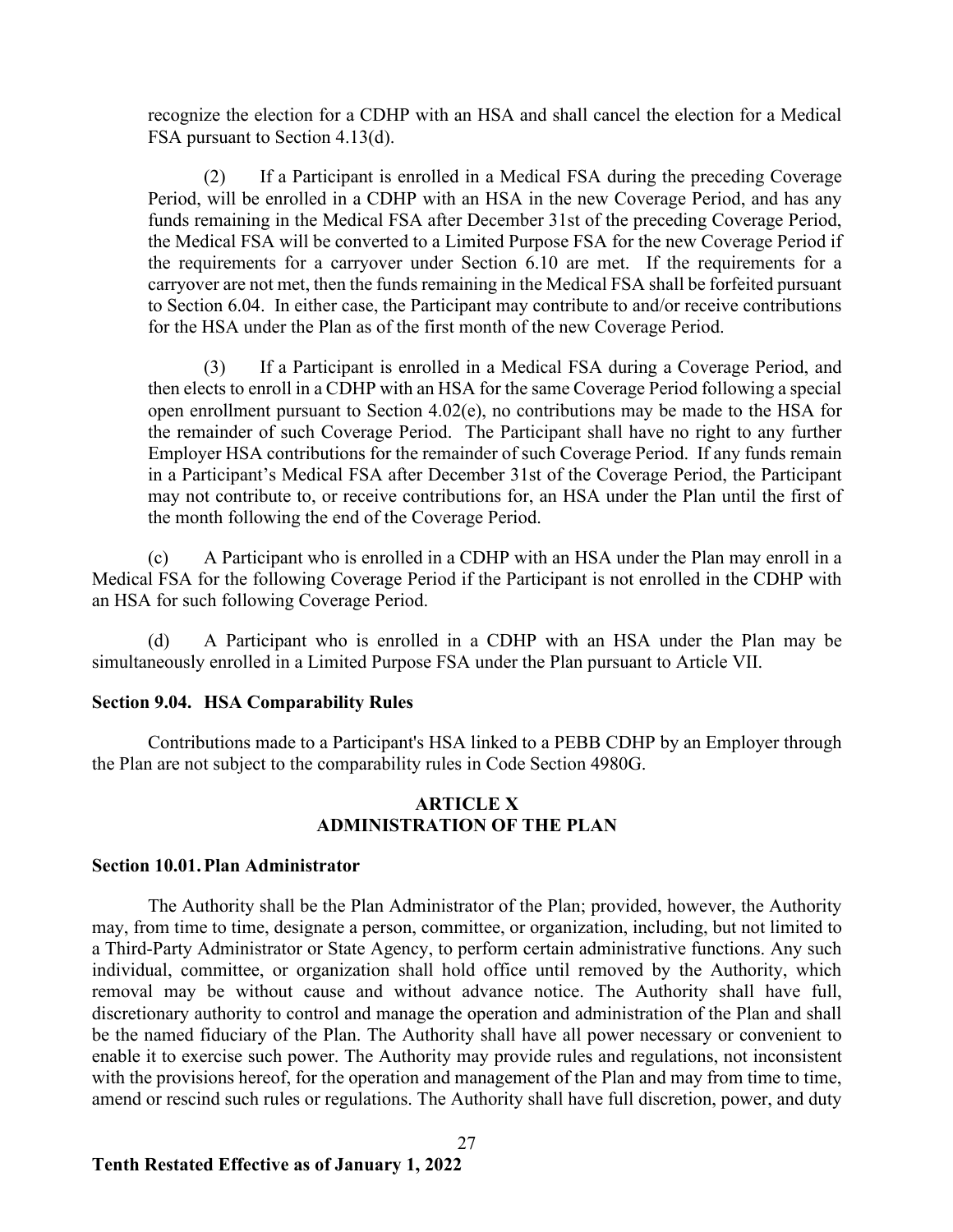to take all action necessary or proper to carry out its duties required by law or this Plan. The Authority is authorized to accept service of legal process for the Plan.

# **Section 10.02.Questions of Interpretation**

The Plan Administrator shall have full, discretionary authority to enable it to carry out the terms of the Plan, including but not limited to, the authority to determine eligibility under the Plan, construe the terms of the Plan, and determine all questions of fact or law arising hereunder. All such determinations and interpretations shall be final, conclusive, and binding on all persons affected thereby. The Plan Administrator shall have full, discretionary authority to correct any defect, supply any omission, or reconcile any inconsistency and resolve ambiguities in the Plan in such manner and to such extent as the Plan Administrator may deem expedient. The Plan Administrator shall be the sole and final judge of such expediency. Benefits under the Plan will be paid only if the Plan Administrator decides in its discretion a Participant is entitled to them.

# **Section 10.03.Claims and Appeals Procedures**

(a) Initial claims for benefits under the Medical FSA and DCAP shall be made directly to the Third-Party Administrator pursuant to Sections 6.05, 7.05, and 8.05 respectively. Any Participant aggrieved by a decision regarding the Medical FSA, Limited Purpose FSA, or DCAP may appeal that decision to the Third-Party Administrator under reasonable procedures developed by the Third-party Administrator for such purposes.

(b) Any Participant who disagrees with a decision in response to an appeal filed with the Third-Party Administrator that administers the Medical FSA, Limited Purpose FSA, and DCAP may appeal to the PEBB Appeals Unit. The PEBB Appeals Unit must receive the appeal no later than thirty days after the date of the appeal decision by the Third-Party Administrator that administers the Medical FSA, the Limited Purpose FSA, and DCAP. The PEBB Appeals Unit shall notify the Participant in writing when the appeal has been received. Generally, a Presiding Officer will render an Initial Order within ten business days of receiving the appeal. The PEBB Program or the Participant may request a continuance, extending the ten-day requirement for rendering a decision. The Presiding Officer, on their own motion, may extend the ten-day requirement for rendering a decision and request additional documents, if needed. The written decision shall be sent to the Participant. Any participant who disagrees with the Initial Order issued by a Presiding Officer may request review of that decision, as described in subsection (g) below.

(c) Any Employee who disagrees with a decision that denies eligibility for, or enrollment in, a benefit offered under this Plan may appeal that decision by submitting a written request for review to their State Agency. The State Agency must receive that request no later than thirty (30) days after the date of the denial. If the Employee disagrees with the decision made by their State Agency, they may appeal that decision to the PEBB Appeals Unit. The PEBB Appeals Unit must receive the appeal no later than thirty (30) days after the date of the denial notice from the state agency. The Employee's appeal should comply with subsection (d) below. The PEBB Appeals Unit shall notify the Employee in writing when the appeal has been received. Generally, the Presiding Officer shall render an Initial Order within ten business days of receiving the appeal. The PEBB Program or the Employee may request a continuance, extending the ten-day requirement for rendering a decision. The Presiding Officer, on their own motion, may extend the ten-day requirement for

28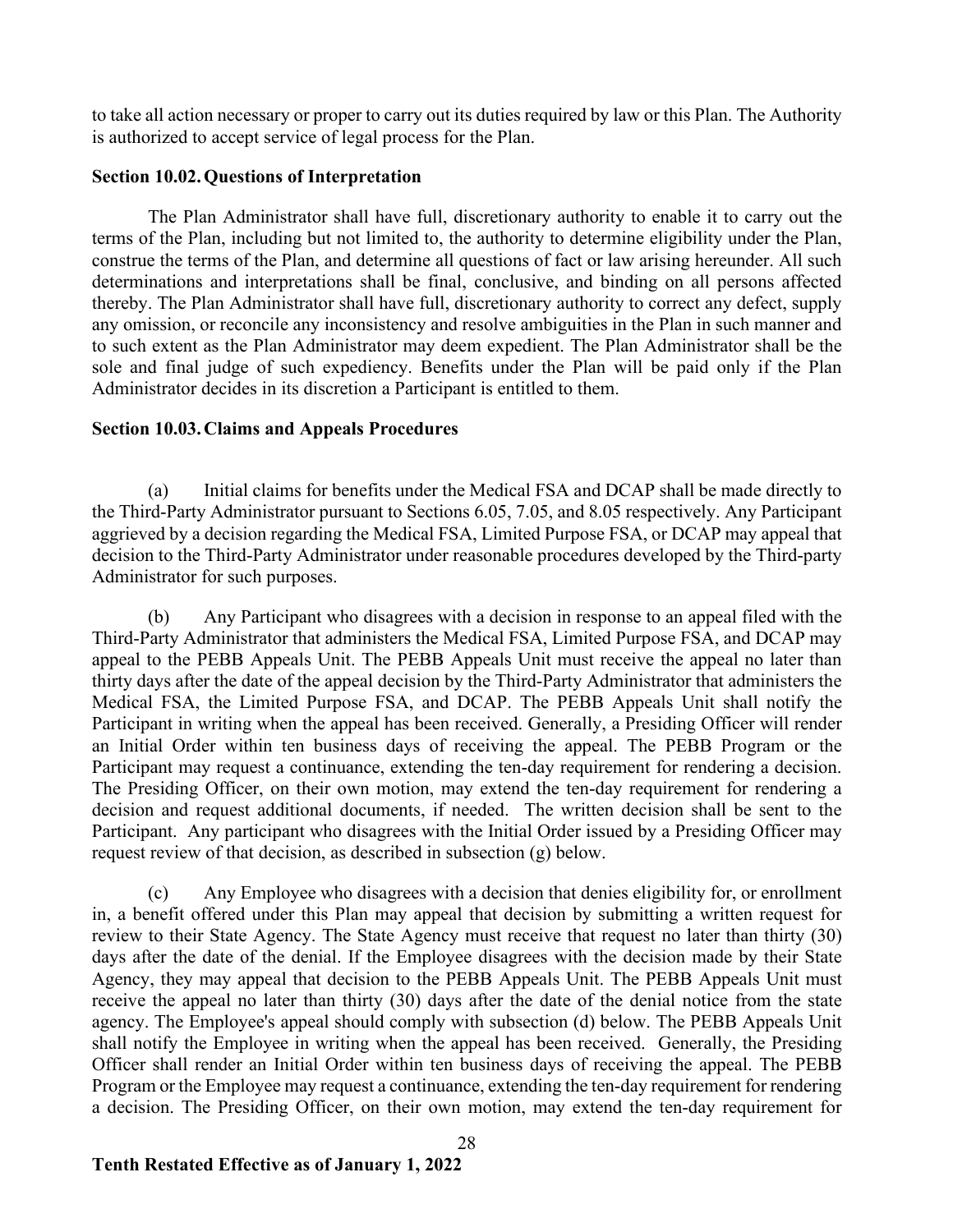rendering a decision and request additional documents, if needed. The Initial Order shall be sent to the Employee. Any Employee who disagrees with the Initial Order issued by a Presiding Officer may request review of that decision, as described in subsection (f) below.

(d) A notice of appeal filed by a Participant or an Employee with the PEBB Appeals Unit under subsections (b) or (c) above should contain the following elements:

(1) The name and mailing address of the appealing party if any;

(2) The name and mailing address of the appealing party's representative, if any;

(3) Documentation, or reference to documentation, of decisions previously rendered through the appeal process, if any;

(4) A statement identifying the specific portion of the decision being appealed and clarifying what is believed to be unlawful or in error;

(5) A statement of facts in support of the appealing party's position;

(6) Any information or documentation that the appealing party would like considered and substantiates why the decision should be reversed. Information or documentation submitted at a later date, unless specifically requested by the PEBB Appeals Unit, may not be considered in the appeal decision;

(7) The type of relief sought;

(8) A statement that the appealing party has read the notice of appeal and believes the contents to be true; and

(9) The signature of the appealing party or the appealing party's representative.

(e) Any Participant or Employee who disagrees with an Initial Order issued by a Presiding Officer in response to their appeal has the right to request review of that decision. The PEBB Appeals Unit must receive the Participant's or Employee's request for review within twenty-one days of the date the Initial Order was served (service is defined in WAC 182-16-058). The Participant's request for review may be made orally to the PEBB Appeals Unit or in writing, as described in WAC 182- 16-2100. A review of the Initial Order will be performed by a Review Officer or Officers. The Review Officer or Officers shall render a Final Order within twenty days of receiving the request for review. The Final Order shall be sent to the Participant or Employee.

(f) Any Participant or Employee who disagrees with a Final Order issued by a Review Officer or Officers may seek reconsideration or judicial review. Reconsideration asks the Review Officer or Officers to reconsider the Final Order because the party believes the Review Officer or Officers made a mistake of law, mistake of fact, or clerical error. A request for reconsideration must be in writing and filed with the PEBB Appeals Unit within ten days of service of the Final Order. A Participant or Employee does not have to seek reconsideration before they are able to request judicial review. Judicial review is the process of appealing a Final Order to Superior Court. A Participant or Employee pursuing judicial review should consult requirements in RCW 34.05.510 through RCW 34.05.598.

29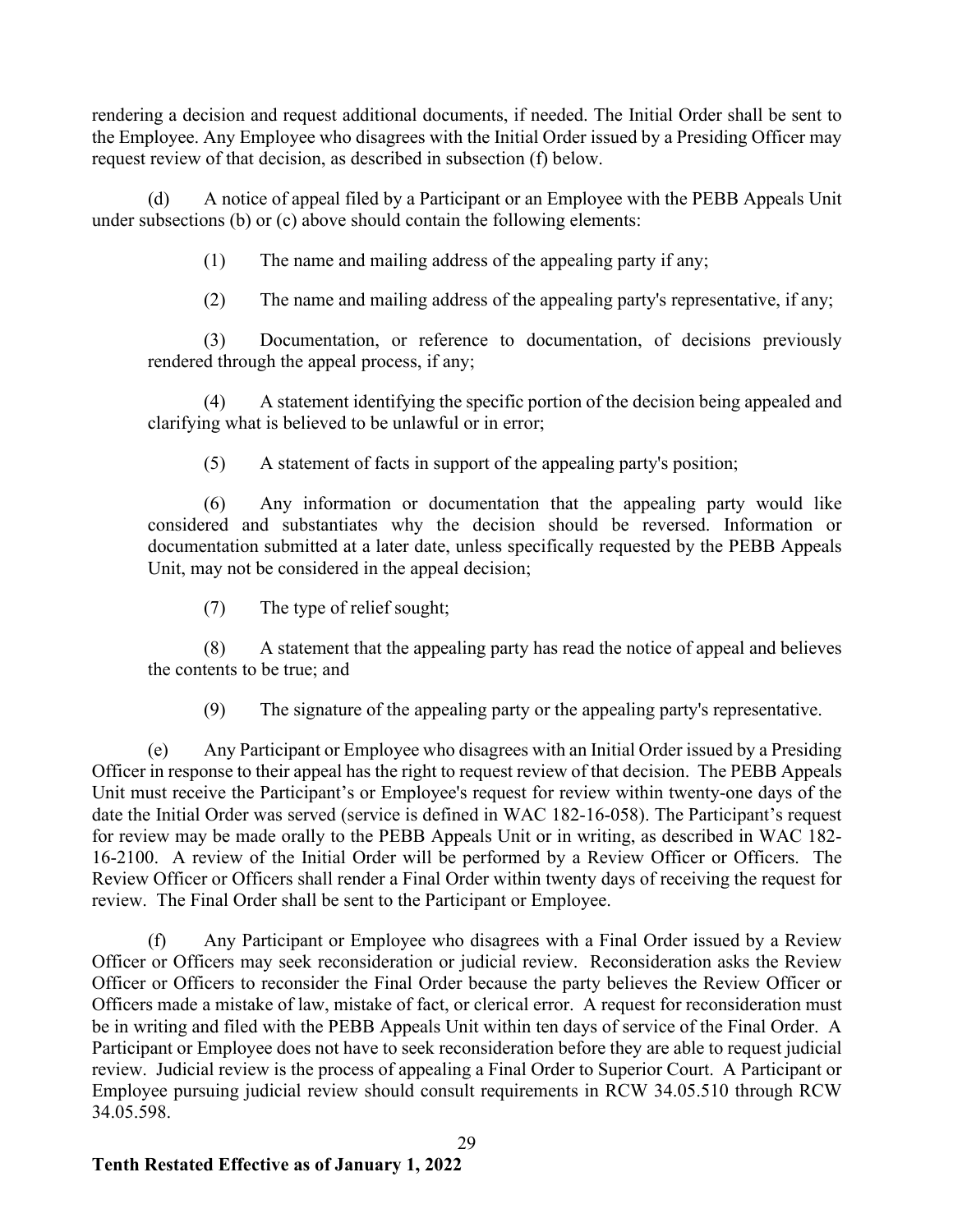(g) The Presiding Officer or Review Officer or Officers may convert a Brief Adjudicative Proceeding (BAP) to a formal administrative hearing at any time. An appeal must be converted to a formal administrative hearing when the interest and issues involved in the controversy warrant the use of procedures in RCW 34.05.413 through RCW 34.05.479. When a BAP is converted to a formal administrative hearing, the director may become the Hearing Officer or may designate a replacement hearing officer to conduct the formal administrative hearing upon notice to the Participant or Employee and PEBB. The Hearing Officer will generally render a Final Order within ninety days after the record is closed. The Final Order shall be sent to the Participant. Formal administrative hearings are conducted consistent with the Administrative Procedure Act, chapter 34.05 RCW 34.05.413 through 43.05.479 and PART III of chapter 182-16 WAC.

## **ARTICLE XI PROTECTED HEALTH INFORMATION**

### **Section 11.01.Adoption and Effective Date of Article**

This Article is adopted to reflect certain provisions of HIPAA. This Article is intended as good faith compliance with the requirements of HIPAA and is to be construed in accordance with HIPAA and guidance issued thereunder. This Article shall apply only to Protected Health Information related to the Medical FSA under this Plan.

### **Section 11.02. Supersession of Inconsistent Provisions**

This Article shall supersede the provisions of Article VI and Article VII to the extent those provisions are inconsistent with the provisions of this Article.

### **Section 11.03.Use and Disclosure of Protected Health Information**

The Medical FSA and Limited Purpose FSA shall use Protected Health Information to the extent of and in accordance with the uses and disclosures permitted by HIPAA, as set forth in the Privacy Regulations and the Security Regulations, and by the Washington. State Uniform Health Care Information Act (Chapter 70.02 RCW). Specifically, the Medical FSA and Limited Purpose FSA shall use and disclose Protected Health Information for purposes related to health care treatment, Payment for health care related to the Medical FSA and Limited Purpose FSA, and the Health Care Operations of the Medical FSA and Limited Purpose FSA.

(a) For this Article, "Payment" means "payment" as defined by 45 § CFR 164.501, as amended, but limited to Payment activities related to the Medical FSA and Limited Purpose FSA.

For this Article, "Health Care Operations" means "health care operations" as defined by 45 CFR § 164.501, as amended, but limited to the Health Care Operations related to the Medical FSA and Limited Purpose FSA.

#### **Section 11.04. Safeguards**

The Authority shall adopt reasonable administrative, physical, and technical safeguards to protect the privacy and security of Protected Health Information received or disclosed in connection with operating the Medical FSA and Limited Purpose FSA.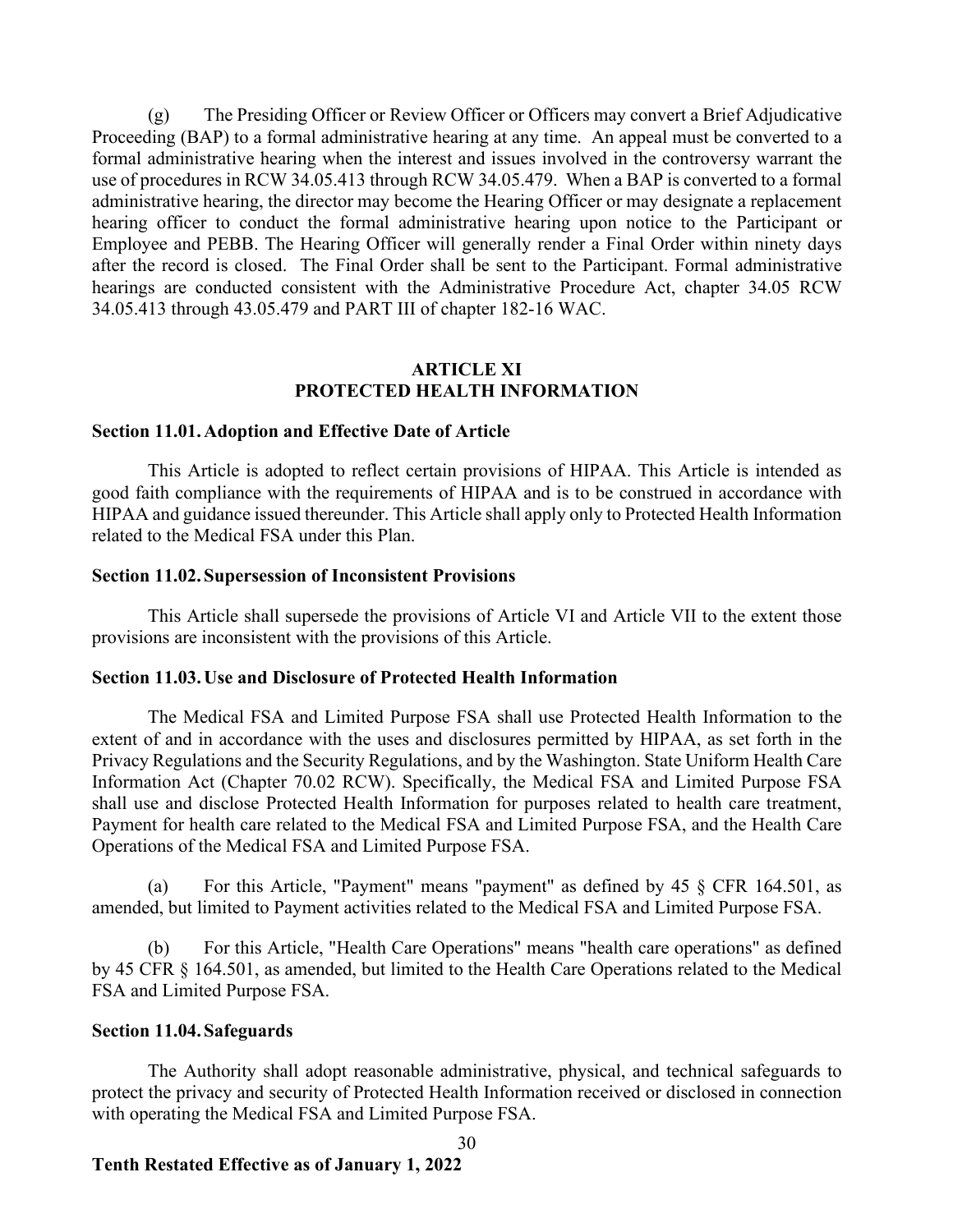# **Section 11.05.Disclosures by the Medical FSA and Limited Purpose FSA to the Authority**

The Plan Administrator, or its designated representative, for the Medical FSA and Limited Purpose FSA may:

(a) Disclose Summary Health Information to the Authority, if the Authority requests the Summary Health Information for the purpose of: (1) obtaining premium bids from health plans for providing coverage under the Plan; or (2) modifying, amending, or terminating the Medical FSA and Limited Purpose FSA;

(b) Disclose to the Authority information on whether an individual is participating in the Medical FSA and Limited Purpose FSA;

(c) Disclose Protected Health Information to the Authority to carry out the plan administration functions that the Authority performs, consistent with the provisions of Sections. 10.05 to 10.07 of this Article. For these purposes, "plan administration functions" are the functions performed by the Authority on behalf of the Medical FSA and Limited Purpose FSA and excludes functions performed by the Authority in connection with any other benefit or benefit plan of the Authority;

(d) Only with an authorization from the Participant, disclose Protected Health Information to the Authority for purposes related to the administration of other employee benefit plans and fringe benefits sponsored by the Authority;

(e) Not disclose (and may not permit another to disclose) Protected Health Information to the Authority as otherwise permitted by this Section unless a statement is included in the Medical FSA and Limited Purpose FSA's notice of privacy practices that the Medical FSA and Limited Purpose FSA Plan may disclose Protected Health Information to the Authority; and

(f) Not disclose Protected Health Information to the Authority or an Employer for the purpose of employment-related actions or decisions or in connection with any other benefit or employee benefit plan.

### **Section 11.06.Uses and Disclosures by Authority**

The Authority may only use and disclose Protected Health Information as permitted and required by the Medical FSA and Limited Purpose FSA, as set forth within this Article. Such permitted and required uses and disclosures may not be inconsistent with the provisions of HIPAA. The Authority may use and disclose Protected Health Information without an authorization from a Participant for Medical FSA and Limited Purpose FSA administrative functions including Payment activities and Health Care Operations. In addition, the Authority may also use and disclose Protected Health Information to accomplish the purpose for which any disclosure is properly made pursuant to Section 10.05.

### **Section 11.07.Certification**

The Plan Administrator, or its designated representative, for the Medical FSA and Limited Purpose FSA may disclose Protected Health Information to the Authority only upon receipt of a certification from the Authority that the Authority so agrees to the provisions set forth therein.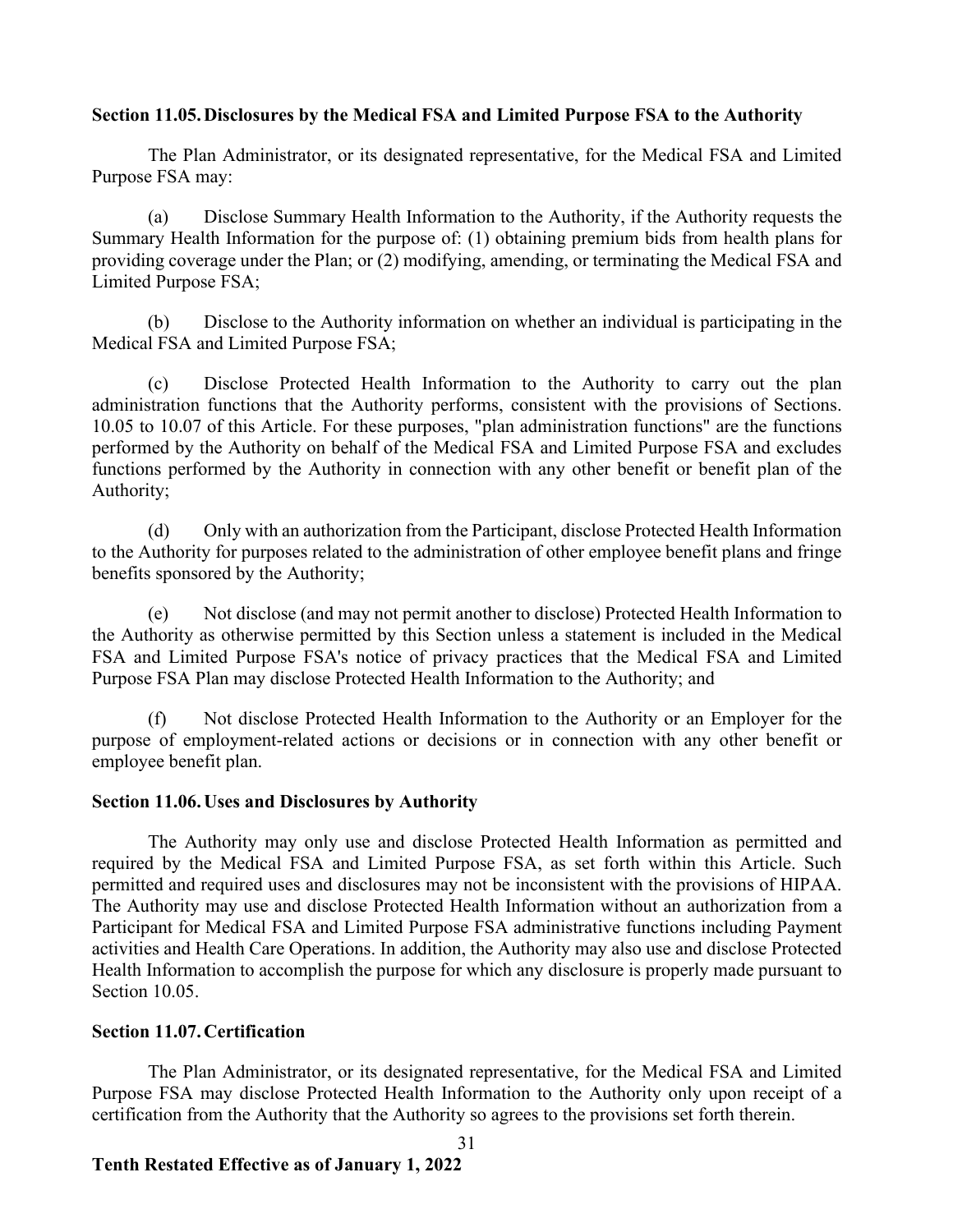# **Section 11.08.Conditions Agreed by the Authority**

The Authority agrees to:

(a) Not use or further disclose Protected Health Information other than as permitted or required by the Medical FSA and Limited Purpose FSA documents or as required by law;

Ensure that any agents, including a subcontractor, to whom the Authority provides Protected Health Information received from the Medical FSA and Limited Purpose FSA agree to the same restrictions and conditions that apply to the Authority with respect to such Protected Health Information;

(c) Not use or disclose Protected Health Information for employment-related actions and decisions unless authorized by an individual;

(d) Not use or disclose Protected Health Information in connection with any other benefit or employee benefit plan of the Authority unless authorized by an individual;

Report to the Plan Administrator, or its designated representative, for the Medical FSA and Limited Purpose FSA any Protected Health Information use or disclosure that is inconsistent with the uses or disclosures provided for of which it becomes aware;

(f) Make Protected Health Information available to an individual in accordance with HIPAA's access requirements pursuant to 45 CFR § 164.524 and all other applicable federal and state law;

(g) Make Protected Health Information available for amendment and incorporate any amendments to Protected Health Information in accordance with 45 CFR § 164.526 and all other applicable federal and state law;

(h) Make available the information required to provide an accounting of disclosures in accordance with 45 CFR § 164.528 and all other applicable federal and state law;

(i) Report any security incident involving the Medical FSA and Limited Purpose FSA of which it becomes aware;

(j) Make internal practices, books, and records relating to the use and disclosure of Protected Health Information received from the Plan available to the Secretary of the Department of Health and Human Services for the purposes of determining the Plan's compliance with HIPAA;

(k) If feasible, return or destroy all Protected Health Information received from the Plan that the Authority still maintains in any form, and retain no copies of such Protected Health Information when no longer needed for the purpose for which disclosure was made (or if return or destruction is not feasible, limit further uses and disclosures to those purposes that make the return or destruction infeasible); and

(l) The Authority agrees to comply with the HIPAA Privacy Rule as to functions required by the rule that it is performing for the Plan, and with all applicable provisions of the Washington State Uniform Health Care Information Act (Chapter 70.02 RCW).

#### 32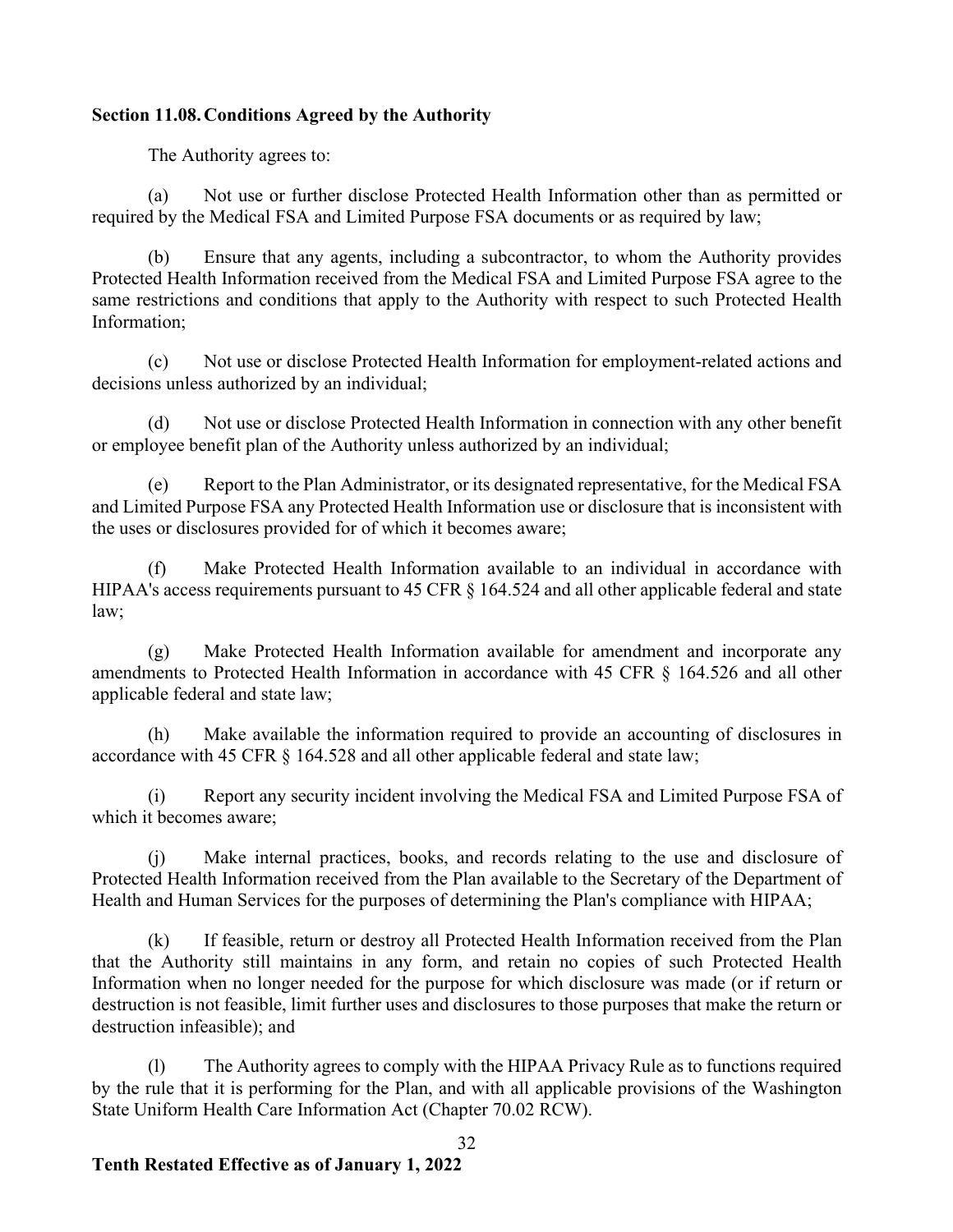### **Section 11.09.Adequate Separation Between the Plan and the Authority**

In accordance with HIPAA, and all other applicable federal and state law, only the Authority's Privacy Officer and employees of the Authority who need access to Protected Health Information necessary to enforce the privacy policies and procedures of the Medical FSA, Limited Purpose FSA, or DCAP or as necessary to perform any administrative functions of the Medical FSA, Limited Purpose FSA, or DCAP including, but not limited to, adjudicating claims and appeals may be given access to Protected Health Information. In his or her discretion, the Privacy Officer may, from time to time, designate other individuals who need access to Protected Health Information to perform permissive administrative functions on behalf of the Medical FSA, Limited Purpose FSA, or DCAP. The Privacy Officer shall designate such individuals and define the Protected Health Information they may use.

### **Section 11.10.Limitations of Access and Disclosure**

The persons described in Section 11.09 of this Article may only have access to use and disclose Protected Health Information for Plan administration functions that the Authority performs for the Medical FSA, Limited Purpose FSA, and DCAP.

### **Section 11.11.Noncompliance**

If the persons or classes of persons described in Section 10.09 of this Article do not comply with this Plan document, the Authority shall provide a mechanism for resolving issues of noncompliance, including disciplinary sanctions.

# **ARTICLE XII AMENDMENT AND TERMINATION**

## **Section 12.01.Amendment**

The Authority shall have the right, in its sole discretion, to amend the Plan, in whole or in part, at any time and to any extent the Authority may deem advisable. Any amendment of the Plan shall be effective upon the date of approval or such later date as the Authority may determine in connection therewith. To the extent allowed by applicable law, any such modification and/or amendment may be effective retroactively.

### **Section 12.02.Termination**

The Employer shall have the right, in its sole discretion, to terminate the Plan at any time it may deem advisable. Termination shall be effective upon the date determined by the Employer and will be implemented by the Authority. To the extent allowed by applicable law, any such termination may be effective retroactively.

### **ARTICLE XIII CONTINUATION OF COVERAGE**

The following Continuation Coverage provisions, along with Section 6.08, shall apply with respect to the Participant's Medical FSA or to the Participant's Limited Purpose FSA, along with Section 7.08.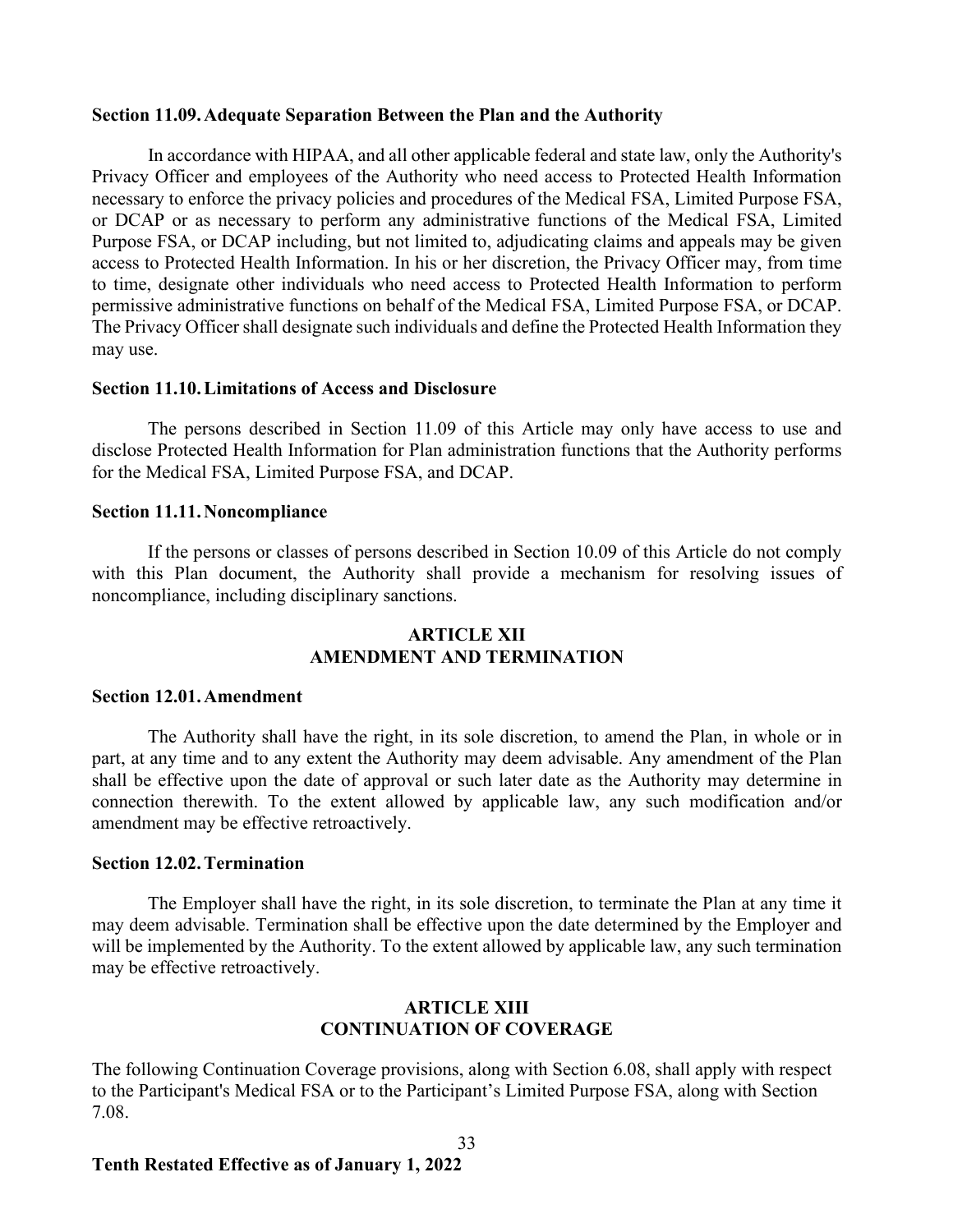## **Section 13.01.Qualified Beneficiary**

Only Qualified Beneficiaries may elect Continuation Coverage under the Plan after a Qualifying Event. For purposes of this Article, a "Qualified Beneficiary" is a person who is covered under an FSA on the day before a Qualifying Event who is:

(a) A Participant who is covered under an FSA (hereinafter referred to in Article XIII as "Covered Employee");

(b) A Spouse of a Covered Employee; or

(c) An FSA Dependent child of a Covered Employee (including a child born to or placed for adoption with the Covered Employee while the Covered Employee is covered under Continuation Coverage).

## **Section 13.02.Qualifying Events**

The right to Continuation Coverage is triggered by any of the following Qualifying Events, which, but for the Continuation Coverage, would result in a loss of coverage under an FSA. For purposes of this Article, a "Qualifying Event" occurs upon:

(a) The death of the Covered Employee;

(b) The termination (other than by reason of gross misconduct) of the Covered Employee's employment, or reduction of hours of a Covered Employee that would result in a termination of coverage under an FSA;

(c) The divorce of the Covered Employee from the Covered Employee's Spouse;

(d) A child of the Covered Employee ceasing to be an FSA Dependent child under the eligibility requirements; or

(e) The Covered Employee becoming entitled to benefits under Title XVIII of the Social Security Act (Medicare).

### **Section 13.03.Election of Continuation Coverage**

Continuation Coverage will not be offered, and may not be elected, if the maximum premium required to be paid for Continuation Coverage under Section 13.06 equals or exceeds the maximum benefits available under an FSA for the remainder of the Plan Year. Continuation Coverage does not begin unless it is elected by a Qualified Beneficiary. The election period shall begin on or before the date that the Qualified Beneficiary would lose coverage under an FSA due to the Qualifying Event, and shall not end before the date that is sixty (60) days after the later of: (i) the date the Qualified Beneficiary would lose coverage due to the Qualifying Event; or (ii) the date on which notice of the right to continued coverage is sent by the Authority or its designee. The election of Continuation Coverage must be made on a form provided by the Authority or its designee and payment for coverage, as described in the notice, must be made when due. An election is considered to be made on the date it is sent to the Authority or its designee. Each Qualified Beneficiary who loses coverage

34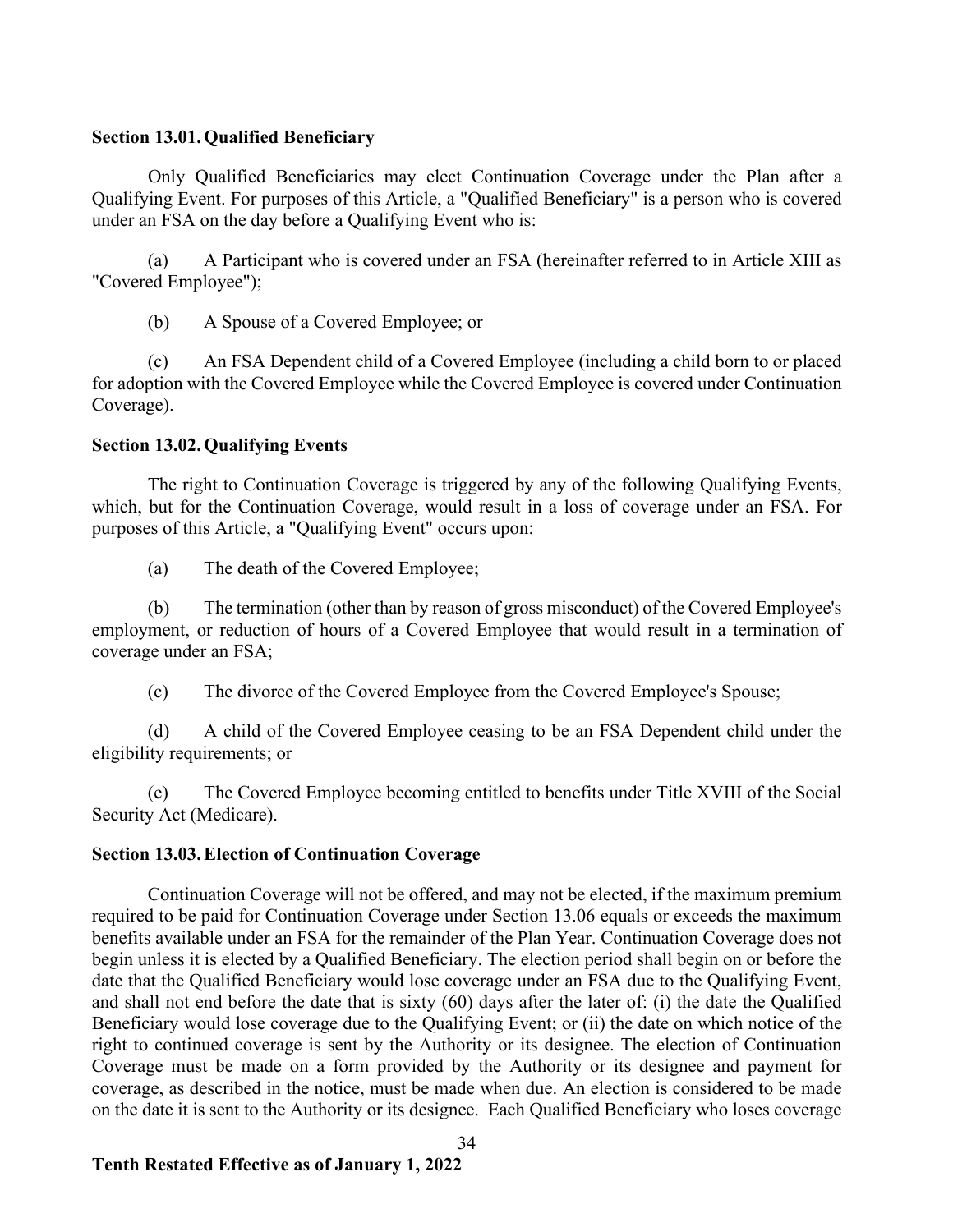as a result of a Qualifying Event shall have an independent right to elect Continuation Coverage, regardless of whether any other Qualified Beneficiary with respect to the same Qualifying Event elects continuation coverage.

### **Section 13.04.Period of Continuation Coverage**

COBRA Coverage under an FSA shall extend only until the end of the Plan Year in which the Qualified Beneficiary's Qualifying Event occurs.

### **Section 13.05.End of COBRA Coverage**

Continuation coverage shall end earlier than the period designated under Section 13.04 if:

(a) Timely payment of premiums for the continuation coverage is not made;

(b) The Qualified Beneficiary first becomes covered under any other group health plan, after the COBRA election, as an employee or otherwise, unless such other plan contains a limitation (other than a limitation which does not apply by virtue of HIPAA) with respect to any pre-existing condition of the Qualified Beneficiary;

(c) The State Agency ceases to provide any group health plan to any Employee;

(d) The Qualified Beneficiary ceases to be disabled if continuation coverage is due to the disability;

- (e) The period of Continuation Coverage expires; or
- (f) As provided under Section 6.07.

Notwithstanding the foregoing, the Plan may also terminate the continuation coverage of a Qualified Beneficiary for cause on the same basis that the Plan could terminate the coverage of a similarly situated non-COBRA beneficiary for cause (e.g., in the case of submitting fraudulent claims to the Plan).

### **Section 13.06.Cost of Continuation Coverage**

The Qualified Beneficiary is responsible for paying the cost of Continuation Coverage, which is referred to in this Article XIII as the "premium" plus any applicable premium surcharges. The premiums and any applicable premium surcharges are payable on a monthly basis. After a Qualifying Event, a notice shall be provided which shall specify the amount owed, to whom the amount is to be paid, and the date each month's payment is due. Failure to pay the amount owed on a timely basis shall result in termination of coverage as of the last month in which a full payment was timely made. Payment of any amounts, other than that referred to below, shall only be considered timely if made within thirty (30) days after the date due. The required amounts must be paid for the cost of Continuation Coverage for the time period between the date of the event, which triggered Continuation Coverage and the date Continuation Coverage is elected. This payment must be made within forty-five (45) days after the election period ends. Failure to pay this amount on the date due shall result in cancellation of coverage back to the initial date coverage would have been terminated.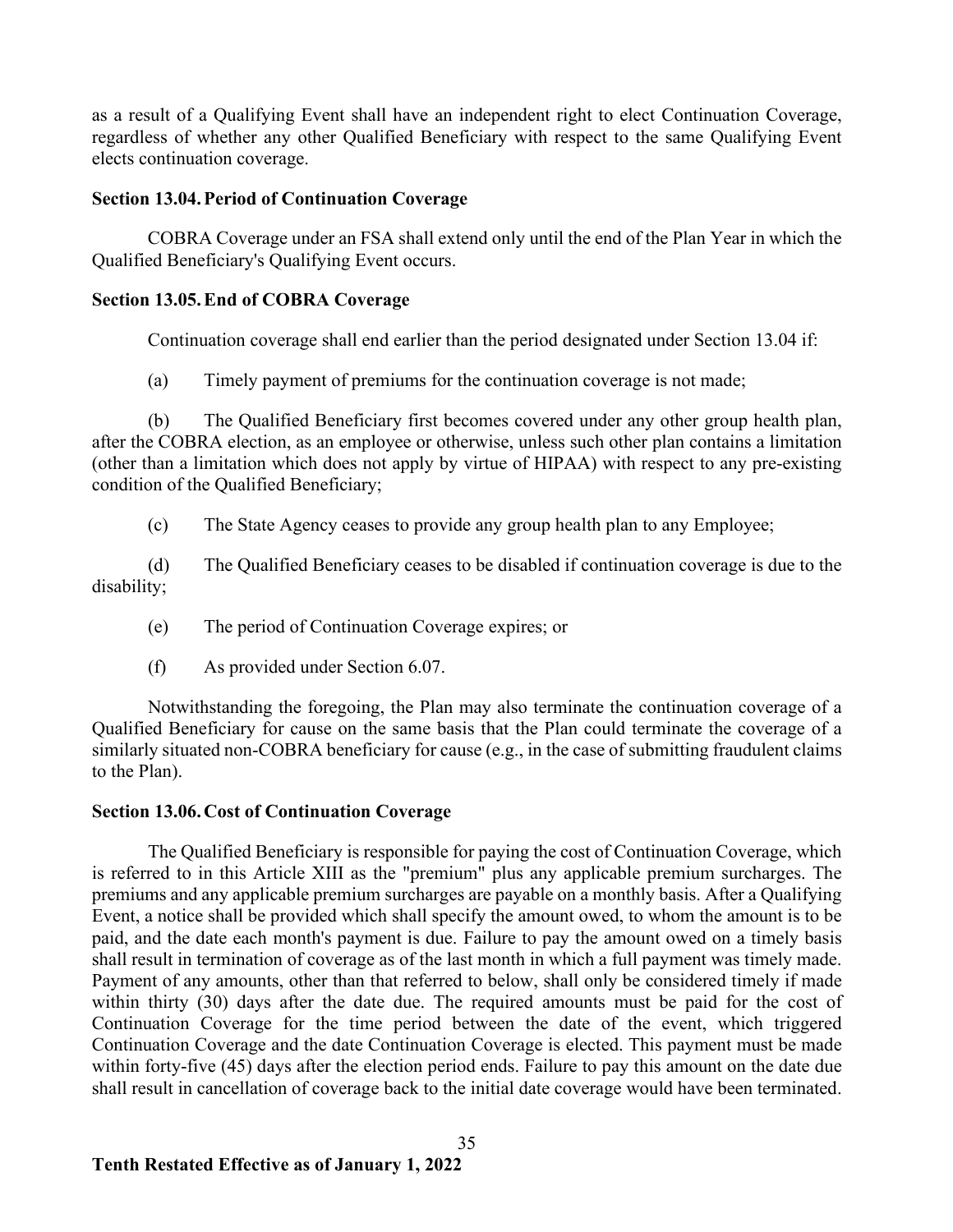# **Section 13.07.Notification Requirements**

(a) Initial Notice to Covered Employee and Spouse. The Plan shall provide, at the time of commencement of coverage, written notice to each Covered Employee and to the Spouse of the Covered Employee (if any) of their rights to Continuation coverage. The Plan may satisfy this obligation by furnishing a single notice addressed to a Covered Employee and any other Qualified Beneficiary who all reside at the Covered Employee's address, and the Spouse's coverage commences on or after the date on which the Covered Employee's coverage commences, but not later than the date by which this initial notice must be provided under this subparagraph (a). No separate notice is required to be sent to FSA Dependents who share a residence with a Covered Employee or a Covered Employee's Spouse. This initial notice shall be provided not later than the earlier of: (i) ninety (90) days after such individual's coverage commencement date under the Plan; or (ii) the date on which the Authority is required to furnish a COBRA election notice as described in subparagraph (d) of this Section.

(b) State Agency Notice to Authority. Within thirty (30) days after the date of the Qualifying Event, the State Agency shall notify the Authority or its designee in the event of a Covered Employee's: (i) death; (ii), termination of employment (other than for gross misconduct); (iii) reduction in hours; or (iv) entitlement to Medicare benefits.

(c) Covered Employee/Qualified Beneficiary Notice to Authority. The Covered Employee or Qualified Beneficiary must notify the Authority or its designee of: (i) a divorce of the Covered Employee from the Covered Employee's Spouse; or (ii) an FSA Dependent child ceasing to be an FSA Dependent child under the eligibility requirements of the Plan. Notification must occur as soon as possible, but not later than sixty (60) days after the later of: the date of such Qualifying Event; (ii) the date that the Qualified Beneficiary loses or would lose coverage due to such Qualifying Event; or (iii) the date on which the Qualified Beneficiary is informed, by the Plan(s) of the Qualified Beneficiary's obligation to provide such notice and the Plan procedures for providing such notice.

The Covered Employee, Qualified Beneficiary, or a representative acting on behalf of the Covered Employee or Qualified Beneficiary, may provide such notice. The provisions of notice by one individual shall satisfy any responsibility to provide notice on behalf of all related Qualified Beneficiaries with respect to the Qualifying Event. Failure to provide such timely notice shall result in the loss of any right to elect Continuation Coverage.

The Plan shall establish reasonable procedures for the furnishing of the notice described above and shall publish such procedures for Participants. A Qualified Beneficiary's failure to follow such procedures within the times prescribed above shall result in a denial of Continuation Coverage.

(d) Authority Notice to Qualified Beneficiary. Upon receipt of a notice of Qualifying Event under subsections (b) or (c), the Authority or its designee shall provide to each Qualified Beneficiary notice of their right to elect Continuation Coverage no later than fourteen (14) days after the date on which the Authority or its designee received notice of these Qualifying Events. Any notification to a Qualified Beneficiary who is the Spouse of the Covered Employee shall be treated as a notification to all other Qualified Beneficiaries residing with such Spouse at the time such notification is made.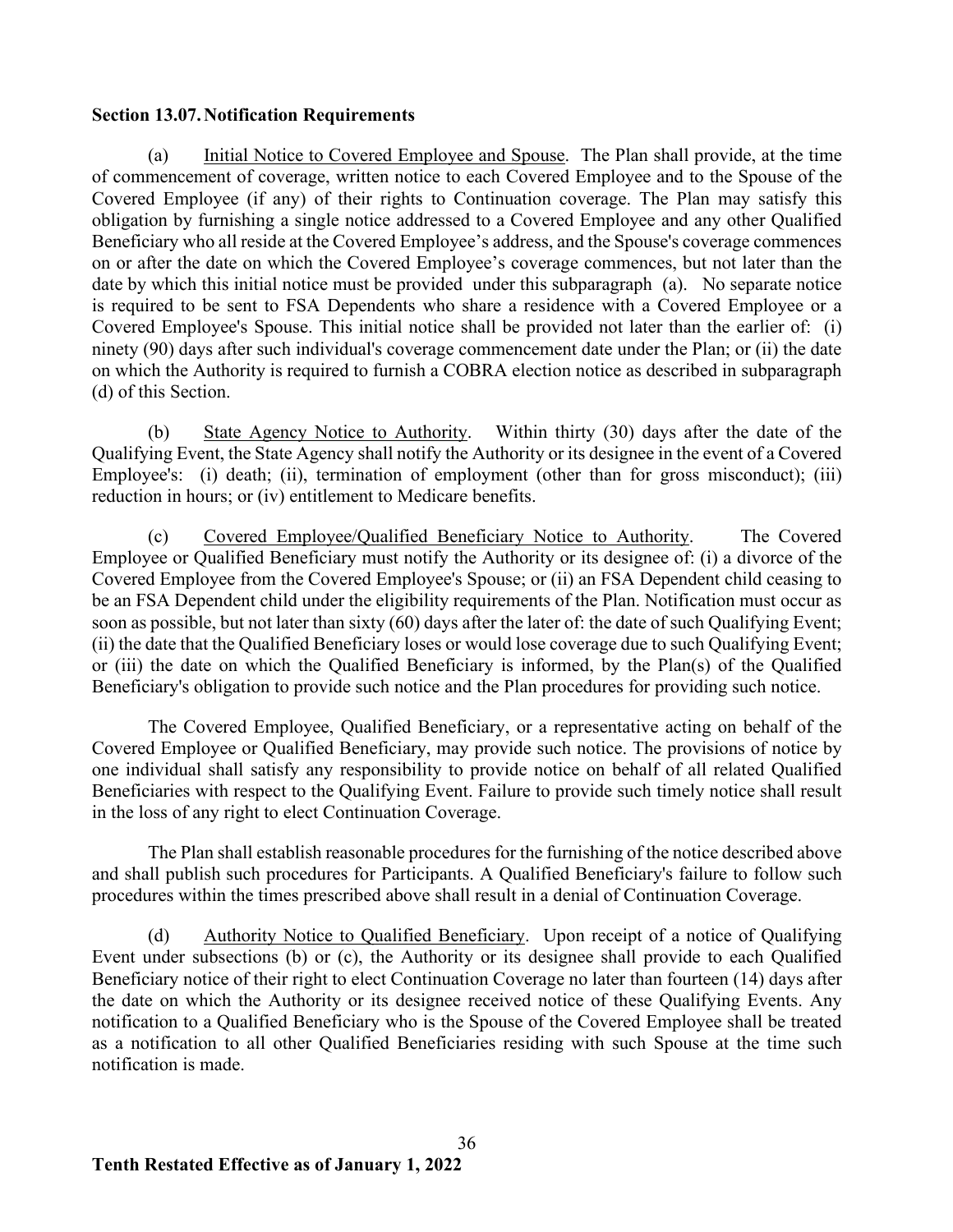(e) Unavailability of Coverage. If the Authority or its designee receives a notice of an applicable Qualifying Event under subsection (c) and determines that the person is not entitled to Continuation Coverage, the Authority shall notify the person with an explanation as to why such coverage is not available within the time frame designated under subsection (d) above.

Notice of Termination of Coverage. The Authority or its designee shall provide notice to each Qualified Beneficiary of any termination of Continuation Coverage which is effective earlier than the end of the maximum period of Continuation Coverage applicable to such Qualifying Event, as soon as practicable following the Authority's determination that Continuation Coverage should terminate.

(g) Use of a Single Notice. Notices required under subsections  $(d)$ , (e) and  $(f)$ , must be provided to each Qualified Beneficiary or individual, however: (i) a single notice can be provided to the Covered Employee and the Covered Employee's Spouse if the Covered Employee Spouse resides with the Covered Employee; and/or (ii) a single notice can be provided to the Covered Employee or the Covered Employee's Spouse for an FSA Dependent child of the Covered Employee, if the FSA Dependent child resides with the Covered Employee or the Covered Employee's Spouse.

## **Section 13.08.Continuation Health Benefits Provided.**

The Continuation Coverage provided to a Qualified Beneficiary who elects continued coverage shall be identical to the coverage provided under an FSA pursuant to the Plan for similarly situated persons covered by the Plan with respect to whom a Qualifying Event has not occurred. If coverage is modified under an FSA under the Plan for any group of similarly situated beneficiaries, such coverage shall also be modified in the same manner for all individuals who are Qualified Beneficiaries under an FSA pursuant to the Plan. Continuation Coverage may not be conditioned on evidence of good health. If the Plan provides an Annual Open Enrollment period during which similarly situated active employees may choose to be covered under an FSA of the Plan, or to add or eliminate coverage of family members, the Plan shall provide the same opportunity to Qualified Beneficiaries who have elected Continuation Coverage.

## **ARTICLE XIV MISCELLANEOUS**

### **Section 14.01.Additional Taxes or Penalties**

If there are any taxes or penalties payable by the Employer on behalf of any Participant, such taxes or penalties shall be payable by the Participant to the Employer to the extent such taxes would have been originally payable by the Participant had this Plan not been in existence.

### **Section 14.02.Report to Participants on or Before January 31 of Each Year**

On or before January 31 of each year, the Plan Administrator shall furnish to each Participant who has received DCAP reimbursement during the prior Plan Year a written statement showing the amount of all DCAP reimbursements paid to or on behalf of the Participant during the prior Plan Year.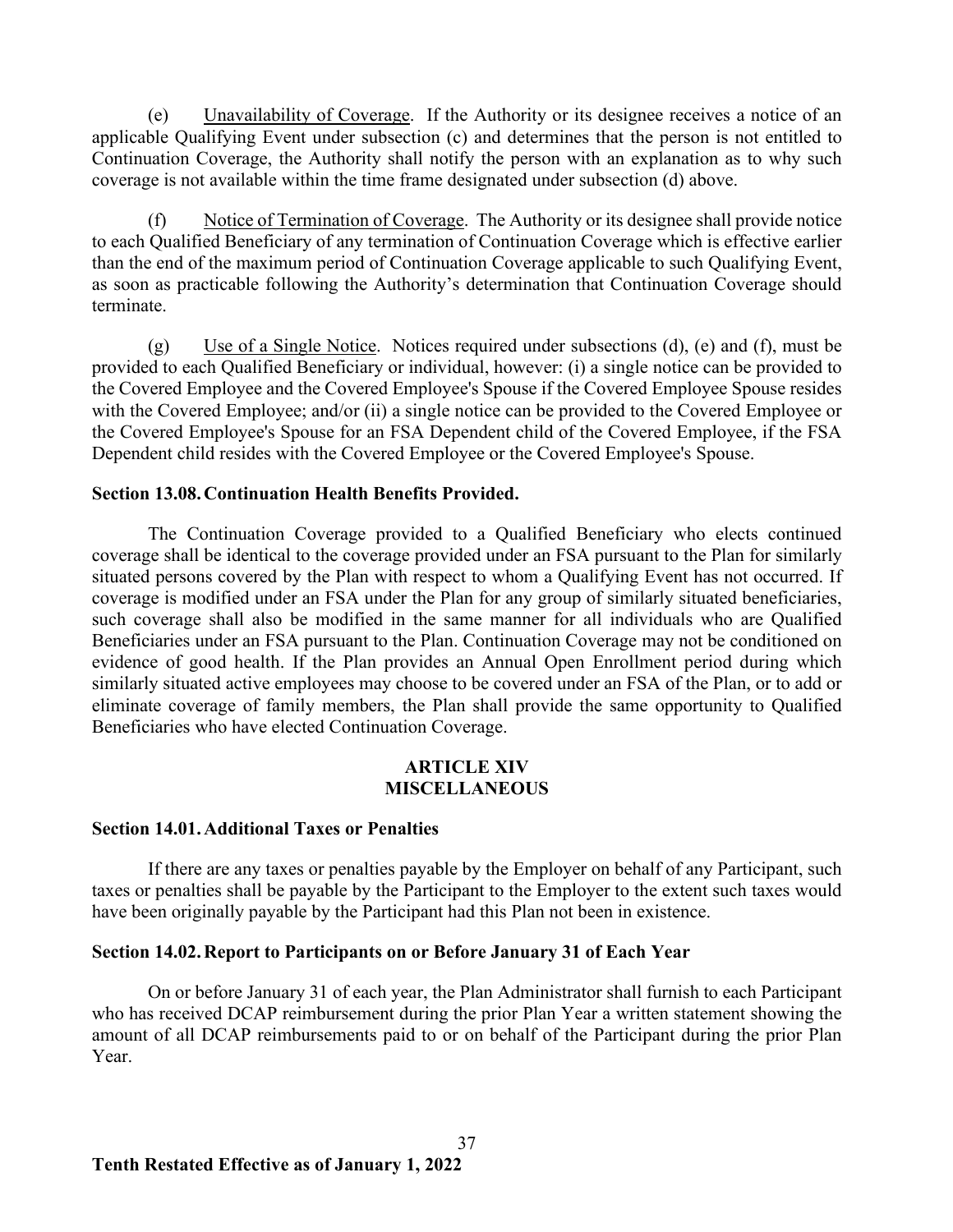### **Section 14.03.No Guarantee of Tax Consequences**

Neither the Plan Administrator nor the Employer makes any commitment or guarantee that any amounts paid to or for the benefit of a Participant under the Plan shall be excludable from the Participant's gross income for federal, state, or local income tax purposes or for Social Security or Medicare tax purposes, or that any other federal or state tax treatment shall apply to or be available to any Participant. It shall be the obligation of each Participant to determine whether payment under the Plan is excludable from the Participant's gross income for federal, state, and local income tax purposes, and Social Security and Medicare tax purposes, and to notify the Employer if the Participant has reason to believe that any such payment is not excludable.

### **Section 14.04.Indemnification of Employer and Authority**

If a Participant receives one or more reimbursements under the Participant's Medical FSA that are not for Qualifying Health Care Expenses, or under the Participant's Limited Purpose FSA that are not for Qualified Limited Purpose Expenses, or under a Participant's DCAP that are not for Dependent Care Expenses (including, but not limited to, instances in which a Participant erroneously submits claims for individuals who are not FSA Dependents or Qualifying Individuals as defined by the Plan), the Participant shall indemnify and reimburse the Authority or Employer for any liability it may incur for failure to withhold federal, state, or local income tax or Social Security or Medicare tax from the reimbursements; provided, however, the Participant's indemnification and reimbursement shall not exceed the amount of additional federal, state, or local income tax that the Participant would have owed if the reimbursements had been made to the Participant as regular cash compensation, plus the Participant's share of any Social Security or Medicare tax that would have been paid on that compensation, less any such additional income and Social Security or Medicare tax actually paid by the Participant.

### **Section 14.05.Eligibility for Medicaid Benefits**

Benefits shall be paid in accordance with any assignment of rights made by or on behalf of any Participant or dependent as required by a state plan for medical assistance approved under Title XIX, section 1912(a)(l)(A) of the Social Security Act. For purposes of enrollment and entitlement to benefits, a Participant's or dependent's eligibility for or receipt of medical benefits under a state plan for medical assistance approved under Title XIX of the Social Security Act shall not be taken into account. The Employer shall have a right to any payment made under a state plan for medical assistance approved under Title XIX of the Social Security Act when the Plan has a legal liability to make such payment.

## **Section 14.06.FMLA, PFML, and USERRA**

The Plan shall comply with the requirements under the FMLA, PFML, and USERRA.

### **Section 14.07.HIPAA and PHSA Compliance**

To the extent required under HIPAA and PHSA, the Plan shall comply with the requirements under HIPAA and PHSA including: (i) compliance with certain special enrollment periods; (ii) nondiscrimination benefits requirements; and (iii) privacy and security requirements (as described in Article IX) to the extent required and to the extent not otherwise inconsistent with the requirements under Code Section 105 and any regulations issued thereunder.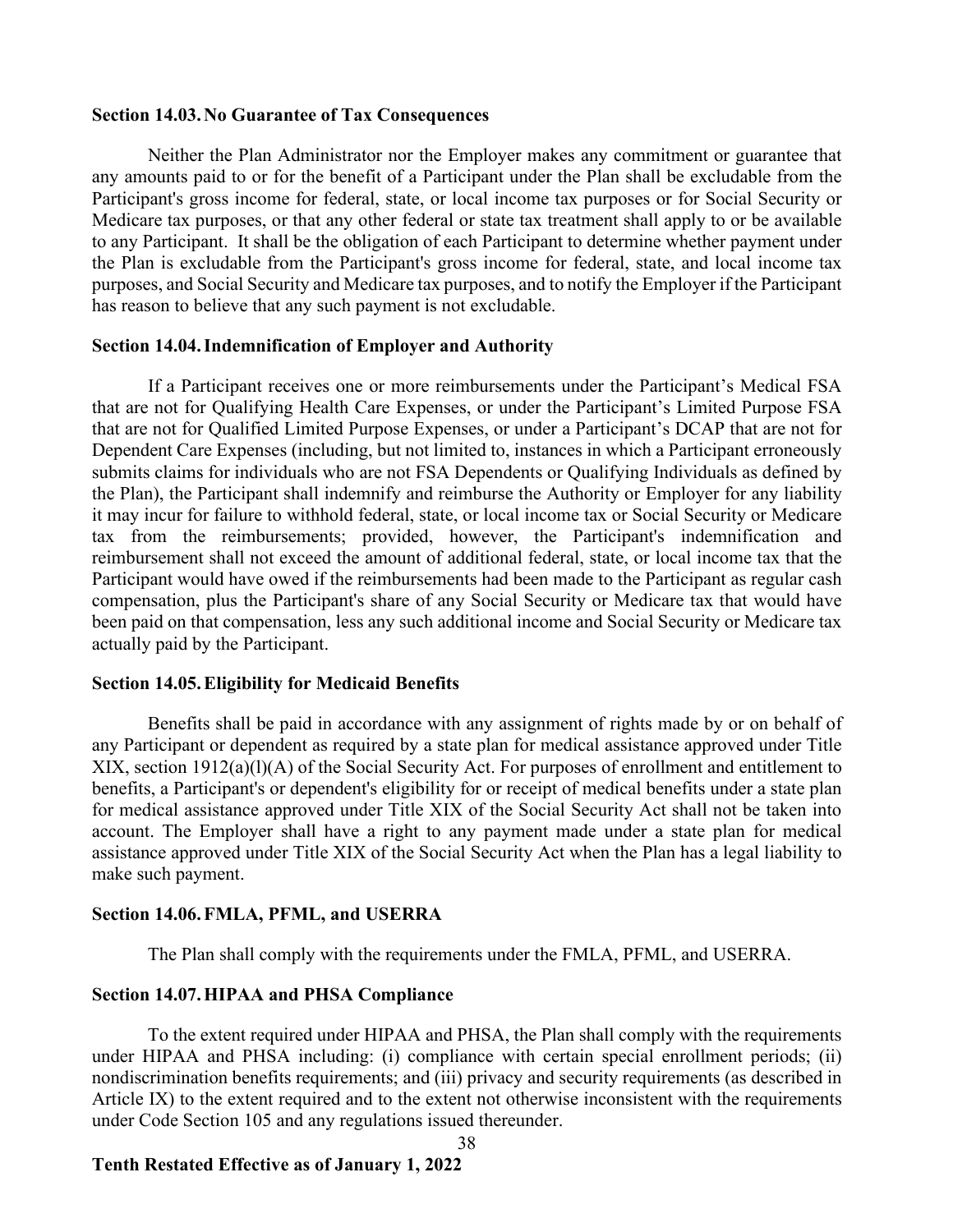### **Section 14.08. State Law Compliance**

To the extent required, the Plan shall comply with all applicable requirements under state law.

## **Section 14.09.Limitation of Rights and Obligations**

Neither the establishment nor maintenance of the Plan, nor any amendment thereof, nor any act or omission under the Plan or resulting from the operation of the Plan shall be construed:

(a) As conferring upon any Participant, dependent, beneficiary, or any other person a right or claim against the Employer, the Plan Administrator, or a State Agency except to the extent that such right or claim shall be specifically expressed or provided in the Plan or provided by applicable law;

(b) As creating any responsibility or liability of the Employer, the Plan Administrator, or a State Agency for the validity or effect of the Plan;

(c) As a contract or agreement between the Employer, Authority or State Agency, and any Participant or other person;

(d) As being consideration for, or an inducement or condition of, employment of any Participant or other person, or as affecting or restricting in any manner or to any extent whatsoever the rights or obligations of the Employer, a State Agency, or any Participant or other person to continue or terminate the employment relationship at any time; or

(e) As to give any Participant or other person, the right to be retained in the service of any Employer or State Agency or to interfere with the right of the Employer or State Agency to discharge any Participant or other person at any time.

# **Section 14.10.Forms and Proofs**

Each Participant eligible to receive any benefit from the Plan shall complete all forms and furnish all proofs, receipts, and releases as may be required by any employer, the Plan Administrator, or the Plan Administrator's designated agent.

# **Section 14.11.Misrepresentation**

Any material misrepresentation on the part of the Participant making application for coverage or receipt of benefits shall render the coverage null and void.

# **Section 14.12.Employment of Consultants**

The Plan Administrator may employ one or more persons to render advice with regard to their respective responsibilities under the Plan.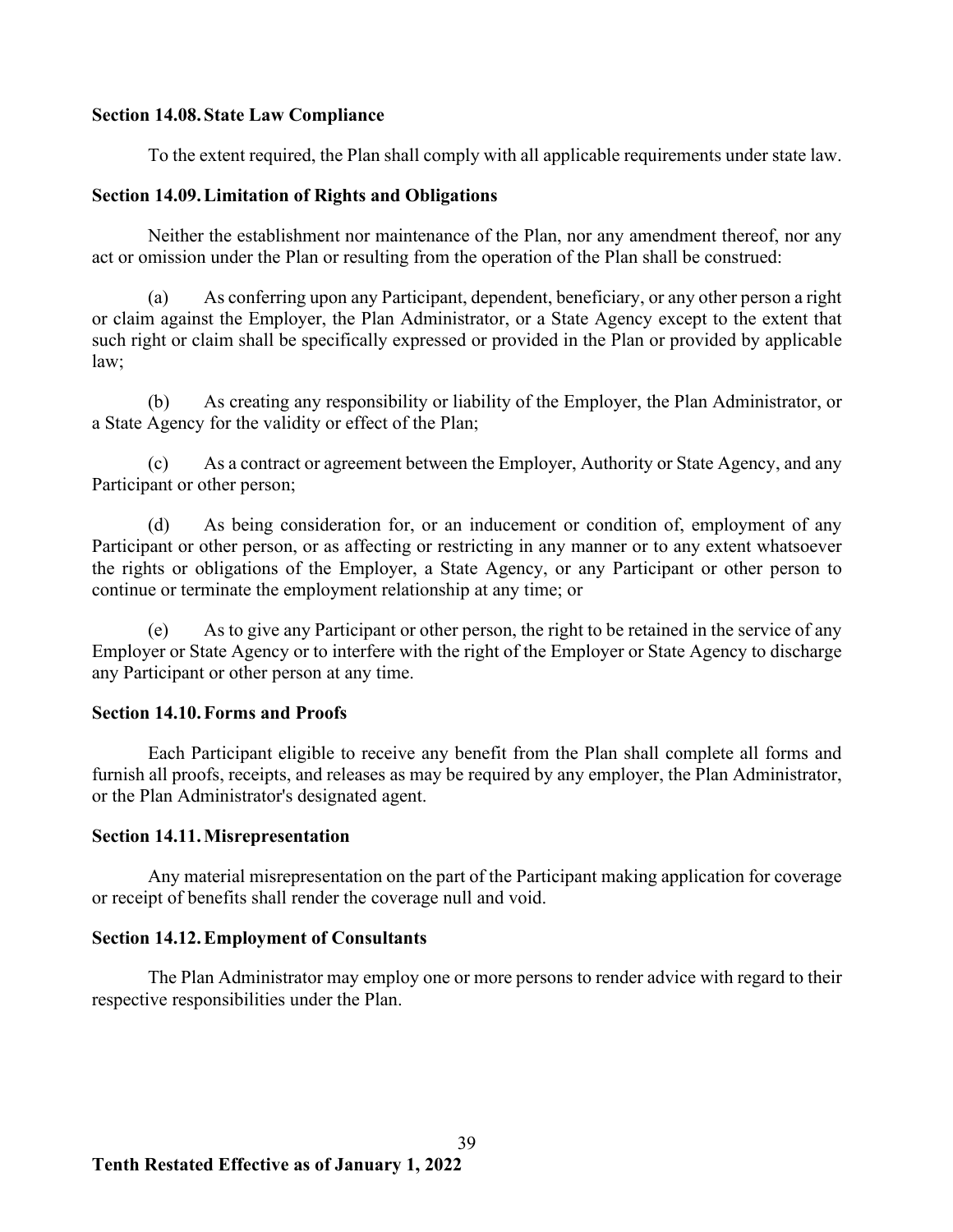### **Section 14.13.Counterparts**

The Plan may be executed in any number of counterparts, each of which shall be deemed to be an original. All counterparts shall constitute but one and the same instrument and shall be evidenced by any one counterpart.

### **Section 14.14.Notice**

Any notice given under the Plan shall be sufficient if given to the Plan Administrator or its duly designated agent, when addressed to its office; or if given to a Participant, when addressed and sent to the Participant at the Participant's address as it appears in the records of the Plan Administrator or its duly designated agent.

### **Section 14.15.Disclaimer of Liability**

Nothing contained herein shall confer upon a Participant any claim, right, or cause of action, either at law or at equity, against the Plan, Plan Administrator, the HCA, or the Employer, for the acts or omissions of any provider of services or supplies for any benefits provided under the Plan.

### **Section 14.16.Right of Recovery**

With the exception of payments to a Participant's HSA (except when allowed by law), if the Third-Party Administrator or Plan Administrator, or one of their designees, makes any payment not in accordance with the Plan, it may recover that incorrect payment, whether or not it was made due to the Third-Party Administrator's, the Plan Administrator's, or the designee's own error, from the person to whom it was made or from any other appropriate party. If any such incorrect payment is made directly to a Participant, the Third-Party Administrator, the Plan Administrator, or the designee may deduct it when making future payments directly to that Participant.

### **Section 14.17.Evidence of Action**

All orders, requests, and instructions to the Third-Party Administrator or its designee by the Authority, or by any duly authorized representative, shall be in writing and the Third-Party Administrator or its designee shall act and shall be fully protected in acting in accordance with such orders, requests, and instructions.

#### **Section 14.18.Receipt and Release**

Any payments to any Participant shall, to the extent thereof, be in full satisfaction of the claim of such Participant being paid thereby and the Plan Administrator may condition payment thereof on the delivery by the Participant of the duly executed receipt and release in such form as may be determined by the Plan Administrator.

### **Section 14.19.Benefits Solely from General Assets Except as may otherwise be required by law:**

(a) The benefits provided hereunder shall be paid solely from the general assets of the Employer or the Authority;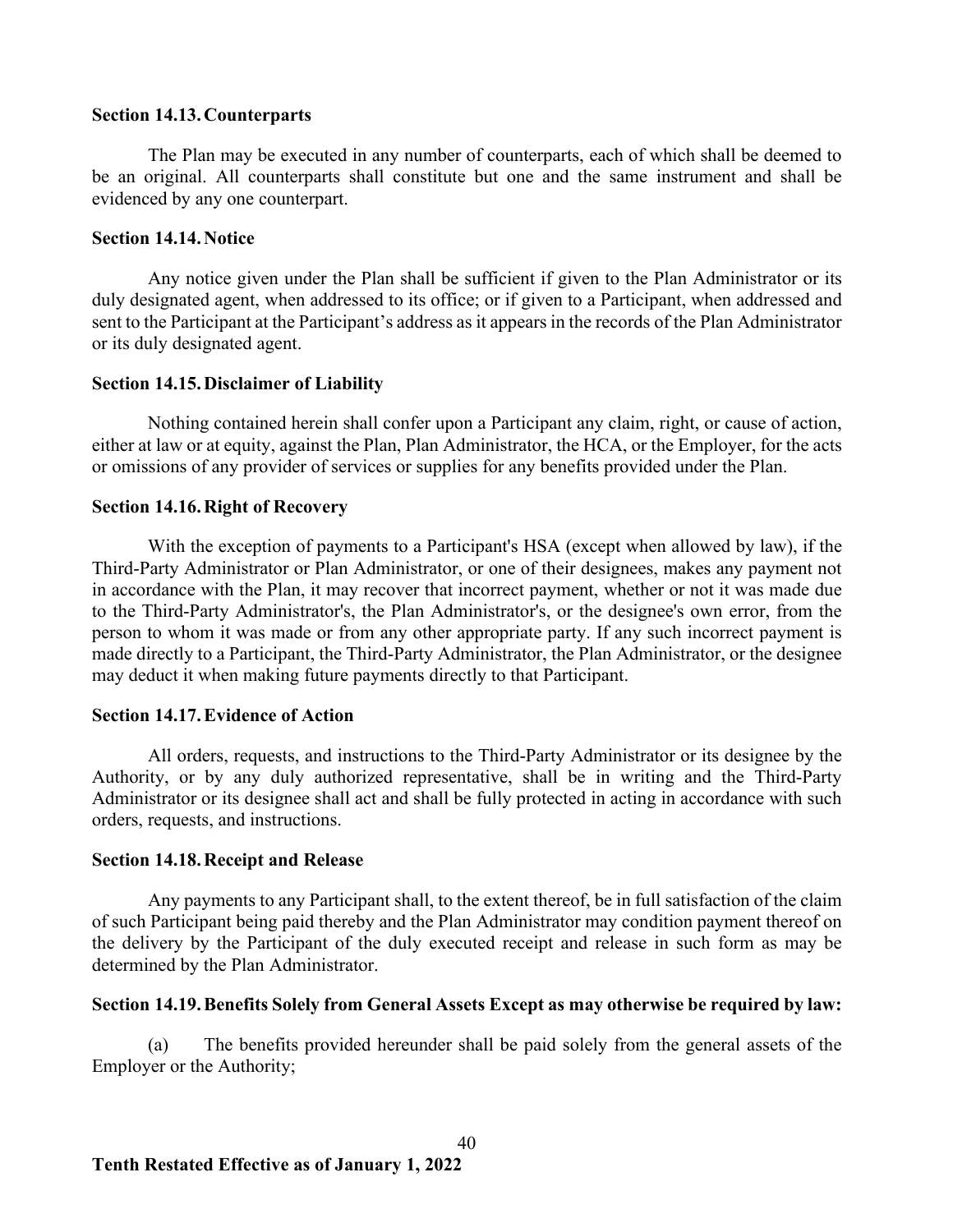(b) Nothing herein shall be construed to require the Plan Administrator or an Employer to maintain any fund or segregate any amount for the benefit of any Participant;

(c) No Participant or other person shall have any claim against, right to, or security or other interest in, any fund, account, or asset of an Employer or the Authority from which any payment under the Plan may be made; and

(d) No Participant or other person shall have any claim against, right to, or security or other interest in, any fund, account, or asset of an Employer or the Authority from which any payment under the Plan may be made.

# **Section 14.20.Reliance**

The Plan Administrator shall not incur any liability in acting upon any notice, request, signed letter, telegram, or other writing believed by the Plan Administrator to be genuine or to be executed or sent by an authorized person.

## **Section 14.21.Participant Incapacitation**

When any Participant is under legal disability or, in the Plan Administrator's opinion, is in any way incapacitated so as to be unable to manage the Participant's affairs, the Plan Administrator may cause the Participant's benefits to be paid to the Participant's legal representative for the Participant's benefit. The payment of benefits pursuant to this Section shall completely discharge the liability of the Plan for the benefits.

### **Section 14.22.Participant Death**

In the event of a Participant's death, the Participant's Spouse (or, if none, the Participant's executor, or Plan Administrator) may apply on the Participant's behalf for reimbursement of Qualifying Health Care Expenses. The payment of benefits pursuant to this Section shall completely discharge the liability of the Program for the benefits.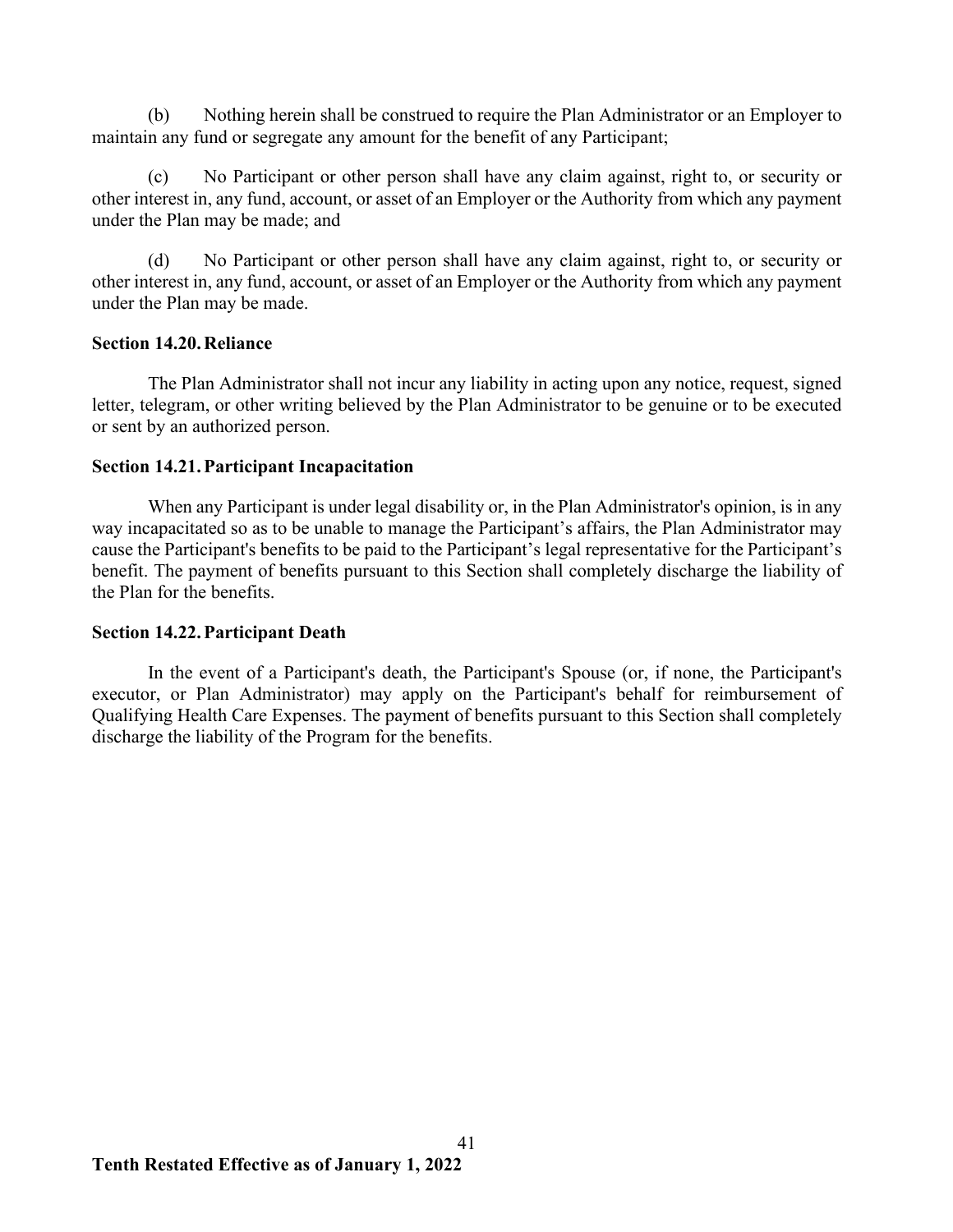# **Section 14.23.Entire Plan**

The Plan document and the documents incorporated by reference herein shall constitute the only legally governing documents for the Plan. All statements made by the Employer, or the Plan Administrator shall be deemed representations and not warranties. No oral statement or other communication shall void or reduce coverage under the Plan, or amend or modify the terms of the Plan, or be used in defense to a claim, unless in writing signed by the Plan Administrator.

IN WITNESS WHEREOF, the Authority has caused this instrument to be executed by its duly authorized officers this day of 4 January 2022, to be effective as of the date identified above.

WASHINGTON STATE HEALTH CARE AUTHORITY

By:

David Iseminger, Director of the PEBB Program (Signature)

David M. Iseminger

 $\overline{a}$ 

David Iseminger, Director of the PEBB Program (Printed)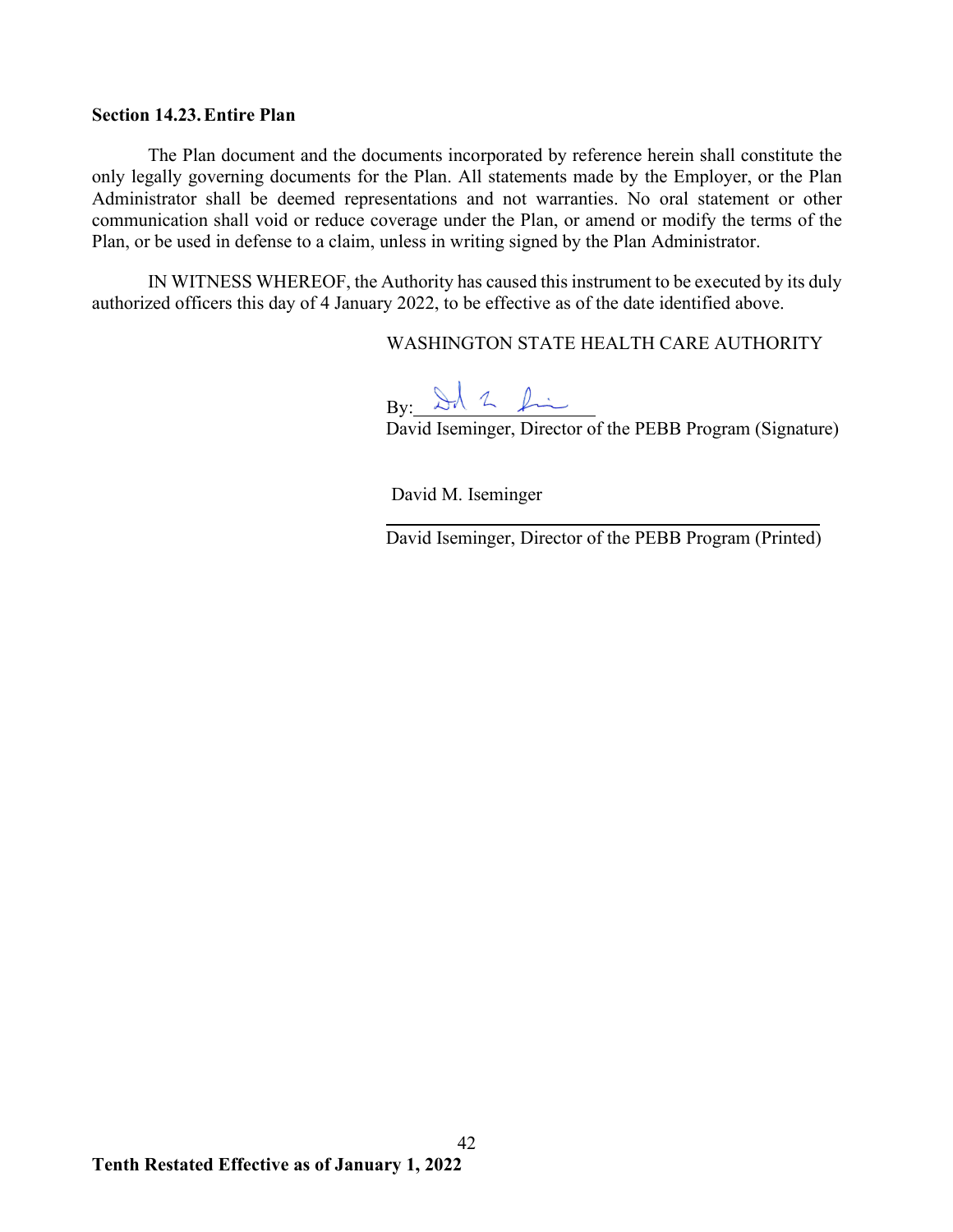# **Exhibit A**

# **Employee Mistake – Factor Test**

# **This Factor test only applies when the record demonstrates the election change impacts enrollment or elections in: 1) Medical FSA, Limited Purpose FSA, and DCAP, and 2) health plan change requests related to a disruption of medical care, impacting a documented on-going course of treatment.**

# **This factor test is not intended to supplement or add any existing special open enrollment events, not otherwise articulated in WAC Ch. 182-08 and 182-12.**

If the decision maker agrees that employee mistake has occurred, any election changes shall be implemented on a retroactive basis, thereby putting the employee in the same position they would be in had they not made the mistake.

Question to ask: Are the factors below reasonable to prove that a mistaken election was made. Each factor must be shown with clear and convincing evidence. The decision maker decides the weight of each factor.

- **Impossibility —** Is it actually impossible to use this benefit?
- **Timeliness of request** Did the subscriber discover and appeal within a reasonable period of time? Closer in time to election, more likely to be reasonable.
- **Triggering Event** Was there a triggering event that is reasonable to alert the subscriber that a mistake was made? To be used when the discovery was past a "reasonable time" for timeliness, but the length of time is reasonable due to some "triggering event". Ex. A subscriber made an annual visit to oncologist during the middle of the plan year and at this annual check-up, discovered that their oncologist was not an in-network provider.
- ❑ **History—** Does the history of the subscriber's past elections make the current election seem consistent with the subscriber's pattern of coverage? Look at past elections of a subscriber to determine if the current election is contrary to those made in the past. If the new election differs from the history of past elections, that is evidence supporting the claim of a mistaken election. Ultimately, this factor considers the frequency of past, consistent elections compared to the current election, if different.
- **Consequence of election** Is the consequence of the allegedly mistaken election so devastating to the participant that no reasonable participant would have consciously chosen to make that election, therefore it must be a mistake? This factor is not looking at whether the circumstances are devastating to the participant themselves, but rather looks at the facts from a reasonable person standard. It is important to note, that sometimes people consciously make bad decisions that have devastating effects, but they are not mistakes and a participant should not be allowed to change an election in such circumstances no matter how devastating the consequences are to the participant.